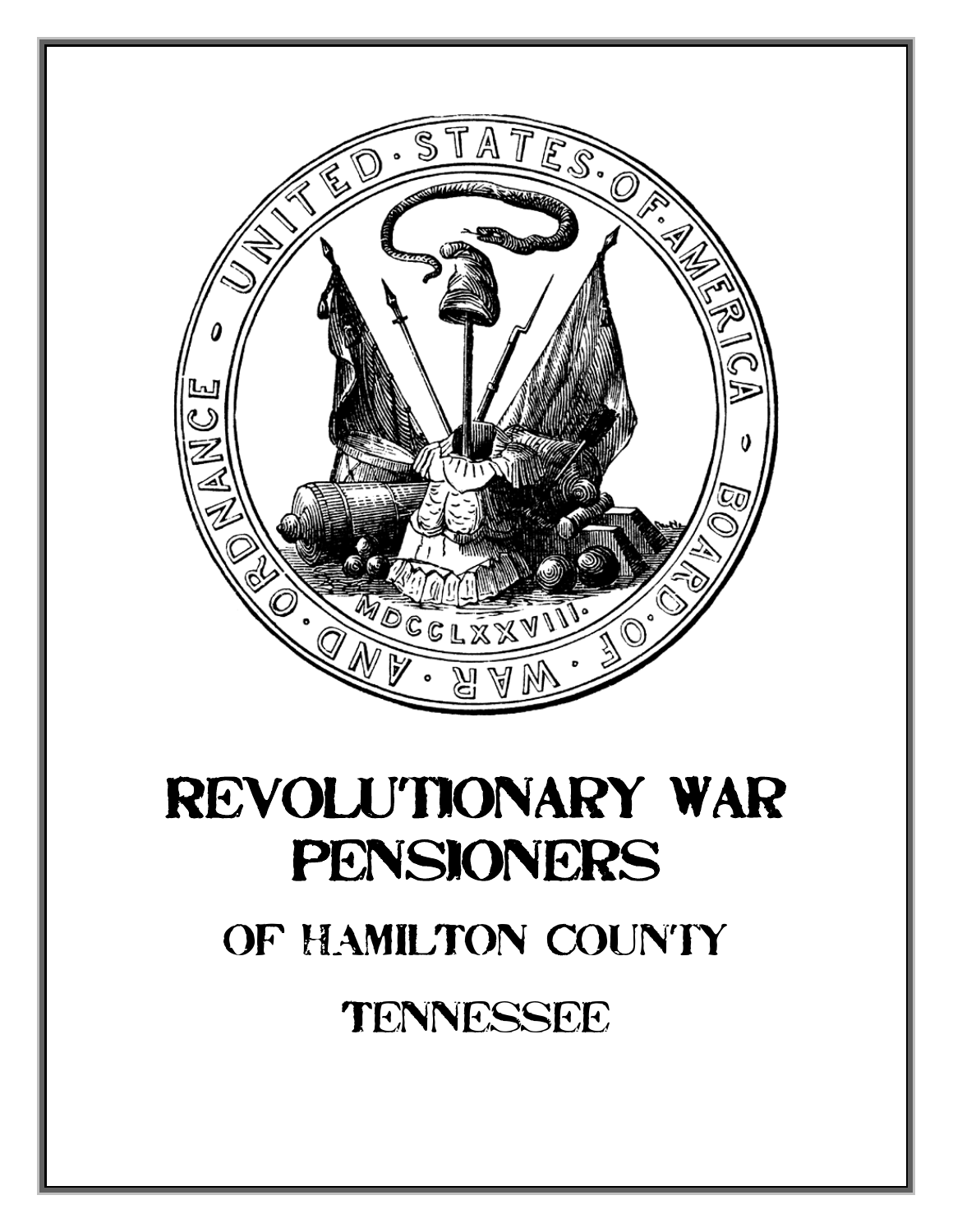# Index of Pensioners:

#### OF, OR WITH TIES TO, HAMILTON COUNTY

| Jones, Benjamin              |
|------------------------------|
| Layman, John                 |
| <b>Martin, Robert</b>        |
| <b>Massengale, Andrew I.</b> |
| Medearis, John               |
| <b>Meroney, Philip</b>       |
| <b>Metcalf, William</b>      |
| <b>Miller, Samuel</b>        |
| <b>Palmer, Thomas</b>        |
| Patterson, Robert            |
| <b>Reed, William</b>         |
| <b>Roberts, William</b>      |
| <b>Rogers, William</b>       |
| <b>Standifer, Benjamin</b>   |
| Thomas, John                 |
| <b>Tinor, Demsay</b>         |
|                              |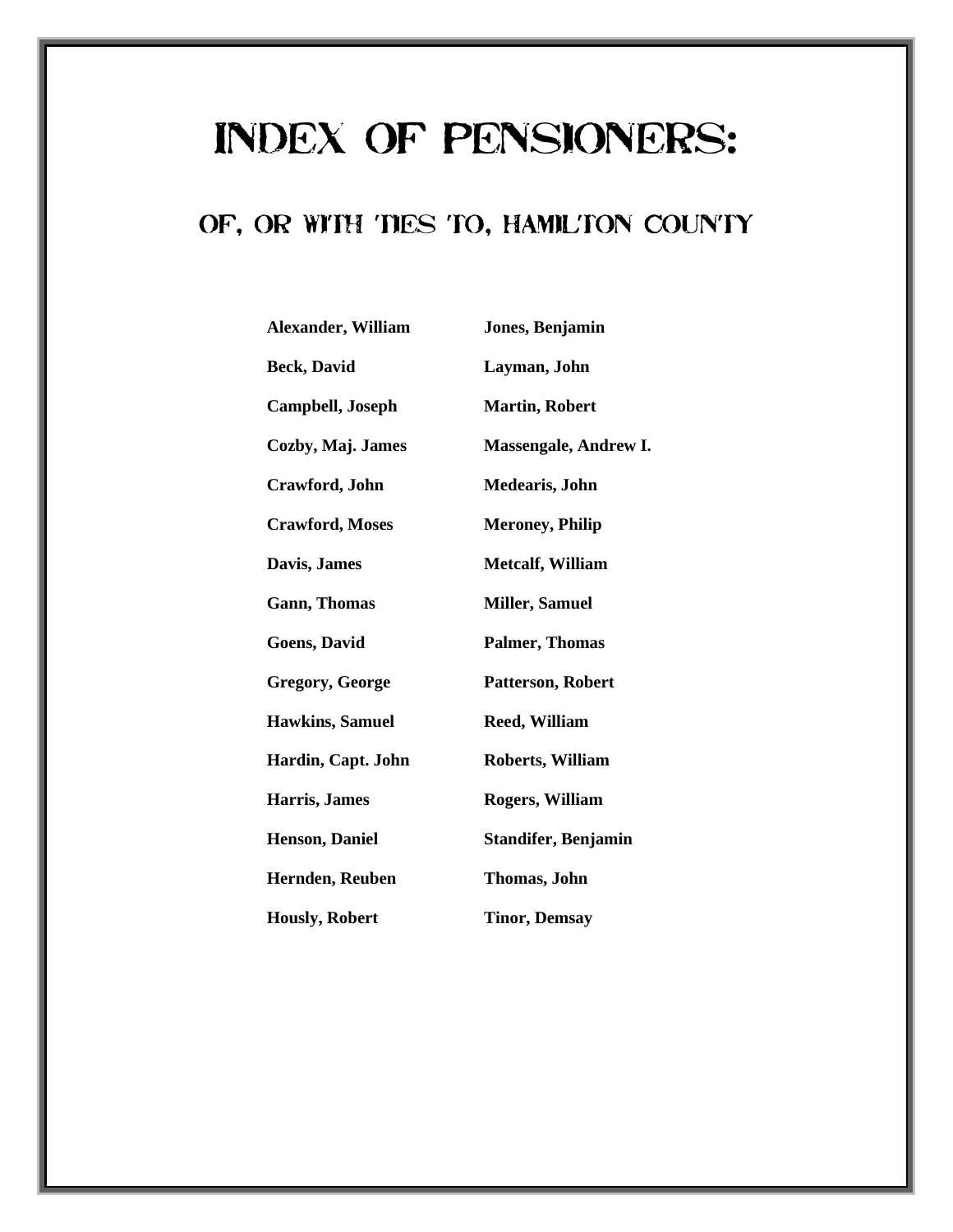# William Alexander

William Alexander fought the British in the Revolutionary War and also went on expeditions against the Cherokee Indians. He spent his last days at the home of his son, David Alexander, at Dallas in Hamilton County. Several of his descendants were in the Civil War on the Union side.

William Alexander was born in 1749 and was residing in Augusta County, Va., in September 1774 when he was drafted as a militia man under Capt. James Ewing and Lt. George Gibson.They "marched to the Warm Springs, then to Warwick's Fort on Greenbrier River and then to George Westfall's fort on a branch of the Monongahala River in Tiger Valley where they remained to guard the fort.'' At the end of July 1776, he volunteered for an expedition against the Cherokees under Capt. John Lyle, Lt. William McCutcheon and Ensign Joseph Long. They marched "by way of Anderson's Ferry on James River, English's Ferry on New River and Fort Chissel to Maj. Anthony Bledsoe's on the waters of Holston.'' He was among the troops building a fort on Long Island under Col. Russell, then under Col. William Christian.



WESTPALL'S FORT, "TOART'S VALUE, BUILT IN 1774

William Alexander in 1778 moved to Washington County,

Va., and in August 1780 he was drafted under Ensign William Davidson "who was engaged with a detachment in hunting the celebrated Tory Isaac Lebo who had done considerable damage to the inhabitants.'' The troops took Lebo's stock of horses and cattle and sold them "for the benefit of the United States.'' That same September, Alexander joined the regiment commanded by Col. William Campbell along with Cols. John Sevier and Isaac Shelby. They "marched by way of Holston and Watauga rivers, Yellow Mountain, Green River, Broad River, and at Cherokee Ford (four days march from King's Mountain) the mounted troops were ordered ahead and the foot troops to follow. After marching a day or two they met the troops returning, the battle of King's Mountain having been fought.'' Alexander assisted in escorting British and Troy prisoners to Salisbury, N.C.That December, Alexander marched under Col. Arthur Campbell and John Sevier to the Holston, the French Broad and on to "Highwassee River, crossing little Tennessee at Toquotown. The troops were fired at by the Indians in crossing rivers and from the mountains but had no battles. They took several prisoners and destroyed 18 towns.''

William Alexander later moved to the rich country at Knox County he had passed on that expedition. An article in the Knoxville Register of July 25,1838, noted that William Alexander had died "at the residence of his son, David Alexander, near Dallas, Hamilton County, June 15. Age abt. 89 yrs.''

David Alexander, who was born in Virginia in 1792, made his way to Blount County, Tn. There he married Elizabeth Conn in 1815. The Alexanders and the Conns pushed on down to Hamilton County, settling at Harrison near the Ganns, Madduxes and Daughterys. David Alexander died in the 1850s.

Elizabeth Conn Alexander was living at Harrison with her children Abigail, Eliza J., Martha and Samuel D. at the time of the start of the Civil War. Eliza J. never married. When she died in 1910, she was buried with other family members at the Maddux Cemetery at Harrison.

Several years after the end of the war, Abigail married Francis M. Capps, who was keeper of the toll bridge over Chickamauga Creek. Martha married William Capps, a son of Francis Capps. They had a daughter, Sarah Capps, before William Capps marched away with Union troops. He was among those killed in the war. Sarah Capps later married George Oliver McDaniel.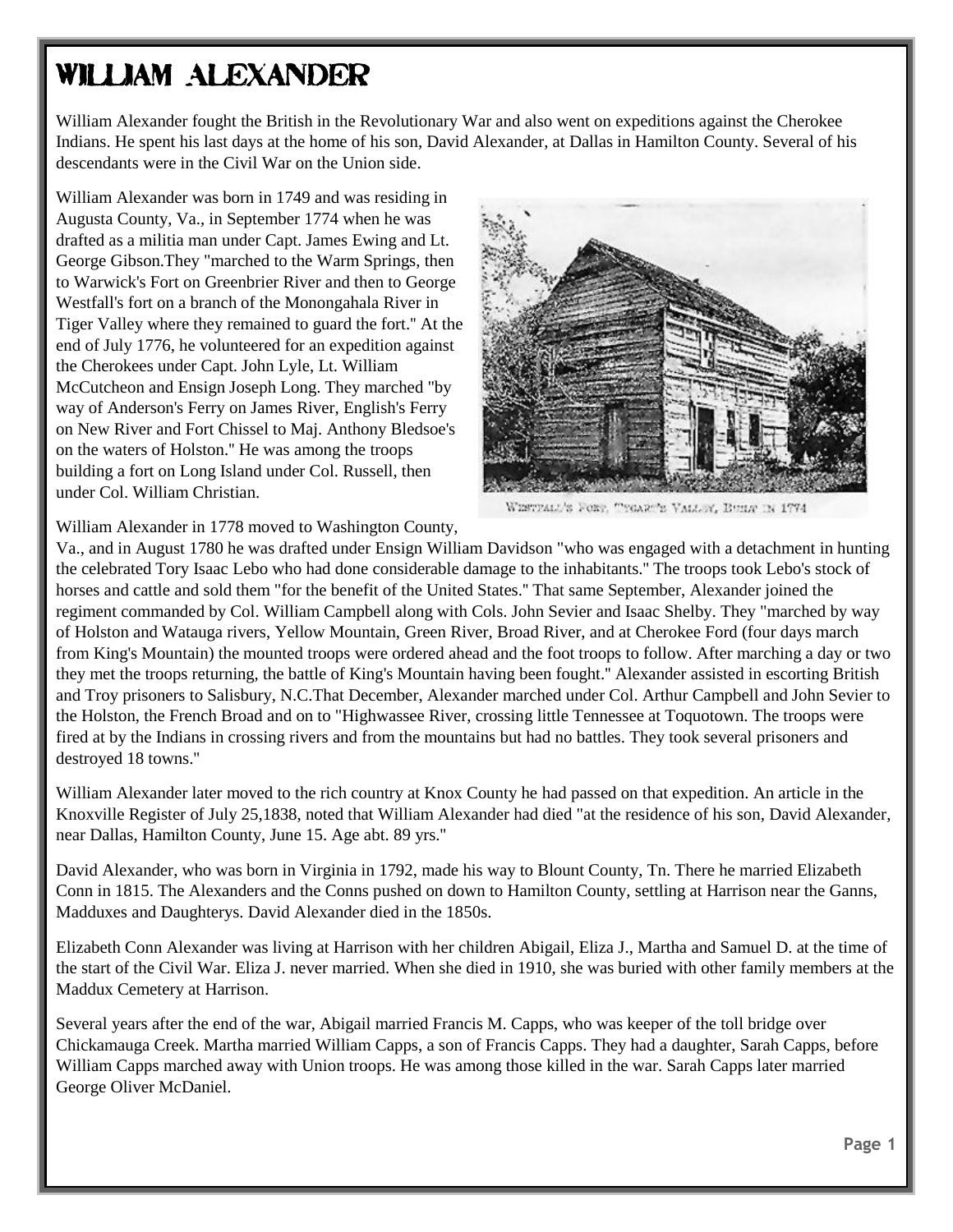Another son of David and Elizabeth Alexander was Hugh C., who was born in 1817. He married Margaret Denny, a daughter of the early Hamilton County settler Robert Denny. Hugh Alexander lived near Ooltewah close to the Bradley County line. The editor of the Cleveland Banner commented sarcastically on Nov.17, 1870, at the time lines were being run for the formation of James County. He said, "All right,you can come ahead provided you run the line so as to leave Peter Monger and Hugh Alexander in Hamilton. Bradley has enough of ugly men already without taking in new recruits, especially such hard favored gents as Pete and Hugh.'' Hugh Alexander's occupation was listed as carpenter.

The 10 children of Hugh and Margaret Alexander were Daniel Jefferson, Melsey Jane, Nancy, Robert Denny, Thomas A., Joseph, Drucilla Margaret, Virginia, Mary C. and Clarinetta. Daniel Jefferson Alexander joined the Union's Co. E of the Fifth Tennessee Infantry along with his uncle, Samuel. They enlisted at Harrison in October 1864 and served until mustered out at Nashville the following July. Daniel J. Alexander rose to the rank of sergeant and Samuel Alexander was elevated to corporal. Samuel Alexander never married and he died in 1911. He was buried at the Maddux Cemetery.

Daniel J. Alexander married Jane McCormick Ritchie, whose first husband, Charlie Ritchie, had been shot and killed at his front door. They had one child, Charlie Ritchie Jr. Children of Daniel J. and Jane Alexander were Margaret Jessie who married Will Hodge, William who died as an infant, Robert Denny who married Jessie Coffman, John who married Grace Carter, Daniel Jefferson Jr. who married Lena Henry, Martha Ellen who married Ernest Matheny, and Samuel Burke who married Alma Ozelle Rutledge. Nancy married William Humphrey and they both died of tuberculosis. She died in 1878 and he died in 1880. Drucilla married Daniel Ross. Mary C. married Thomas Andrew Parrott. Clarinetta married James Madison Davis. Nancy, Drucilla, Mary C. and Clarinetta and their families are buried at the new Harrison Cemetery.

The Robert Denny Alexander family moved to Oklahoma, and Thomas and Joseph Alexander made their way to Texas. Robert Denny Alexander married Elizabeth Jane Henry. Robert Denny Alexander died in 1923 and his wife in 1932. They are buried at Wilson, Okla.

Juanita Barnard Johnson of Harrison researched the Alexander family. She is a descendant of Thomas Andrew Parrott and Mary C. Alexander.

http://www.chattanoogan.com/2017/4/5/345252/William-Alexander-Fought-The-British.aspx

# DAVID BECK



David Beck, born in Pennsylvania in 1765, served in the Revolutionary War in Mecklinburg County, N.C., before moving first to Washington, then Rhea, then Hamilton County about 1800.

At that time, land south of the Tennessee River belonged to the Cherokees. White settlers had begun to encroach on lands north of the river. David Beck bought extensive properties, including what is now Riverview, Dallas Heights and North Chattanooga, and built a home where the clubhouse of the country club now stands.

Family lore has it that Cherokee Chief Joe Vann admired a jacket with epaulets that David Beck wore and told him of his dream that Beck had given him the jacket ... which Beck did.

Some time later, Beck told the chief of his dream that the chief had given him land north of Beck's home. The chief felt obligated to do so. That gift amounted to about 160 acres along the river.

The Beck land holdings and family grew. David's son, Joshua, teamed between Chattanooga, Montgomery, Ala., and Augusta, Ga. He used oxen -- "speed not so much regarded as power and sturdy pulling."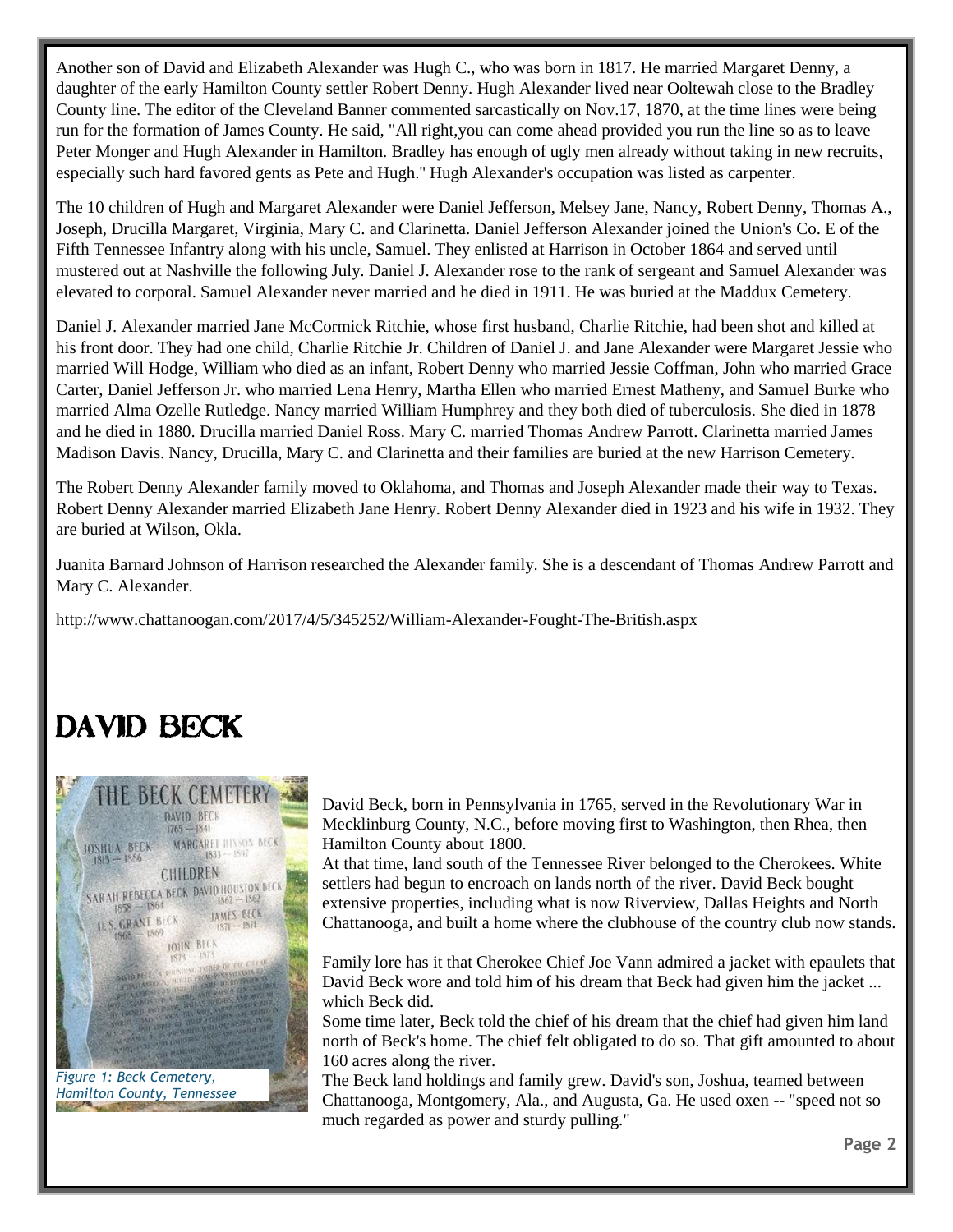He managed only a few days of schooling but obtained a good library composed of four books -- the Bible, a U.S. history, a life of George Washington and a life of Gen. Francis Marion. He said those four books "taught me to be a Whig before the war, a Unionist during the war and a Republican after the war."

Joshua was a devout Methodist. He did not marry until 1850, when he was 38. His bride, 20 years younger, was Margaret Hixson, daughter of the Houston Hixsons. Joshua and Margaret had seven children, but only two sons reached adulthood, Henry Clay Beck and William Tecumseh Sherman Beck.

The Beck Quarry was located near the river below the site of the Beck home and the current clubhouse. The original club swimming pool was located in the old quarry at the bottom of the bluffs. A Beck descendant, Charles (Charlie) O. Hon III, recalls taking dips in the spring-fed pool during the shade of the afternoon in the 1950s and emerging moments later with purple lips.

The Beck Ferry crossed the river where the golf course adjoins Heritage Landing, first called Beck Bottoms. Quarry stones were floated across the river by ferry, then hauled by oxen cart down river to build piers for the Walnut Street Bridge, the steeple of the First Methodist Church and other local edifices.

Henry Clay Beck founded Title Guaranty and Trust Co. in 1887 during Chattanooga's real estate boom. The company remains a successful family business under the fourth generation descendant, Charlie Hon, and is located next door to its original office on Walnut Street. Zella Armstrong, Hamilton County historian, wrote years ago that records of Title Guaranty were a valuable source of land history. The burning of the Hamilton Country Courthouse and most of its documents in 1910 had substantiated the value of existing Title Guaranty's records.

Charlie Hon, great-great-great-grandson of David Beck, recently recalled, "The first house of David Beck was built on the site where the Chattanooga Golf & Country Club's clubhouse presently sits. That house burned and was rebuilt. David's son, Joshua, built a house in the general area of the cemetery, and it was destroyed by fire many years later.

"One of Joshua's sons, Henry Clay Beck, built a house in the 1870s, west of the cemetery on Beck Hill, later known as Hon Hill, after my grandfather, Charles O. Hon, married Henry Clay Beck's daughter, Mary Elizabeth ('Mamie'), in 1916, and they occupied the home. My grandmother, father, aunts and uncle were all born there, and my grandparents lived there until they died in the 1960s. The house was vacant and burned in 1974.

"The Beck Family Cemetery, located beside the club's number three green, has around 23 people, mostly infants, buried there. In the mid-1950s, the Club erroneously cleared the area, removing the stone markers. To my knowledge, no one has been buried there since the late 1800s."

https://www.timesfreepress.com/news/opinion/columns/story/2015/mar/08/marker-commemorates-beck-familylegacy/291756/

# Joseph Campbell

Pension application of Joseph Campbell S2414 f38VA Transcribed by Will Graves 11/3/06 rev'd 10/23/14

State of Tennessee, Hamilton County: SS On this 27th day of November 1832 personally appeared in open Court before the Worshipful Justices of the Court of Pleas and Quarter Sessions for said County now sitting Joseph Campbell a resident of said County of Hamilton and State of Tennessee aged seventy years who being first duly sworn according to law, doth on his oath make the following declaration in order to obtain the benefit of the act of Congress passed June 7th, 1832.

That he entered the service of the United States under the following named officers and served as herein stated. That is to say under Captain Bradley in Albemarle County Virginia, as a drafted Militia man, and was marched by him to the barracks in Albemarle to guard the Hessians and Tories (prisoners) at the barracks and was one of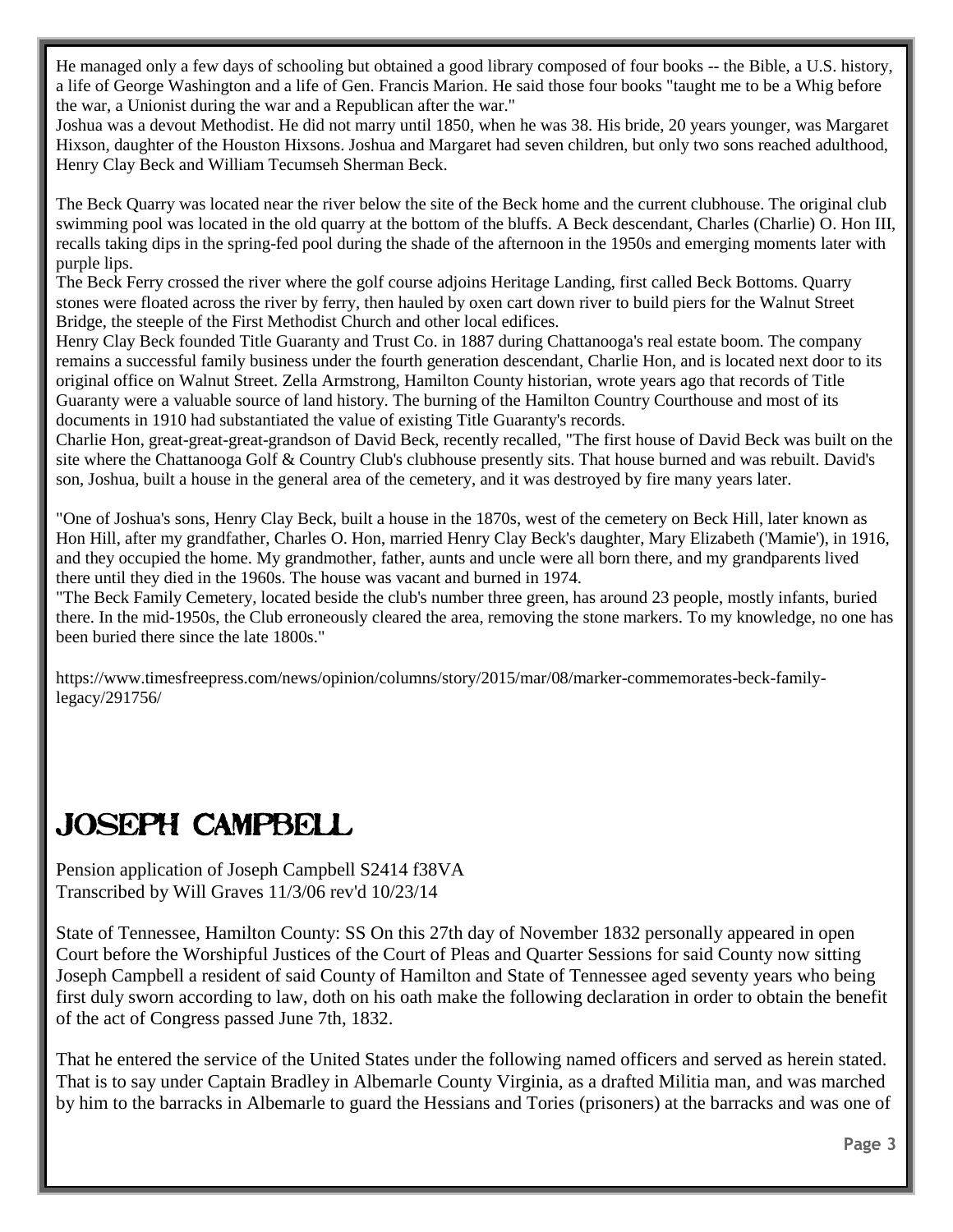the guard that guarded them to Winchester across the Blue Ridge [Mountains]. This applicant was then about seventeen he thinks and served about three months under Captain Bradley as above stated, returned home and was discharged by him. This applicant being entirely illiterate, he has no recollection of the dates of his services whatever. His father about this time or shortly after removed from Albemarle to Washington County Virginia where this applicant was drafted under Captain Robert Edmonson [Lt. Robert Edmondson or Edmiston], and Colonel William Campbell and was marched by them to the Virginia frontiers to guard and protect forts Black, Bryant and Edmonson [sic, Edmondson?] – and scour the frontiers-- after having been actively engaged in the above named service three months the time for which he was drafted, he returned home and was discharged by Captain Edmondson. This service was performed the summer before the battle of King's Mountain [October 7, 1780] during which this applicant was in an engagement with the Indians on the South fork of Holston [River] in which twenty two Indians were killed, and but one of our men slightly wounded. This applicant soon afterwards substituted in his father's, Joseph Campbell's place under Captain Edmondson and Colonel Campbell and was marched by them to King's Mountain, where he was in the battle since called King's Mountain battle, and remained in service after the battle as one of the guard, until the three months for which he substituted expired when he returned home and was discharged by Colonel Campbell, Captain Edmonson having been killed at the battle of King's Mountain. Shortly after this applicant returned home from serving this last tour, he was elected Ensign in Captain Black's company and was commissioned by Patrick Henry, then Governor of Virginia, and served three months as Ensign under Captain Black; was sent with his company to guard and assist the hands in cutting out the Kentucky Road, having performed this service this company returned and was discharged by Captain Black. This applicant served in all twelve months, during the revolution, he has long since lost his discharges and commission  $\&$  knows not what has become of them. He has no documentary evidence of his services in the Revolution, nor does he know of any person whose testimony he can procure that can testify to his services – he states that he has no recollection of having served with any regular troops.

He states that he was born in Culpeper County Virginia as stated by his father to him but does not know in what year, nor don't [sic] recollect that he ever knew, he has no record of his age nor [sic] never had, but from the best calculations he is able to make by the ages of his children &c, he is upwards of seventy years old. He has stated where he lived when he entered the service. Since the Revolution he lived in Virginia ten or twelve years, he removed from there to Sevier County Tennessee and resided there between twenty-five and thirty years from severe County to Rhea County Tennessee, lived there eight or ten years, from there to this County (Hamilton) where he has resided about fourteen years and still resides.

He states that he is known in his present neighborhood to Robert Patterson Esq., James Riddle Esquire and George McGuire Esquire but not to any clergyman that he can obtain – who can testify as to his character for veracity and good behavior and their belief of his services as a soldier of the Revolution.

He hereby relinquishes every claim whatever to a pension or annuity except the present and declares that his name is not on the Pension Roll of the Agency of any State. Sworn to and subscribed the day & year aforesaid. S/Joseph Campbell, X his mark

[Robert Patterson, James Riddle and George McGuire gave the standard supporting affidavit.]

State of Tennessee Hamilton County:

Personally appeared in open Court Joseph Campbell a resident of said County of Hamilton and State of Tennessee who being duly sworn deposeth and saith that he distinctly recollects that he did serve twelve months as stated in the foregoing declaration, three months of which time he served as an Ensign as also stated but is unable to prove it by any other person having lost his commission – and not knowing of any person alive who can testify to his services as Ensign for which services of twelve months I claim a pension as a private if the proof of my service as Ensign for three months of the said time is not satisfactory. Sworn to and subscribed the 28th day of May 1833

S/ Joseph Campbell, X his mark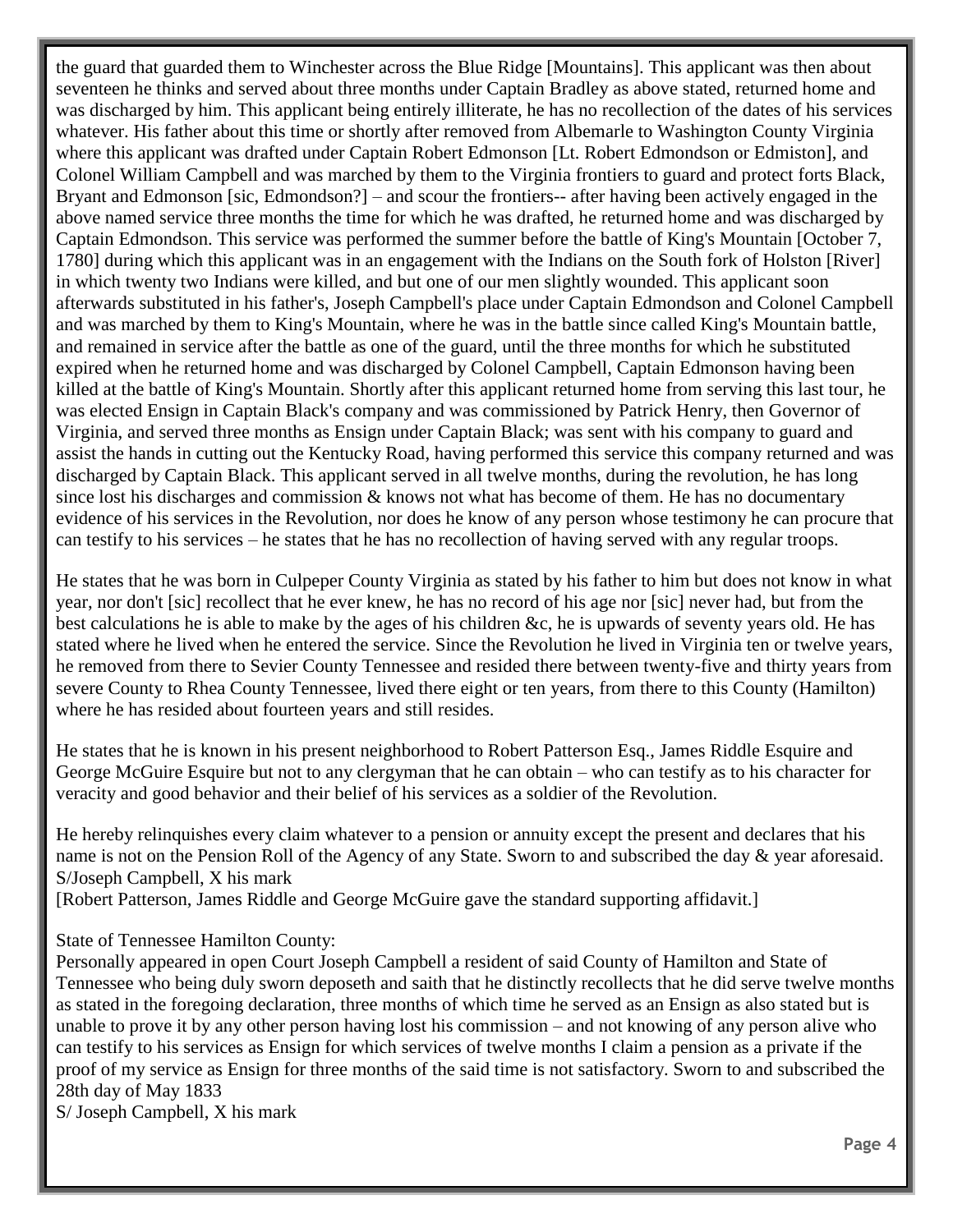[Anslem Dearing, a clergyman, gave a standard supporting affidavit.]

[p 28: In a letter dated January 29th, 1841 sent by Robert McCormick of Calhoun, McMinn County Tennessee to J L Edwards, Commissioner of Pensions, the correspondent informs the Commissioner that Joseph Campbell died in Bradley County Tennessee on the 9th day of January 1841.]

[Note: the file contains documents making reference to the soldier being survived by a widow and having children but no names are stated for any of them.]

[Veteran was pensioned at the rate of \$40 per annum commencing March 4th, 1831, for service as a private for one-year in the Virginia militia.]

### Maj. James Cozby

Major James Cozby, soldier of the Revolution, was born in Hanover County, Virginia in 1753, died in Rhea County, Tennessee, February 13, 1831, while on a visit to his daughter, Mrs. John Hill (Mary Cozby). His body was taken to his farm near Falling Water (then owned by his son, John Woods Cozby), now called the Pitts Farm. After the Revolution he moved to Greene County, North Carolina, thence to Knox County, thence to Rhea County, thence to Hamilton County where he bought a great deal of property. He served in the Revolution under Lighthorse Harry Lee, Gen. Anderson, and Gen. Pickens in Virginia and North Carolina troops. He was in the Battle of Kings Mountain and he was in the Battle of Lookout Mountain, in September 1782. He was in Col. Sevier's Indian Campaigns. He served in the Creek War of 1813 and was in the Battle of Horseshoe Bend, after which (by command of Col. Andrew Jackson) he took care of

the wounded. His last military service was in the Seminole War, a total of four wars in which he had active service. He was prominent in the State of Franklin and after its collapse and the arrest of Col. John Sevier by North Carolina authorities, he was a member of the party which rescued Sevier. His account of this event (Ramsey's Annals of Tennessee, page 428), which it is believed to be dictated to his son-in-law, William Smith, mentions the "Battle of Lookout Mountain", in which Sevier fought Chief Wyuca, Chief of Lookout Mountain. Goodspeed also gives an account of the battle, written, it is believed, by Capt. John P. Long, grandson-in-law of Col. Cozby.

James Cozby was a member of the first County Court of Knox County. When he moved to Hamilton County, he bought, among other properties, the place owned by Chief Brown, ten miles from Chattanooga, near Falling Water. James Cozby married in Virginia before he was twenty-one, in 1774, Isabella Woods, daughter of Archibald Woods. She died in 1830 and is buried by Col. Cozby. There children were:

John born October 10, 1775, married Abigail Magby. Mary born October 23, 1777, married John Hill. Elizabeth born December 10, 1780, married William Smith. Isabella born April 17, 1782. Ann born March 20, 1784, married James Wilson. Jane born June 17, 1786, married Daniel Henderson. James Woods born May 11, 1788, died unmarried. Robert born July 20, 1790, married a widow, Mrs. Annie Jones. Hugh Lawson born July 14, 1792, died unmarried. Lucinda born March 2, 1795, died unmarried.



The History of Hamilton County and Chattanooga, Tennessee, Volume 1, By Zella Armstrong



*Figure 2: Falling Water Cemetery, Rhea County, Tennessee*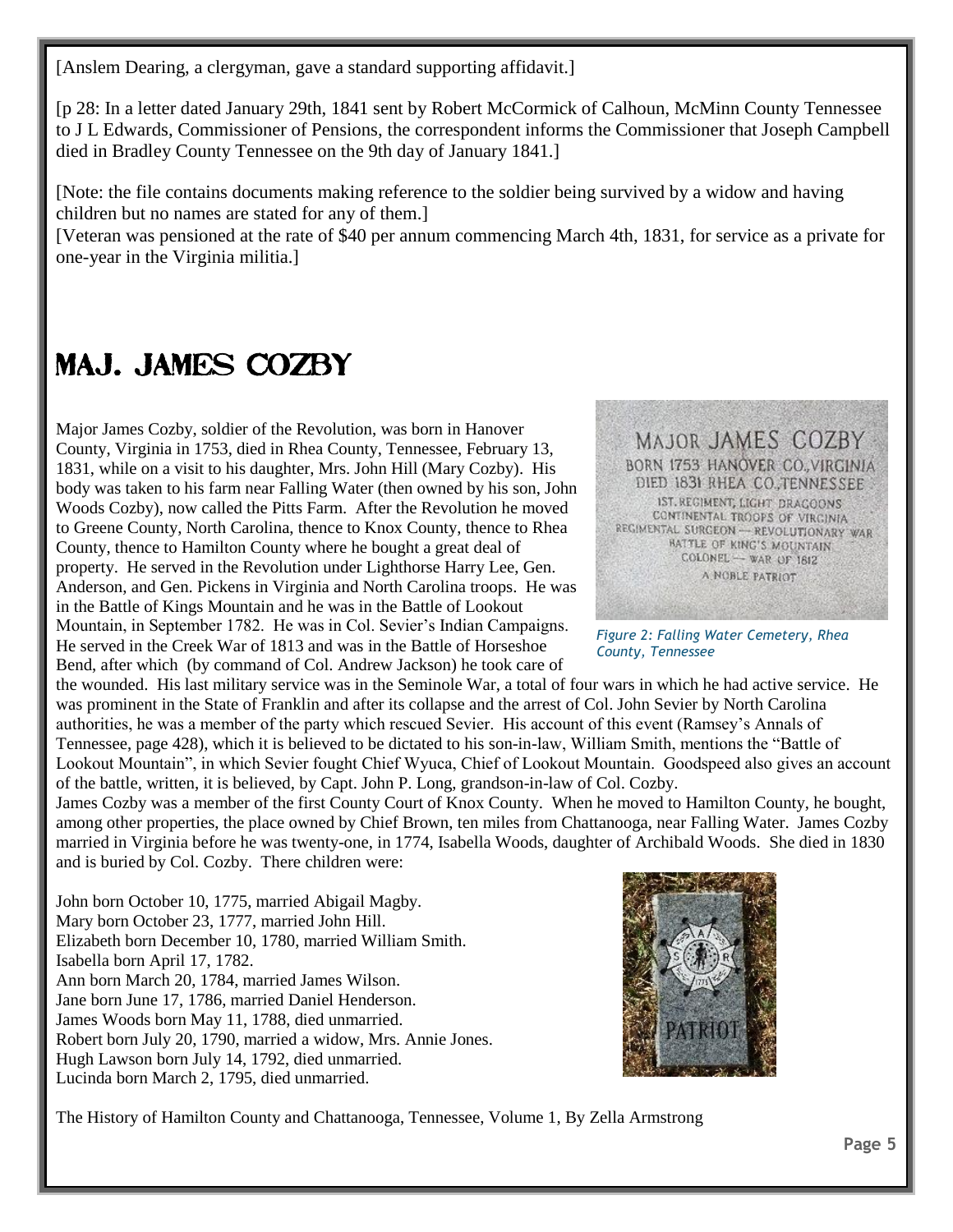# John Crawford

Pension application of John Crawford S3226 fn25NC Transcribed by Will Graves 12/18/10

State of Tennessee Bledsoe County: County Court November Session in the year of our Lord 1833

On the 11th day of November 1833 personally appeared in open Court before the worshipful Justices of the Court of Pleas and Quarter Sessions in and for the County and State aforesaid now sitting John Crawford a resident of Rhea County Tennessee aged 71 years who being first duly sworn according to law doth on his oath make the following declaration in order to obtain the benefit of the act of Congress passed June 7th 1832.

That he entered the service of the United States under the following named officers and served as herein after stated (to wit) That he entered the service of the United States in Surry County in the State of North Carolina as a volunteer some time he thinks about the 10th of November 1778, his officers were Captain Smith 1st Colonel Matthew Locke 2nd Colonel Pervard [sic, Alexander Brevard] and General Rutherford. Marched to Pyrusburg [sic, Purrysburg] in South Carolina there he turned out as a volunteer in a scouting party and was put under the command of Captain Shepherd, Colonel litle [sic, Archibald Lytle] and Major Nelson marched to Augusta and joined General Nash [sic, General John Ashe] crossed Savannah River marched to Briar Creek where he was in a battle against the British. After the battle recrossed Savannah River and joined his old Company under General Rutherford at a place called the two Sisters in South Carolina from there marched to Turky [Turkey] Hill from there marched to Salisbury in North Carolina where he was regularly discharged by his Captain Smith after having served five months the term for which he volunteered. His discharge has been lost or mislaid.

Some time in December 1780 he volunteered for six months in Surry County State of North Carolina his Officers were Captain Gibson Woodridge and Major Joel Lewis rendezvoused at Surry Court House marched to various places through the State of North Carolina was in no particular engagement but was in active service until his six months had expired the time for which he volunteered when he was regularly discharge by his Captain after having served out his six months. His discharge has been lost or mislaid.

Sometime in August 1781 he volunteered in Surry County North Carolina for three months his officers were Lieutenant James Adkinson Captain Edmond Hickman, Colonel Rutherford marched to the High Hills of Santee where he joined General Greene from there marched to the Eutaw Springs where he was in a battle against the British. After the battle returned to Salisbury North Carolina remained in Salisbury guarding some prisoners until the time for which he volunteered had expired when he was regularly discharged by his Lieutenant William Fletcher after having served three months. This discharge is also lost or mislaid.

He was acquainted with Generals Greene and Lincoln and Colonel Vance and Maj. Lewis all of the regular line he was also acquainted with the officers named above of the militia.

He has seen a record of his age in his father's Bible which is since lost. He was born on the 29th day of October 1762 seven miles below Staunton in Virginia moved with his father to Surry County North Carolina where he resided during the revolutionary war from there moved to Washington County Tennessee then to Greene, Knox, Anderson, Bledsoe, Hamilton, Marion and Bledsoe [Counties] again all in the State of Tennessee then to Rhea County in the State of Tennessee where he now resides and has resided for the last six months.

The reason that he did not make his declaration in Rhea County that he had not resided there sufficiently long to get his neighbors to testify for him and that he had resided longer in Bledsoe.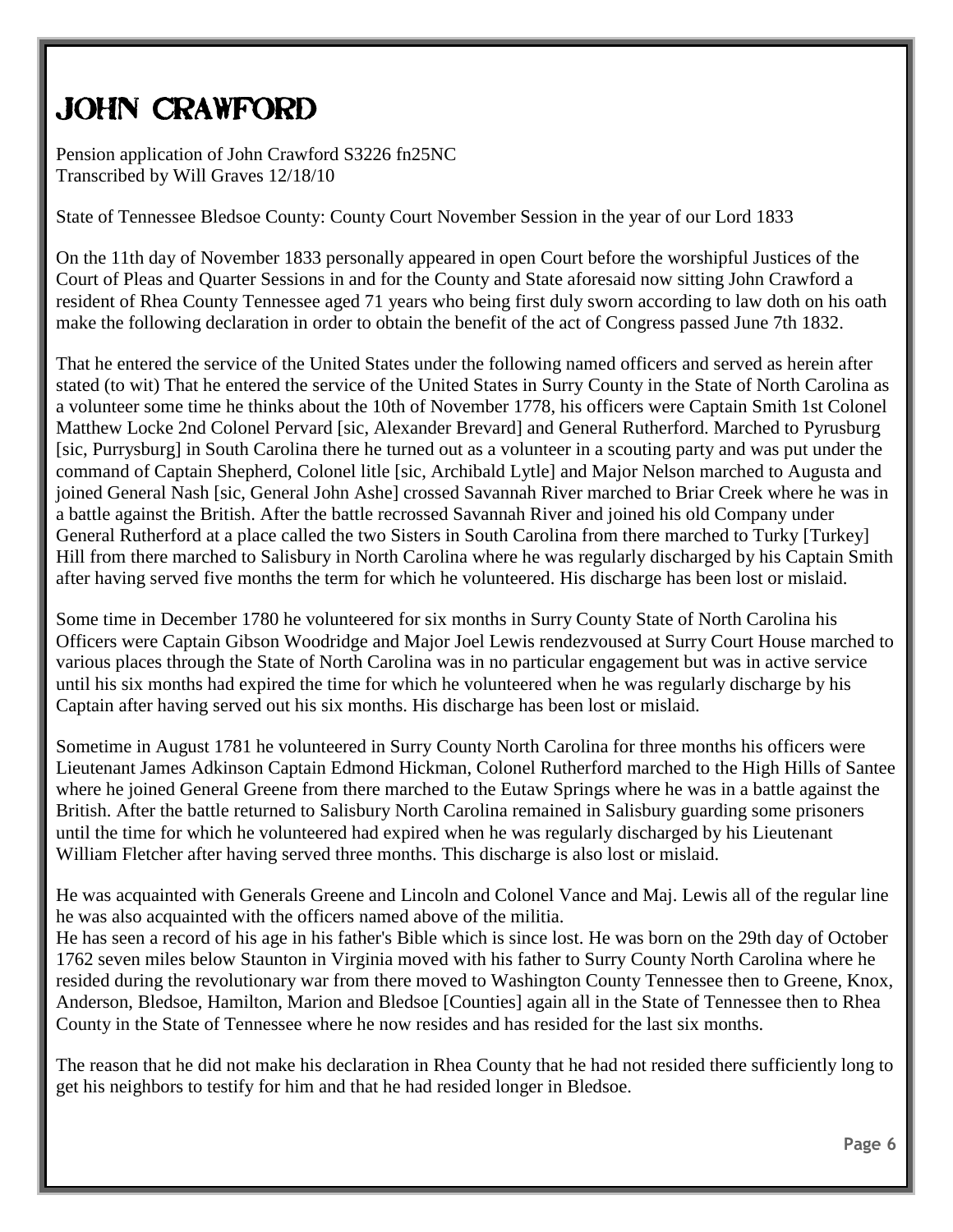He has no documentary evidence nor does he know of any person by whom he can prove his services in the revolution. He is acquainted in Bledsoe County his former neighborhood with William Nail a clergyman and Colonel Samuel C Lowe and Colonel William Brown who can testify as to his character for veracity and their belief of his services as a soldier of the revolution.

He hereby relinquishes every claim to a pension or annuity except the present and declares that his name is not on the pension roll of the agency of any State.

Sworn and subscribed the day and year aforesaid.

S/ John Crawford, X his mark

[William Nail, a clergyman, Samuel C Lowe and William Brown gave the standard supporting affidavit.] [Veteran was pensioned at the rate of \$46.66 commencing March 4th, 1831, for one year and two months service as a private in the North Carolina militia.]

### Moses Crawford

Pension Application of Moses Crawford W910 Transcribed and annotated by C. Leon Harris

State of North carolina }

This day came Moses Crawford before me one of the Justices of Wilkes County } the peace for the County aforesaid and being sworn on the Holy Evangelist of almighty god deposeth & sayeth that during the Revolutionary war with great Britain and some time in the month of February 1775 [sic: see endnote] this deponent did Inlist for the term of three years then under the command of Capt'n William Craughn [sic: William Croghan] in the County of Culpeper commonwealth of Virginia. this deponent further states that he then was marched to Fauhquire [sic: Fauquier] Court House in said state & from thence to Williamsburgh [sic: Williamsburg] and from thence to Fredrickburg [sic: Fredericksburg] and then to the White Plains [NY] this deponent states that a Colonel John Green had the command of the deponent and perhaps three others companies untill they arrived at the white Plains where this deponent and with his captains company (William Craughn) was added to the 4 fourth Virginia th Regiment under the command of Col'n. John Navel [sic: John Neville] where this deponent continued in Service for the whole term of his Inlistment to wit three years and at the Expiration of his term of Inlistment this Deponent then Inlisted for & dureing the war and this deponent sayeth that he was Inlisted by Captain Craughn who had been promoted to Maj'r of the said regiment it being the fourth virginia Regment where this deponent continued to serve till charleston [SC] was taken by the brittish there [12 May 1780]. this deponent was taken prisoner by the british and this deponent states that at the time he was taken as aforesaid he was under the command of Cols Richard Parker who was killed at the Siege of the City of Charleston [on 8 May 1780] and this deponent further states that at the time of his Inlistment for three years he was promised a bounty in Lands and also that he was promised an additial bounty of land when he Inlisted for & during the war with great Brittain This deponant further states that he has never received either Bounty in lands nor any other satisfaction for his services as aforesaid. and this deponant further states that Maj'r William Craughn gave him a Discharge or Certificate certifying he had served his time out which discharge was taken from this deponant while a prisoner with the brittish and this deponant states that he was laying sick in the town of fayetteville North carolina when peace was made as this deponant believes so that this deponant never was able to join his Regiment until the peace took place. most of said regement was taken prisoners at the fall of charleston as well as this deponant who made his escape from the brittish on 27 July he this deponant was taken in the month of may previous to his Escape. th this Deponant further states he is the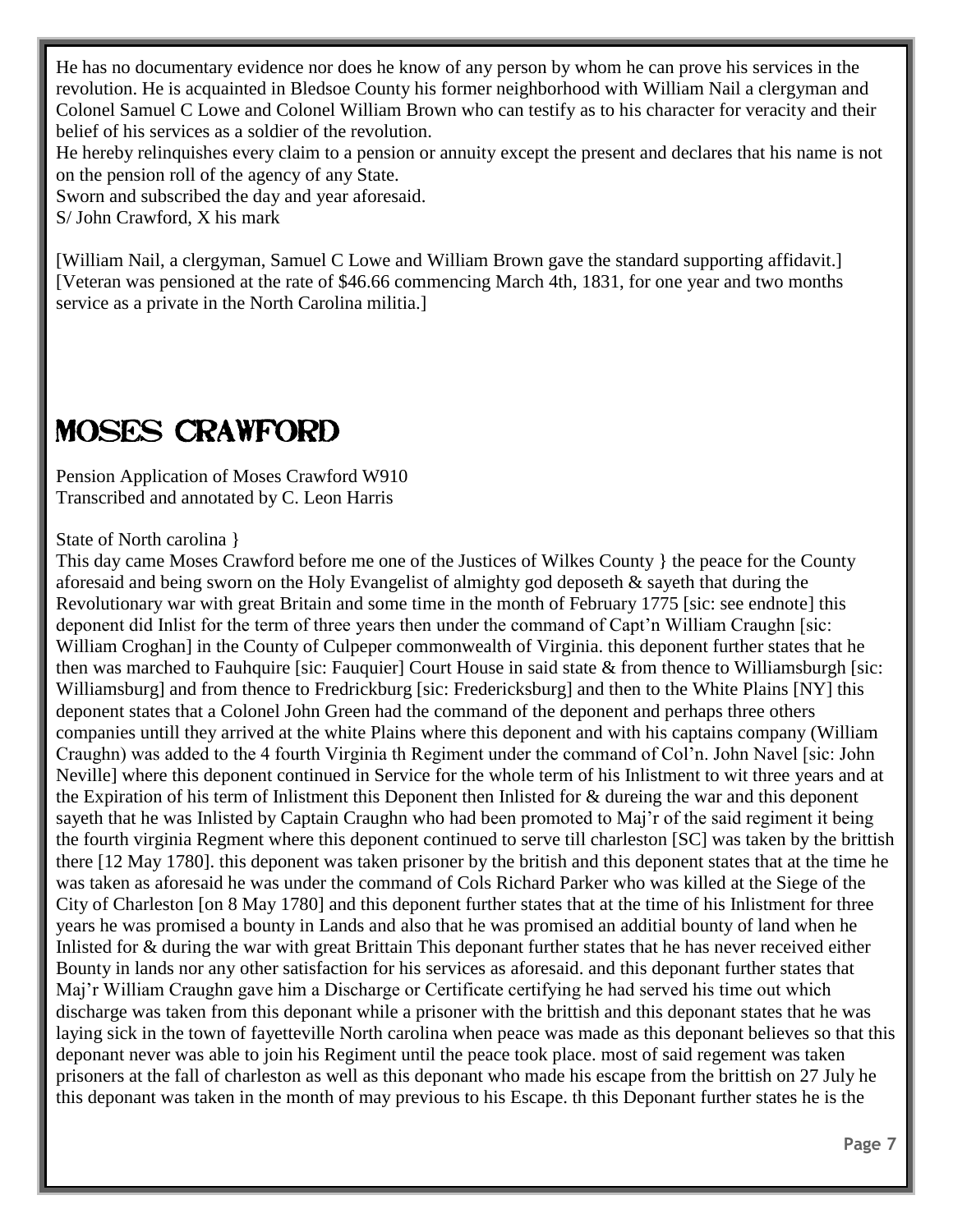man he represents himself to be Sworn to and subscribed before us two of the acting Justices of the peace for s'd. County This 6 of octob'r 1820 th Moses hisMmark Crawford

This Deponant further states he recollects well that that the Regement he this deponant belonged to was part of the Brigade commanded by Regular general [William] Woodford

State of North carolina } This Day Came John Laine [sic: John Lane, pension application Wilkes County } S41740] Before me one of the acting Justices of the peace for said County and being Sworn on the holy Evangelist of Almighty god Deposeth & Sayeth that some time in the 1777 he saw moses Crawford at the white plaines northwardly this deponant does not know whether the white plaines was in new york or new jersey and that said Crawford was a Continental Soldier & belonging to the fourth Virginia Regiment and this deponent sayeth that he was well acquainted with the said Moses crawford as he frequently saw him during the revolutionary war with Great Britain this deponent saw said crawford during the battle at brandiwine as they the said Mose & this deponent spoke to Each other just as the Retreat was ordered. this deponent sayeth that he knows that Colo. Navel did Command the 4 Regiment th part of the time and that Stephens [sic: Adam Stephen] commanded as a Colo. of said 4th Regiment and this deponent sayeth that he saw & knew said Crawford at Monmouth during the battle [28 June 1778] during the battle also at Germantown [4 Oct 1777] this deponant further sayeth that he knows of his own certain knowledge that said Crawford whose deposition is herewith Inclosed & taken at the same time  $\&$  place of this deponents is the man he represents himself to be so far as respects his being a Continental Soldier & in the fourth Virginia Regiment dureing the Revolutionary War with Great Brittain & that he this deponent knows Colo green, Maj'r Craughn and most of the officers belonging to 4 virginia Regiment as this deponent th belonged to the 5 virginia Regiment at the time above mentioned Sworn to and Subscribed th before me this 6 october 1820 John hisXmark Laine

[Francis Fox, S41543, deposed that he had seen Crawford some time before the Battle of Brandywine and frequently while in service.]

on this 27 day of March 1821 being the 2 day of the term, personally appeared in open court [of d Bledsoe County TN], being a court of record, so constituted by the constitution of said state and an act of the Legislature thereof, and having original jurisdiction to fine and imprison, Moses Crawford aged sixty one who being first duly sworn according to law, doth on his oath make the following declaration in order to obtain the provision of the act of congress on the 18 of March th 1818 and the first of May 1820. That he the said Moses Crawford enlisted for three years on or about the month of February 1775 in the state of Virginia in the County of Culpeper in the company commanded by Capt William Craughn and was from there marched to Fauquire Court house in said state, and from thence to Williamsburgh and from thence to Fredericksburg and then to the white plains, that a certain Colo John Green had the command of the Captains Company to which this deponant belonged Capt Craughn and part of two or three others till they arrived at the white plains when this deponent with Capt Craughn's company was attached to the fourth Virginia Regiment under the command of Colo. John Nevel when this deponant continued in service for the whole time of his enlistment; this Deponent then enlisted for & during the war, and saith that he was enlisted by Captain Croghan who had been promoted to Major in said Regiment it being the 4 Virginia Regiment when this deponent continued to serve th until the fall or capture of Charleston South Carolina by the British forces, then this deponent was taken prisoner, and states that at the time he was captured as aforesaid he was under the command of Col Richard Parker who was killed at the Siege of the city of Charleston – and this deponent further states that at the time of his enlistment for three years he was promised a bounty of land, and this deponent further states that he has never received said bounty or any other compensation for his services as aforesaid – and this deponent further states that Major William Croghan gave him a discharge certifying that he had served the term for which he (this deponent) had enlisted which discharge the deponent has unfortunately lost & this deponent further states that, he was confined with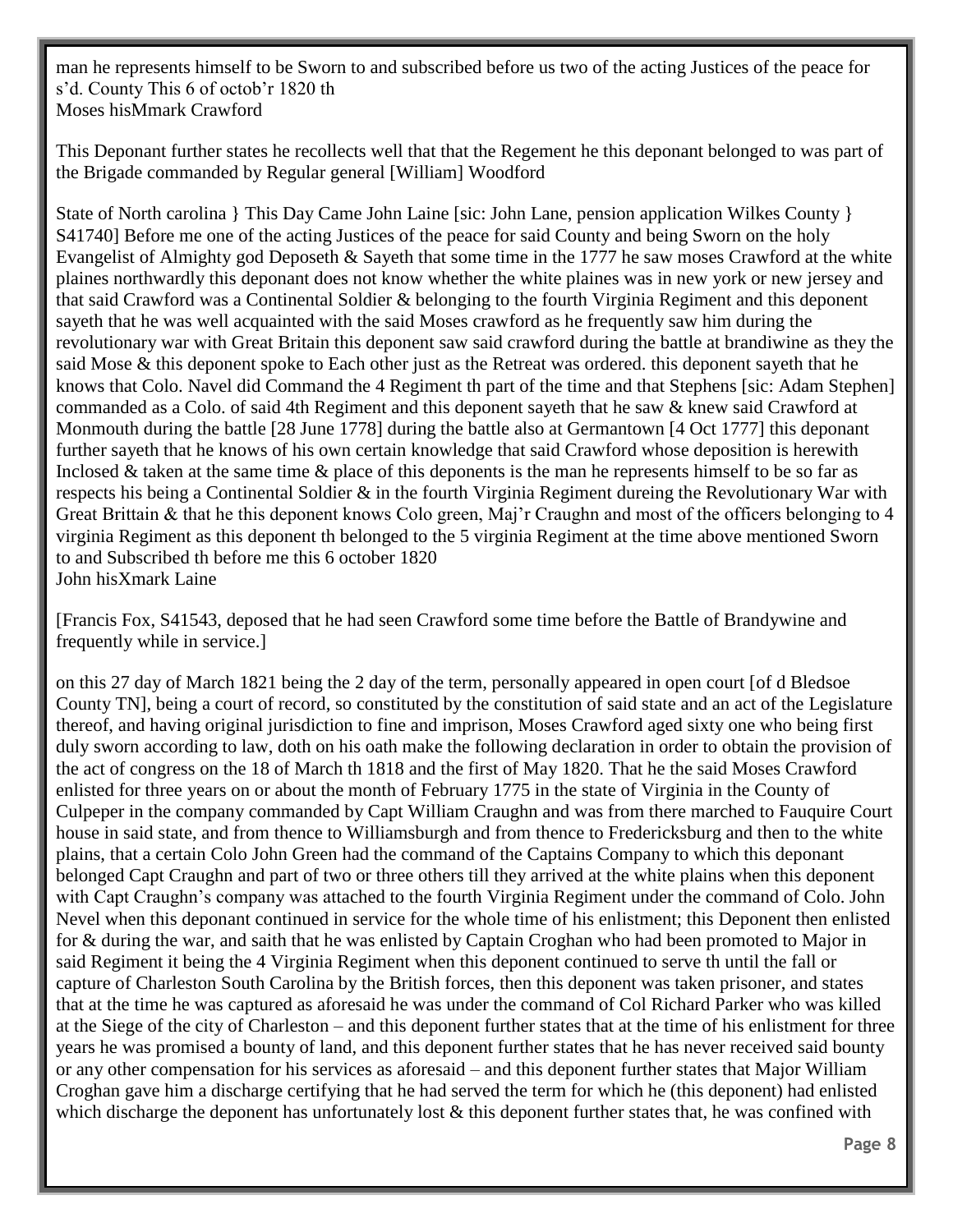sickness in the town of Fayetteville North Carolina when peace was concluded with Great Brittain and was consequently unable to join his Regiment, until after the United States army was disbanded.

This deponent has no other evidence now in his power except the depositions herewith annexed And the said Moses Crawford in pursuance of the said act of the 1 of May 1820 doth make also st the following oath and schedule and subscribed the same that is to say  $- I$  do solemnly swear that I was a resident citizen of the United States on the 18 day of March 1818 and that I have th not since that time by gift, sale or in any manner disposed of my property or any part thereof, with intent thereby to diminish it as to bring myself within the provisions of an Act of Congress entitled "an act to provide for certain persons engaged in the land and naval service of the United States in the Revolutionary War" passed on the 18 day of March 1818 and that I have th not, nor has any one in trust for me, any property or securities, contracts or debts due to me, nor have I any income other than what is contained in the Schedule hereto annexed and by me subscribed – that is to say —

One cow supposed to be worth ten dollars one calf worth perhaps one dollar and fifty cents one sow and four pigs worth perhaps six dollars one bed and ordinary bed cloaths – nine plates two basons and one dish (all pewter) one pot, one oven, one skillet – six knives and six forks – and three or four spoons one dozen chickins, and four chicks

And I Moses Crawford do furthermore swear that I am by occupation a farmer, but that in consequence of two wounds that I have received, on in the arm and the other in the hand, the one at Balicocks hill [?] the other at Brandywine [11 Sep 1777] – the toil and exposure to inclement air I encountered during the revolutionary war, in the army and the decripitude of old age am no longer able by my own labour to obtain a subsistence – that the family with me are a wife named [illegible: appears to be "Nancy" written over "Sally"] of the age of fifty three or four years, who is unable to support her self – and two daughters (unmarried) one aged nineteen years and the other fifteen years, the oldest is named Delilah and the youngest Betsey – and that his said daughters are barely able to support themselves by their labour and exertions – and that I have lost the certificate of my discharge from the revolutionary army. Moses hisXmark Crawford

This day [29 Mar 1822] personally appeared Thomas Clark [pension application S39327] before me David Greyham & John Norramare Justices of the peace for Bledsoe County Tennessee, & deposeth to the following facts – that this deponent served in the revolutionary war with Moses Crafford that Crafford served at least three years in the 4 Regt or 3 Regt. Commanded by th rd Colo John Navel – that this deponent was in the battle of Stoney point [sic: Stony Point NY, 15 July 1779] with Moses Crafford that Crafford then belonged to the continental army & that said Crafford was takeng prisoner at the surrender of Charleston – that this depo– is in no way interested in procureing a pension for Mr Crafford – that this deponent is no relation to said Crafford Thomas Clark

#### State of Tennessee } August sessions 1822 Bledsoe County }

This day came Moses Crawford into open court the same being a court of record and made oath that he enlisted as a contineltal soldier of the Revolutionary war with great Brittain for during the war sometime in the month of Febury 1778 and that he had enlisted previous to that time for three years under the command of Capt William Craughn and for further information refers to his former affidavit, and that his first term of service was expired or very nearly so, before his second enlistment, and that he was enlisted by the same officer William Craughn who was promoted to Major before he enlisted me the second time, and for further particulars refers to his first affidavit. Sworn and subscribed to in open court this 13 day month of August 1822 th Moses hisXmark Crawford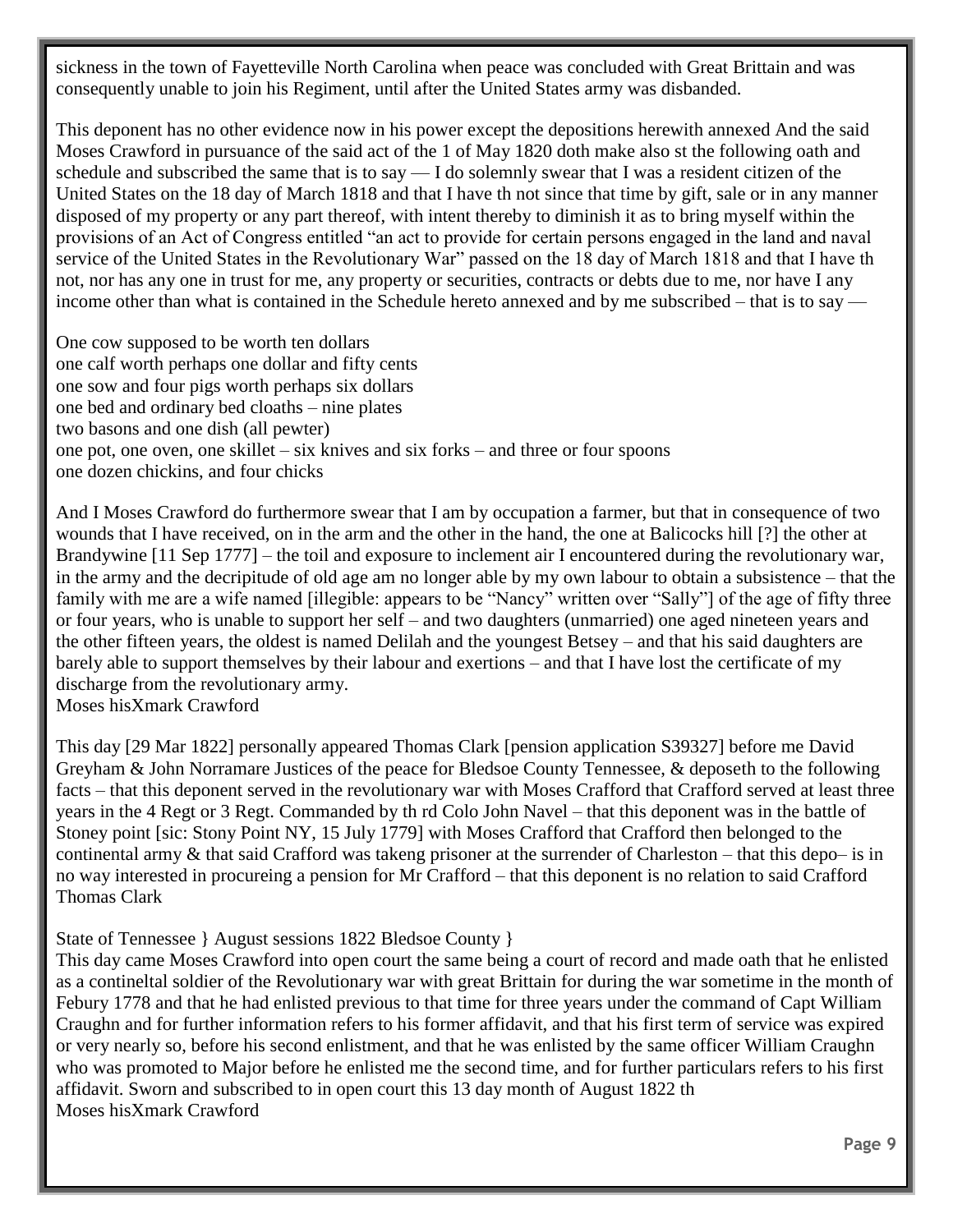#### NOTES:

The 4 VA Regiment was not accepted by Congress until 13 Feb 1776, and recruitment th began at about that time. The company of Capt. William Croghan was recruited from the area of present Pittsburgh, which was then considered part of Virginia. Croghan was promoted to Major on 16 May 1778.

On 25 Sep 1843 Nancy Crawford, 81, of Hamilton County TN, applied for a pension stating that she married Moses Crawford in Mar 1790, and he died 17 Dec 1826. Documents in the file state that the marriage occurred in Burke County GA, and that her name before the marriage was Nancy Dorsey. John Crawford, 53, of Hamilton County deposed in support of the application by his mother. William T. P. Crawford of De Kalb County GA, a son of Moses Crawford and a previous wife, deposed in behalf of his step mother. Other documents list Elijah, Eisha, and James G. Crawford as children. There was also a supporting deposition by John and Delilia Hall of Hamilton County. On 10 Mar 1845 John Hall also signed an affidavit referring to a Strother Crawford and others who were present at the marriage of Moses and Nancy Crawford. As evidence of marriage John Hall provided a copy of a letter regarding George Franklin who officiated at the wedding. The letter reads as follows: The Reverend and much beloved Brother George Frankling was born the 15 of May 1761. th Entered on the ministry Early in life and devoted much of his time in the service of God and was a great blessing to the Churches that knew him, he was one of the Convention of this State, afterwards was one of the General Assembly for several years, Spent his life much to the Satisfaction of his friends and acquaintances, and died from home on a rout[?] of Preaching on the 16 of February 1816 having been our pastor for nearly seven years. th Georgia } This is to certify that the above is a true Extract from the Washington County } Regular Church Book of the Baptist Church at Jordan's Meeting House (state & County aforesaid) Given under my hand this 22 February 1845.

Owen C. Pope. Church Clerk

### James Davis

Pension application of James Davis R2745 Mary Jones f28NC Transcribed by Will Graves 10/11/06 rev'd 1/2/14

State of Tennessee, Hamilton County On this 28th day of August 1832 personally appeared in open Court before the Worshipful Justices of the Court of Pleas and Quarter Sessions for Hamilton County now sitting James Davis a resident of said County and state aforesaid, aged seventy one years, who being first duly sworn according to law, doth on this oath make the following declaration in order to obtain the benefit of the act of Congress, passed June 7th 1832.



*Figure 3: Montgomery Cemetery, Ooltawah, Hamilton County, Tennessee*

That he enter the service of the United Stated under the following named officers and served as herein stated that is to say, as a volunteer under Captain John Keys [John Kees] a militia Captain in Wilkes County North Carolina under whom he served three months in scouting, being at home a few days during said three months with leave of the Captain, he next entered the service under Capt. Smith as a ranger he believes in Burke County North Carolina and was posted except when ranging about five months, Capt. Smith was highest in command at this fort who discharged this applicant at the fort the name of the fort not recollected. This applicant next entered the service under Capt. Gordon [Alexander Gordon] in Wilkes County NC as a drafted man, having been classed and served under said Capt. Gordon and Lieutenant Witherspoon who marched the Waxhaw Creek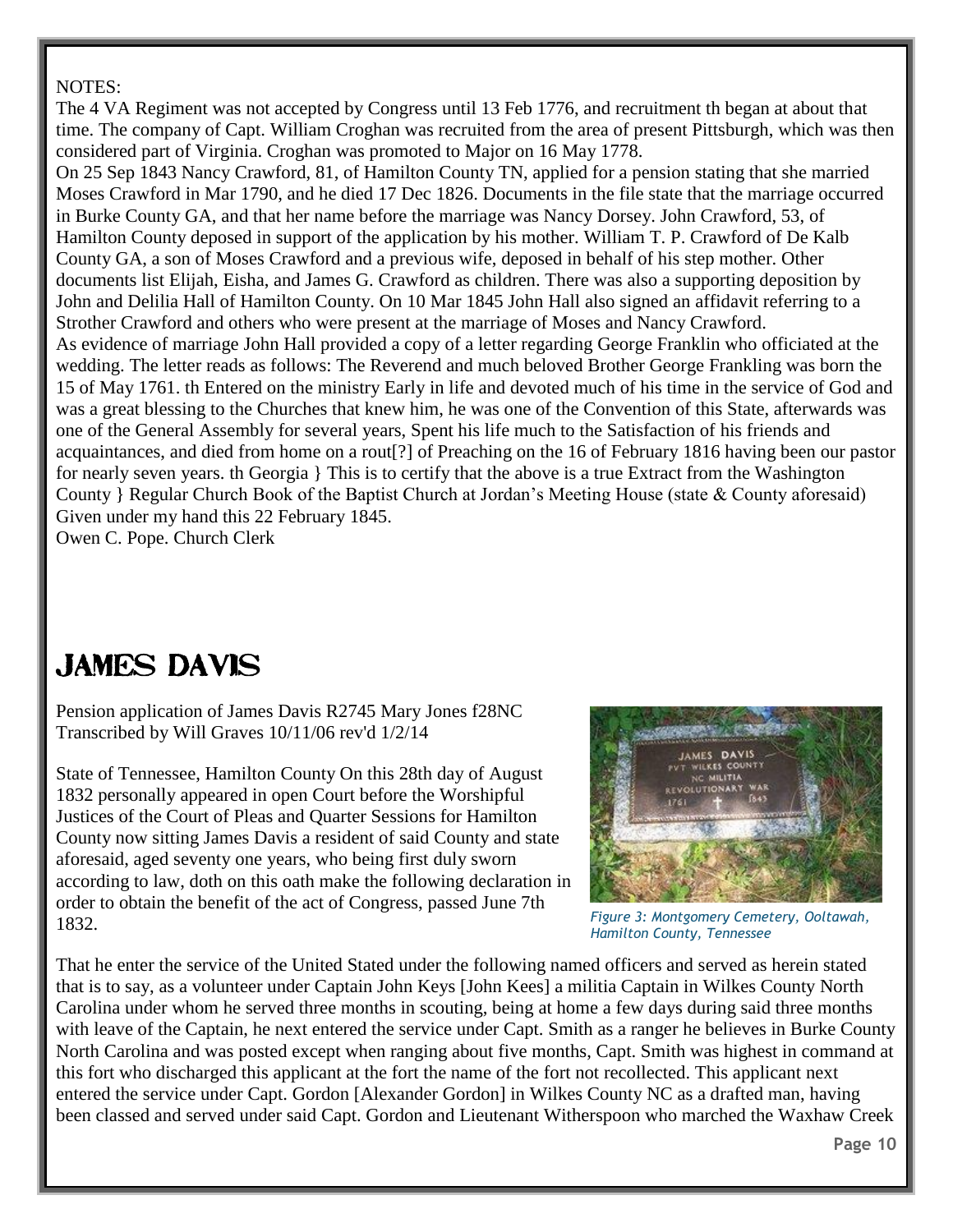where Col. Malbury [Francis de Malmedy, Marquis of Bretagne] met us and took command of the Regiment and marched from Waxhaw Creek to the high hills of Santee where we joined headquarters under General Greene [Nathanael Greene] where the army lay some time and the British on the opposite side of the river. This applicant then marched with the army to the Eutaw springs and was engaged in the battle [September 8, 1781] at that place where General Greene commanded about the close of the battle this applicant recollects that he assisted in carrying out a Capt. Woolford1 who was shot through the thigh and who soon afterwards died. This Capt. Woolford was of the Virginia line as this applicant understood. He understood him to be a Captain in the regular service at any rate; this applicant after the battle of Eutaw springs was marched as one of the guard over the prisoners to Camden and then to Salisbury in NC where this applicant was discharged by Col. Locke [Francis Locke]. This applicant knows he served three months this term, and thinks he served six months but will not be certain. This applicant soon after being discharged by Col. Locke volunteered under Capt. Pendleton Isbel [Pendleton Isbell] and marched under him down the Adkin [Yadkin] river to below the shallow ford sixty or seventy miles from whence we returned without effecting any thing this expedition lasted about six weeks and this applicant was dismissed by Capt. Isbel.

This declarant further states that before the expedition to the Eutaw Springs he volunteered under Col. Cleveland [Benjamin Cleveland] in Wilkes County NC and served an expedition under him to Cryders Old fort in Burke County NC and perhaps twenty five or thirty miles further to Catawba River and down it and then returned home destroying the property of the Tories in our route by order of Col. Cleveland. He served this term about six weeks his Lieutenant's name was Jesse Coffee, his Captain's name he does not remember. This applicant was in several scouting parties during the Revolution about which he has no distinct recollection. He believes that during the Revolutionary War he actually served in all about thirteen or fourteen months, and was in but one general engagement at the Eutaw springs but was in several skirmishes at different times.

This applicant says he was born in Fauquier County in Virginia but has no record of his age. From the best accounts by his father and mother at the time of his marriage and the time since will make him seventy one years of age at this time. This applicant has stated where he was living when he entered the service, after the war he removed to Greene County in the state of Tennessee, where he resided about fourteen or fifteen years perhaps not so long - he moved from there to Knox County state aforesaid, where he resided between ten and fifteen years. He removed from there to Campbell County Tennessee and resided there about two years. He removed from there to White County Tennessee where he resided about twelve years. He then removed to Jackson County Alabama and resided there two years, from there to Marion County Tennessee and resided there five years from there to Hamilton County Tennessee where he still resided and has resided for about the last nine years.

He has stated all he recollects about the regular officers and all the general circumstances of his services.

He has long since lost his discharges and has no documentary evidence to produce. He hereby relinquishes every claim whatever to a pension or annuity except the present and declares that his name is no on the pension roll of the Agency of any State in the United States. S/ James X Davis, X his mark

Sworn and Subscribed The day and year aforesaid [George McGwier and Asahel Rawlings gave the standard supporting affidavit.]

#### $[p 11]$

State of Tennessee, Hamilton.

On this 4th day of March 1844, personally appeared before the court of said county now in Session (which court is a court of record), Mary Davis a resident of Hamilton County aforesaid aged seventy eight years to be the best of her knowledge she having no record of her age and being entirely illiterate cannot state the date of her birth, who being first duly sworn according to law doth on her oath make the following declaration in order to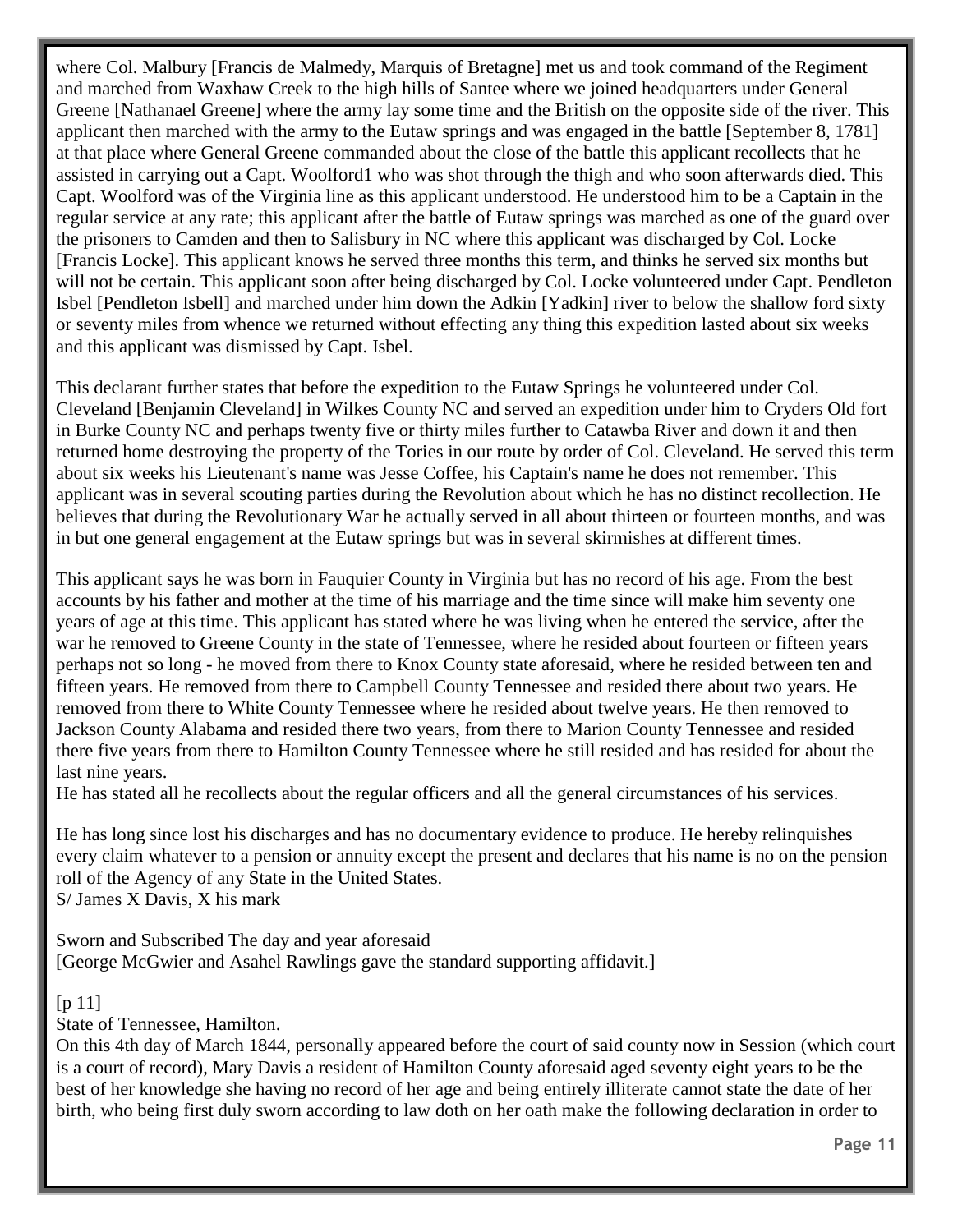obtain the benefits of the provisions made by the acts of Congress passed July 7th 1838 and the 23rd if August 1842 granting pensions to widows of persons who served during the Revolutionary War, that she is the widow of James Davis who was a private in the army of the Revolution that he served under Captain Gordon of the \_\_\_ Regiment commanded by Col. Malberry and that the annual amount of pension which he received was forty three dollars and thirty three cents. She also declared that she was married to said James Davis at about the age of sixteen years or about sixty two years ago. She recollects that her said husband served in one campaign under Col. Cleveland after her marriage with him, but his service under Col. Malberry was before. She also states that her said husband James Davis died on the 9th day of December 1843 that she was married to him prior to his last service but not prior to his first service the marriage took place previous to the first of January 1784 to wit as above stated. She further declares that she has not married since the death of her said husband James Davis but still remains and now is a widow. Sworn to and subscribed

S/ Mary Davis, X her mark

In open court the 4th day Of March 1844 Test. Asahel Rawlings, clerk

[Veteran was pensioned at the rate of \$43.33 per annum commencing March 4th, 1831, for service as a private for one year and one month in the North Carolina militia.]

### Thomas Gann

Pension application of Thomas Gann S3388 f26NC Transcribed by Will Graves 3/15/07 rev'd 7/7/14

#### State of Tennessee, Hamilton County

On this 29th day of August 1832 personally appeared in open Court before the Worshipful Justices of the Court of Pleas & Quarter Sessions for said County, now sitting, Thomas Gann a resident of the County and State aforesaid aged sixty eight years, who being first duly sworn according to law, doth on his oath make the following Declaration in order to obtain the benefit of the Act of Congress passed June 7th, 1832.

That he entered the service of the United States under the following named officers and served as herein stated, that is to say – he was drafted and entered the service under Captain William Trimble and Colonel John Sevier, in the upper part of North Carolina and now Washington County, Tennessee, he was immediately marched under the before mentioned officers to the high hills of Santee in South Carolina and joined the Army under General Greene [Nathanael Greene], where the Regiment to which this applicant belonged remained two or three days and was marched to General Marion's [Francis Marion's] head Quarters above Charleston S. C. and joined him under whose command this applicant served about four months, this applicant was discharged while at General Marion's station he believes by Colonel Sevier and returned home, this applicant served about five months as a horseman finding his own horse, this tour, soon after this applicant returned home, he was appointed Captain of a light horse company and commissioned by Governor Martin of North Carolina as such in which command as a Captain this applicant served off and on as a Ranger on the frontiers of North Carolina until termination of the Revolutionary war during which time this applicant was in several skirmishes with the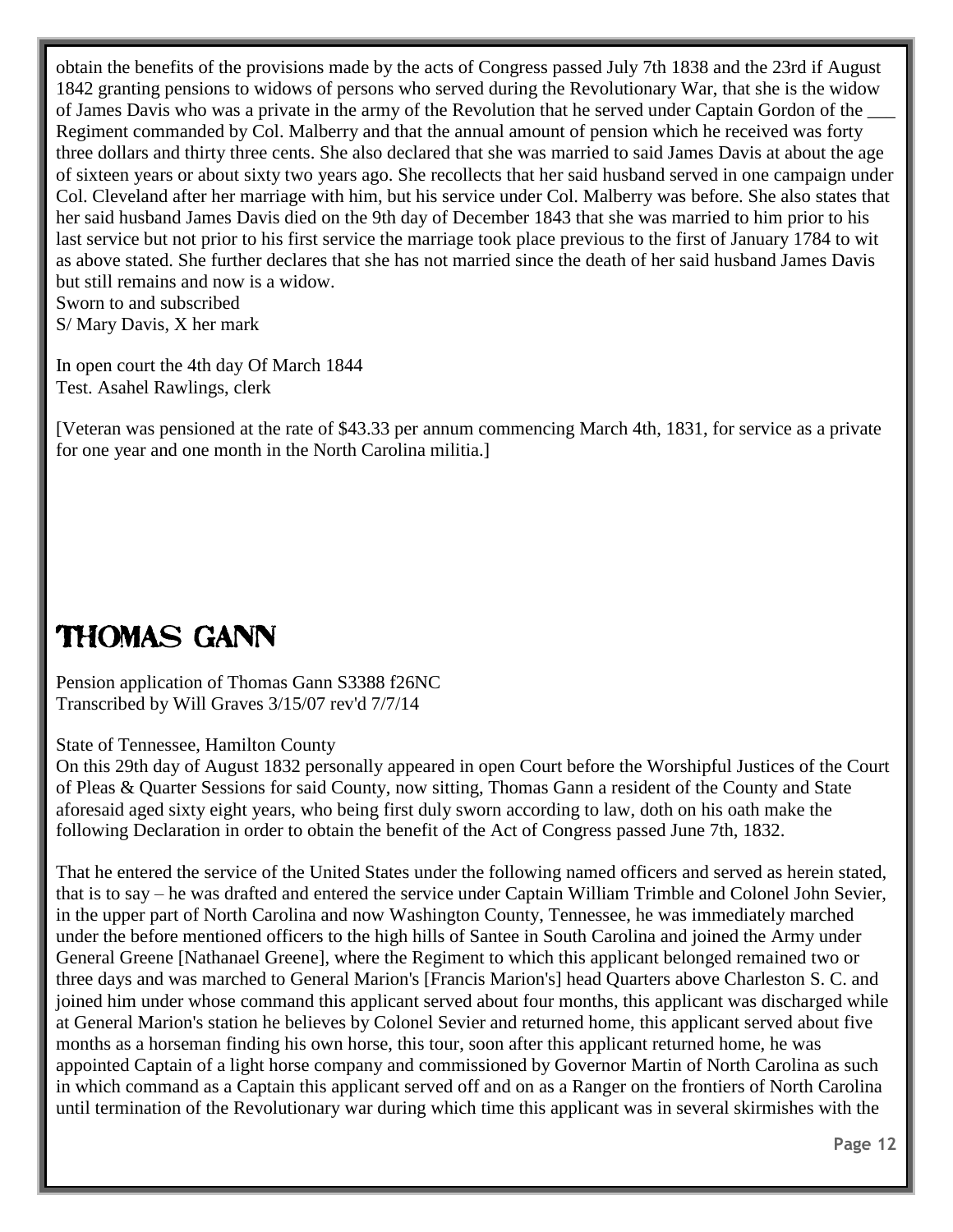British and Tories and was in a skirmish in the immediate vicinity of King's Mountain on that day [October 7, 1780] the battle was fought at that place, in which skirmish this applicant received a wound on the crown of his head by a British Dragoon, he was not directly engaged in the battle at King's Mountain, after the termination of the revolution this applicant served under General Sevier formerly kept Colonel Sevier until the termination of the Cherokee war, and was in several skirmishes with the Indians and was in a sharp engagement with them at the fork of Coosa and High town rivers or a little above, this engagement was the last which this applicant remembers to have been in, the Indian war soon after terminated and this applicant returned home, This applicant from the commencement of his services in the Revolution till the termination of the Indian war, considered himself in the service of the United States or State of North Carolina, about six years and received pay in Continental money from pay masters Green and Guess and others not recollected except the last payment after the termination of the Cherokee war which was in good money – and paid to Major James Steward – of the war department and by him paid over to this applicant.

This applicant was born (in Virginia from whence his father moved when he (this applicant) was about 14 or 15 years old to Washington County, then North Carolina) in the [year] 1764 March 17th. The record of his age was in a book (Cato's letters) which book he believes to be in his brother's possession in Washington County Tennessee. He has stated where he lived when called into service he lived there between 20 and 25 years and moved to Rhea County Tennessee, where he lived eight or nine years from there to this County (Hamilton) where he has resided the last nine or 10 years and still resides.

He has stated how he was called into service and the names of the officers with whom he was acquainted and served some of whom were Regular officers and the general circumstances of his service.

He has stated how he was discharged and from whom he received his commission, and now states, that some length of time after the war of the Revolution he lost his commission among a number of other papers and his discharge none of which he has ever been able to recover.

He states that he has no documentary evidence of his services, nor can he obtain any living witness that he knows of, without much trouble and expense. He is known to Cornelius Millikin [sic] an acting Justice of the peace for Hamilton County and James Riddle and Robert Patterson acting justices as aforesaid in his present neighborhood who can testify to his character for veracity and their belief of his services as a soldier of the Revolution, but not with any clergyman that can do so that he knows of.

He hereby relinquishes every claim whatever to a pension or annuity except the present and declares that his name is not on the pension roll of the Agency of any State in the United States.

Sworn and subscribed the day and year aforesaid.

S/ Thomas Gann, X his mark

[Cornelius Millikin, James Riddle and Robert Patterson gave the standard supporting affidavit.]

#### State of Tennessee Hamilton County

Personally appeared before me the undersigned a Justice of the Peace in and for said County Thomas Gann who being duly sworn deposeth and saith that by reason of old age and the consequent loss of memory he cannot swear positively as to the precise length of his service, but according to the best of his recollection he served not less than the periods mentioned below and in the following grades; for five months I served as a private under Captain William Trimble and Colonel John Sevier & for three months, I served as a Lieutenant and Captain under Colonel Sevier, for three months more I served as a Captain under Colonel Sevier & seventeen months as a Captain of a company of Rangers during which I was actually engaged as a Ranger by order of the State government of North Carolina making in all twenty-eight months I was in actual service before the close of the Revolutionary War, besides my service afterwards against the Indians at different times, he don't know that he can prove as required by the Department of war that he received a commission or had one in possession, yet such was the fact, it was lost about twenty-two years ago, in moving by water down Holston River – he believes that he can buy being at some trouble and expense procure testimony that he acted as Captain in the service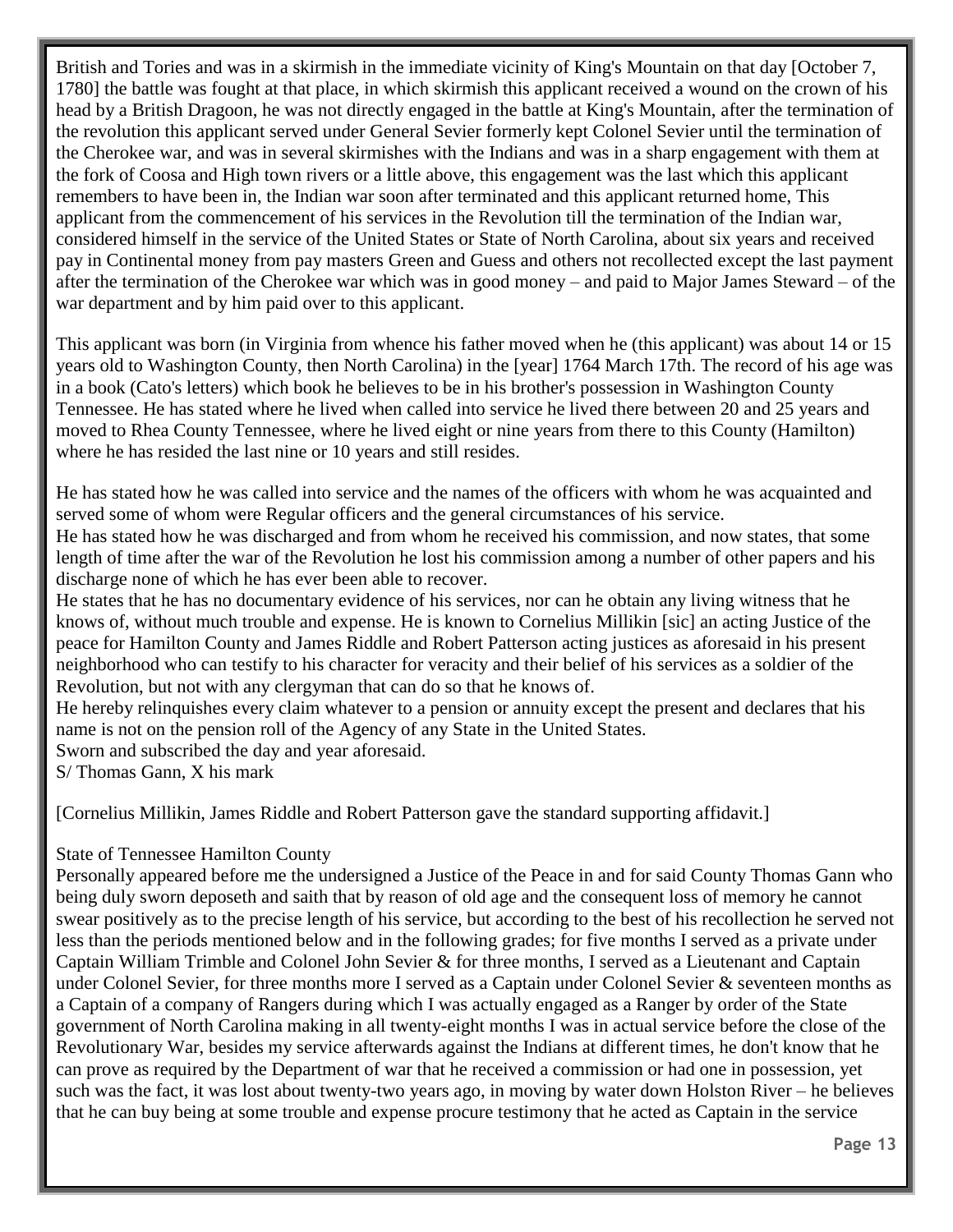before the close of the Revolutionary War – but is advised that it would not be satisfactory evidence to the War Department of his grade, he therefore claims a pension as a private for twenty-eight months, which is not less than the actual time he served during the Revolutionary War. S/ Thomas Gann, X his mark Sworn to and subscribed before me the 27th day of May 1834. S/ Saml. Igan, JP

State of Tennessee Hamilton County:

SS October Session 1836 This day being the 3rd day of October 1836 Thomas Gann a Revolutionary pensioner personally appeared in open Court and made oath in due form of law that he has lost out of his possession his pension certificate on which he was entitled to receive \$50 per annum payable semiannually on the 4th of March and 4th of September in every year during his natural life, that there are now three payments in arrears and that this is the second affidavit he has made of the loss of his said certificate, the number of which he does not recollect – that he mailed his first affidavit of the loss of it at Soddy post office in this County, Colonel William Clift post master. That he has not sold or transferred or in any wise disposed of his interest in said certificate to any person whatever; that he alone is justly entitled to the benefit of the same, that he can get no information respecting his first affidavit above mentioned, – wherefore he prays that another certificate may issue to him, directed to Soddy post office Hamilton County Tennessee, and that he refers to B. B. Cannon and Thomas Layman for a statement as to his character.

S/ Thomas Gann, X his mark

[Veteran was pensioned at the rate of \$50 per annum commencing March 4th, 1831, for his service for 28 months as a private in the North Carolina militia.]

### DAVID GOENS

Pension Application of David Goens S3406 VA Transcribed and annotated by C. Leon Harris. Revised 15 Nov 2014.

State of Tennessee } Hamilton County } S.S. On this twenty ninth day of February 1834 personally appeared in open Court before the Worshipful Justices of the Court of Pleas & Quarter Sessions of Hamilton County, now sitting David Goens a resident of the said County of Hamilton and State aforesaid, aged seventy six years who being first duly sworn according to law doth on is oath make the following Declaration in order to obtain the benefit of the act of Congress passed June 7th 1832 – That he entered the service of the United States under the following named officers and served as herein stated that is to say, as a volunteer under Captain Rogers in Halifax County State of Virginia, and was mustered into service in his company under Col. William Terry at Halifax Court house, and was marched by him from Halifax Court house to Williamsburg, from Williamsburg to Norfolk and from Norfolk to Portsmouth, where this applicant was discharged by Captain Rogers, which discharge this applicant thinks and believes he gave up when he was paid for his service in performing this tour, after he returned home, having served three months before being discharged as above mentioned (the troops were entirely militia with whom this applicant served as above stated,) Six or eight months after this applicant returned home he was drafted, according to his number, under Captain Bates and joined the regiment at Bibbs ferry [on Staunton River] under Major Jones being marched there by Capt. Bates, all in Halifax County Va. and was marched from there to Cabbin Point below Petersburg Va. [sic: Cabin Point in Surry County] and was stationed there about two months or until our term of service expired, having served three months this tour and was discharged by Capt. Bates and returned home. this applicant sold this discharge for three months service as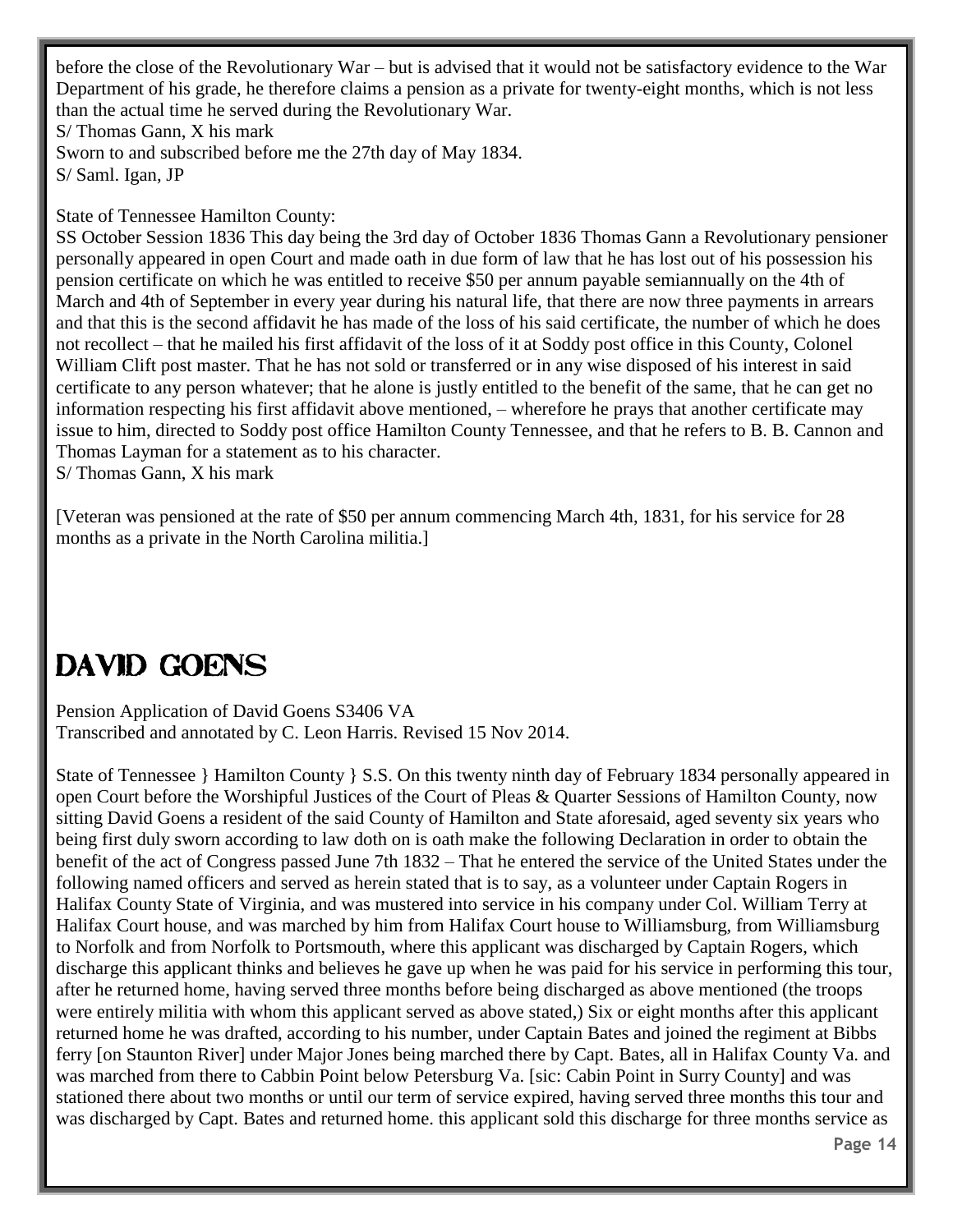last above mentioned to one David Bates in Halifax County Va. at that time it was thought by some that the militia would not get pay for their service. about two years after the last mentioned service this applicant was again drafted according to his number under Captain Prigmore in Halifax County Va. and marched under him (the field officers names this applicant has by old age and loss of memory forgotten) and joined General Washingtons army at Portsmouth where this applicant remained about two months before the surrender of Cornwallis [on 19 Oct 1781], soon after his term of service expired and he was discharged by his captain (Prigmore) and returned home having served three months this Tour. this last discharge was kept by this applicant until about four years ago. this applicant then lived in the district represented by Pryor Lea, in Congress to whom he gave it for the purpose of obtaining a pension – this applicant being poor and unable to support himself – after Mr Lea returned from Congress this applicant made application to know if anything had been done for him Mr. Lea told him that he had lost or misplaced his discharge so that he could not find it and afterwards this applicant removed from Grainger County then in Mr Leas district to this County, about one hundred and thirty miles and is now unable to procure Mr Leas statement with regard to the loss of his discharge as above stated. This applicant knows that he served three tours as a private in the militia as he has stated that he did not become acquainted with any Regular officers whose names he recollects - having served with none in either of his first tours. In his last tour while at Portsmouth under Gen'l. Washington he was in service with Continental troops as well as militia, but has forgotten the names of the continental officers in service there except General Washington himself

He states that he was born in Hanover County state of Virginia in the year 1757 the 21 st day of September[?] he has no record of his age nor never had but from the information derived from his father and mother the above statement is correct. He has stated where he was living when called into service. four or five years after the termination of the Revolutionary War he removed from Halifax Co Va to Grayson Co. Va where he resided three years. from there he removed to Wythe Co Va. and resided there ten years from there he removed to Grainger County (Tennessee) and resided there fourteen years from there he removed to this (Hamilton County Te.) and has resided here twelve months the last day of this month and still resides here. He has stated how he was called into service, as well as he can recollect also the names of the officers with whom and under whom he served, and all the circumstances of his services as far as he remembers. He is known in his present Neighborhood to [blank] who can testify as to his character for veracity and good behavior and services as a Soldier of the Revolution. he knows of no person who can testify (or whose testimony he can procure) to his his service except a younger Brother (Laban Goen) who knows that this applicant went out and returned from service as stated who is now and for several years has been a resident of this County (Hamilton) There is no clergyman in the neighborhood of this applicant who can testify for him, there being none in his neighborhood at all. I hereby relinquish every claim whatever to a pension or annuity except the present, and declare that my name is not on the pension roll of the Agency of any state – David hisXmark Goens

I Laban Goens a resident of Hamilton County and state of Tennessee do hereby certify that (being aged seventy years) David Goens an elder brother of mine did enter the service of the United States and return therefrom as he has stated in his declaration to which he has been sworn & which he has subscribed. I was not in the service with him but both of us lived with our parents when he entered and returned from the service, and I well recollect that he served three, three months tours in the Revolutionary War. being entirely illiterate I can not recollect the dates when he performed his service but do recollect that it was at and before the time of the surrender of Cornwallis. Laban hisXmark Goens

NOTE: The 1830 federal census for Grainger County TN lists "David Goan" as a "Free Colored Person" aged 55 - 100, and that for Hamilton County TN lists "Laban Gowan" as a "Free Colored Person" aged 55 - 100. A Treasury-Department document states that the children of David Goens received the final pension paper up to the date of his death, 30 Nov 1840.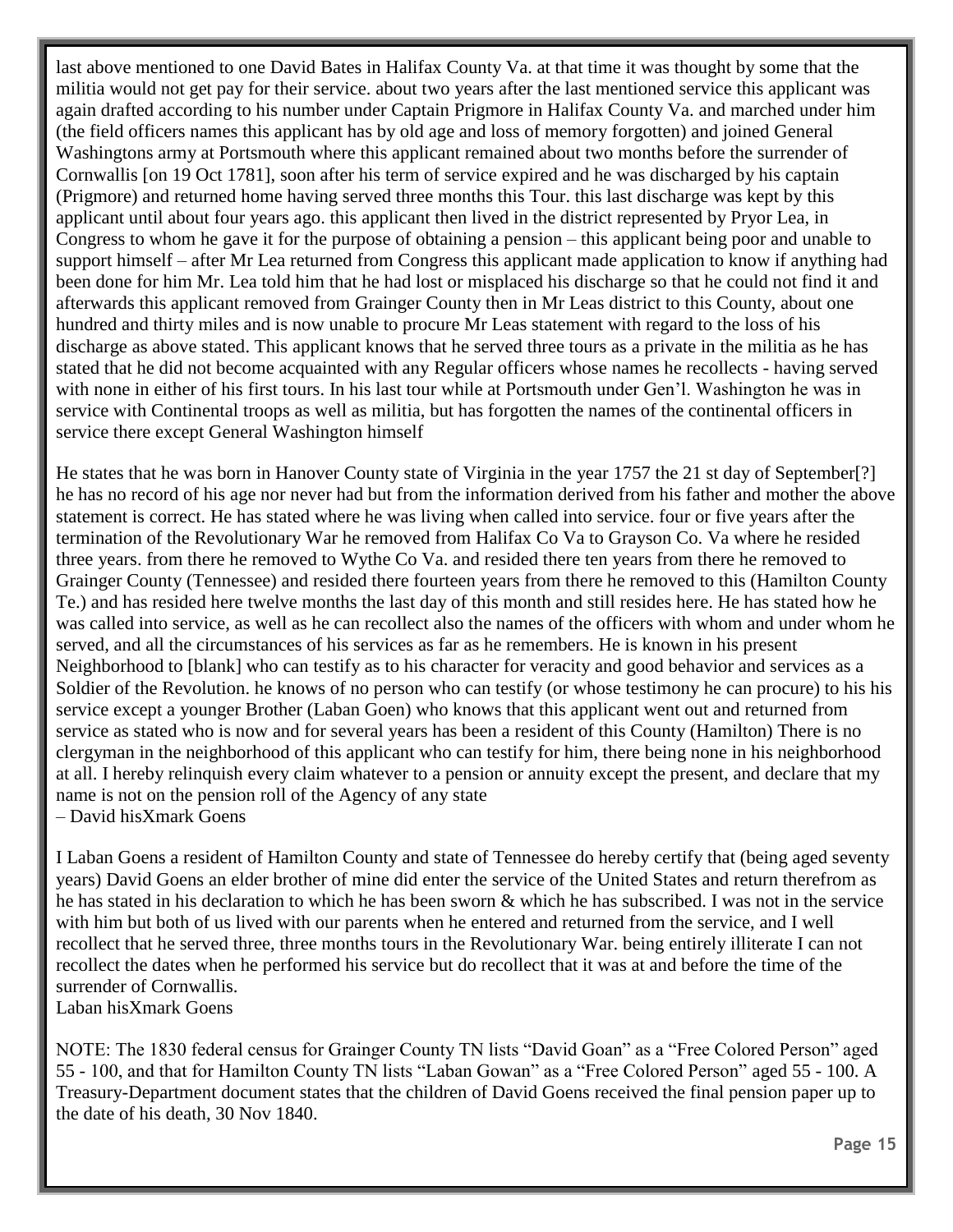### GEORGE GREGORY

Pension application of George Gregory R4299 Sarah Gregory f42NC Transcribed by Will Graves 8/31/08 rev'd 10/28/15

#### $[p 5]$

State of Tennessee, Cocke County

On this 27th day of November 1832 Personally appeared before the Justices of the Court of Pleas & Quarter Sessions for the County of Cocke, George Gregory Sr. a resident of Cocke County & State of Tennessee aged 75 years who being first duly sworn according to law doth on his oath make the following Declaration in order to obtain the benefit of the provision of the Act of Congress passed 7th of June 1832.

That he entered the Service of the United States first being drafted & put under the command of Colonel Lock [Francis Locke], Major White & Captain Frederick Plyler in the State of North Carolina Rowan County & marched under the command of said officers through Macklinburg [Mecklenburg] County to Montgomery County in said State on Rocky River where it empties into the Yadkin River he received his discharge & returned home making a campaign of three months.

Said applicant further states that he again entered the service of the United States under Colonel Locke, & Captain Plyler in Mecklenburg County as a volunteer & marched through Montgomery into Rowan County in NC & stationed some time near Salisbury & marched them into Mecklenburg County & stationed for some time at the Sassafras fields & marched from these fields thence from one place to another as a party of scout after the Tories & that he continued in the Service until after Gactr' [Gates] defeat [Battle of Camden, August 15-16, 1780] & the Battle of Guilford Courthouse [March 15, 1781] but was in neither of the Battles & near Salisbury he received his discharge & returned home to Mecklenburg County North Carolina making a term of six months making in all his service nine months. That he has no Documentary Evidence and that he knows of no person in his State whose testimony he can procure who can testify to his Services.

He hereby relinquishes every claim whatever to a pension or annuity except the present and declares that his name is not on the pension roll of the Agency of any State. Sworn & subscribed the day and year aforesaid Sworn to in open Court S/ G. M. Porter, Clk S/ George Gregory, X his mark [Thomas Smith, a clergyman, and Thomas Palmer gave the standard supporting affidavit.] [p 32]

Amended Declaration of George Gregory of the State of Tennessee Cocke County State of Tennessee, Cocke County: July 9, 1833.

Said Applicant States that he was born in the State of Pennsylvania Barrack County on the 25th day of April 1758, and has a record of his age in the Bible.

States that he was living in the State of North Carolina when he entered the service in 1780 or in 1781 & lived there sometime, & then after the war moved to South Carolina & lived then in Edgefield County 18 years and then Emigrated to Tennessee Cocke County where he now resides.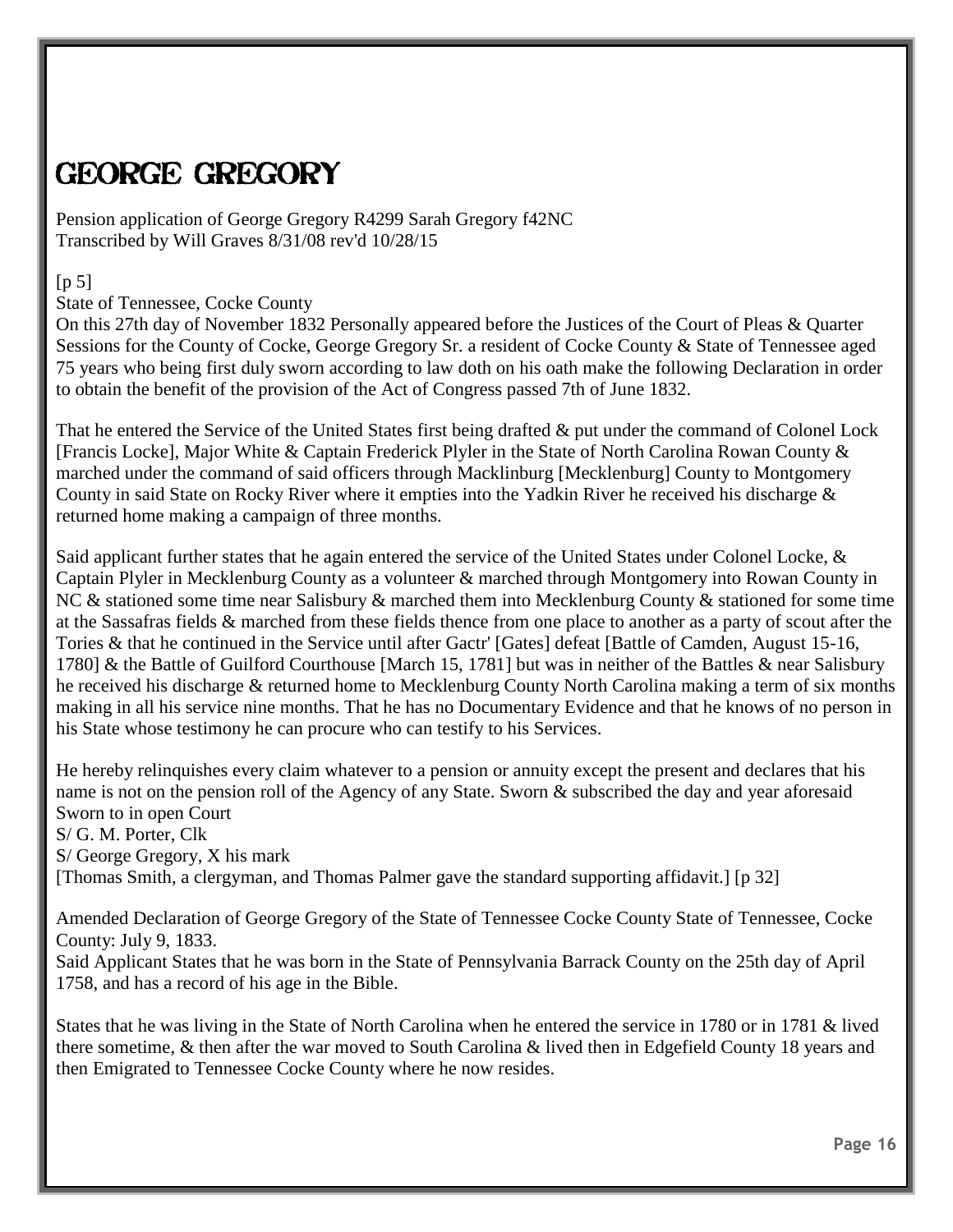y 18 years and then Emigrated to Tennessee Cocke County where he now resides Said Applicant was Discharged first tour by Captain Plyler & by order of Colonel Locke But is lost and that he Served as a Private Soldier – his 2nd tour he received a discharge by Colonel Locke after the "Battle of Guilford" in 1781.

Said Declarant states that he had in his original Declaration obtained the certificate of Thomas Smith a clergyman & Thomas Palmer who certify as to said applicant's veracity & who concur in the opinion that he was a soldier of the Revolution.

The clerk has affixed his private seal and given his certificate both of which are proved by John Blair a Member of Congress to be genuine.

Sworn to & Subscribed the Day & year aforesaid. S/ Wm D. Rankin, Clerk S/ George Gregory, X his mark

[p 8: On September 1, 1845, in Hamilton County Tennessee, Sarah Gregory filed for a widow's pension under the 1838 act stating that she is the widow of Georgia Gregory, a pensioner of the United States for his revolutionary services; that she married George Gregory sometime in the "early part of the year 1792"; that she is illiterate and unable to write and that her "said husband having no English education at all, and only able to read in the German language, she has made and has had made for her every effort in her power to obtain record evidence of her marriage from the State of South Carolina where she was married"; that she and her husband moved to South Carolina some 40 years ago; that George Gregory died February 20 1837 at which time he was drawing a pension of \$30 per annum for his revolutionary services. She signed her application with her mark.]

Bible record [p 12] Catherine Gregory was born the 29th day of November, 1792 Richard Gregory was born the 5th [?] of April 1795 Margaret Gregory was born the June the 26th day 1801 Sarah Gregory was born May 25th [?] day 1803 George Gregory was born June the 12th 1805 David Gregory was born the 1st day of October 1810 Thomas Gregory was born February 1st day 1812 Lucinda Gregory was born September 3rd day 1815]

# Samuel Hawkins

Samuel Hawkins applied for a Revolutionary Pension while living in Hamilton County, Tennessee, in February 1833. He was born May 18, 1735. He entered the service in Boston, Massachusetts, under Capt. Lemuel Stewart and Col. James Easton, in Williamstown, Massachusetts, in the first year of the war and was marched to Albany, New York, where the company joined other companies under Gen. Schuyler. He received a written discharge. He new personally Gen. Washington, Gen. Schuyler, Gen. Putnam, Gen. Gates, Gen. Sullivan, Gen. Nixon, Gen. LaFayette, Gen. Arnold, Gen. Montgomery, and many other officers. After the war, he moved to Caswell County, North Carolina, and to Hawkins County, Tennessee, where he lived for 30 years. He moved to Hamilton County, Tennessee in 1831. His pension application was signed by congressman John Blair. He died in Hamilton County, May 6, 1836. His widow Pharaba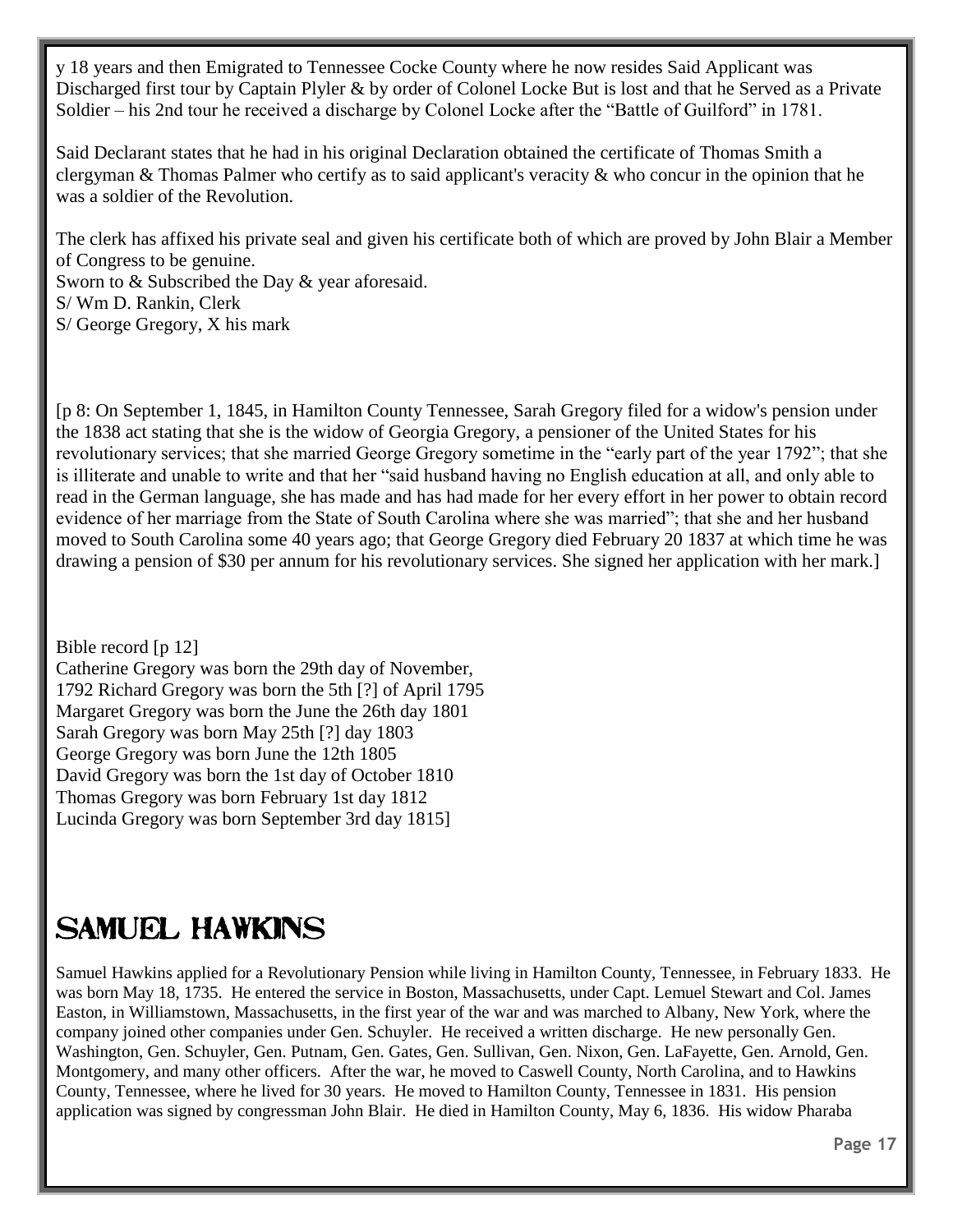Hawkins made application for pension while living in Greene County, Tennessee, July 29, 1848, aged 67 years, therefor born 1781. She states that she was married to Samuel B. Hawkins in Hawkins County, at her father, Samuel Spears' house by William Pain, Justice of the Peace, for Hawkins County, in August, 1797. Mrs. Nancy Pruitt (Mrs. Charles Pruitt) says that she was an attendant at the wedding and says that she herself was married in the same house a few years later.

Some Tennessee Heroes of the Revolution, By Zella Armstrong

# Capt. John Hardin

Capt. John Hardin, soldier of the Revolution and Indian Wars, was born in Tryon County, North Carolina, in 1761. He was killed in the second battle of Lookout Mountain in 1788. He was the son of Joseph and Jane Gibson Hardin and moved to the Tennessee country with them as a child. He was the Register of Deeds for the State of Franklin. He married in the State of Franklin about 1783. His name appeared on the Greene County tax list for 1783. While serving with Gen. Joseph Martin against the Indians in the battle of Lookout Mountain in 1788 he was mortally wounded. He left a message for his wife asking her to name their expected child for him. The son, John Hardin, born in Greene County a few months after his father's death, became a soldier of the War of 1812. Capt. John Hardin was buried where he fell on Lookout Mountain and the place was concealed to protect his body. He had served in the Revolution.

The History of Hamilton County and Chattanooga, Tennessee, Volume 1, By Zella Armstrong

### James Harris

Pension Application of James Harris R4666 Transcribed and annotated by C. Leon Harris. Revised 6 March 2012. State of Alabama } On this the 13 day of Feby 1854, personally appeared before me Thomas th Coosa County } Williams a notary public for said County, James C. Harris administrator on the estate of Mary Harris dec'd late of Hamilton County Tenn, who being duly sworn according to law, declares on oath, that he has good reasons for believing that her husband, James Harris of Albemarle County Virginia, substituted sometime in the year 1781 instead of his brother Joel Harris, who enlisted as a private soldier in the Army of the revolution for 5 years, or during the war, & that he either served out said enlistment, or was previously discharged by order of Congress, as will more fully appear by reference to the rolls on file in Washington, or those in the office of the Sect'y of State of the Commonwealth of Virginia. — He also further states that he makes the above declaration for the purpose of obtaining the pension, together with the legal interest thereon accruing, of the said James Harris, under the act of Congress of the 5 July 1832, and acts of the general assembly of Virginia granting & regulating th half pay & commutation of half pay for life, to the soldiers of the Virginia Continental line, together with his pension owing under the act of Congress of the 15 of May 1828. also to whatever pension under the th laws of Congress the said Mary Harris as the widow of the said James Harris may be entitled to. He also further declares that the said James Harris died in Albemarle County Virginia on the 22 day of March nd 1830 & the said Mary Harris in Hamilton County Tenn. on the 27th of April 1846, & that neither of them within his knowledge ever applied for or received a pension. James C Harris administrator of the estate of Mary Harris de'd.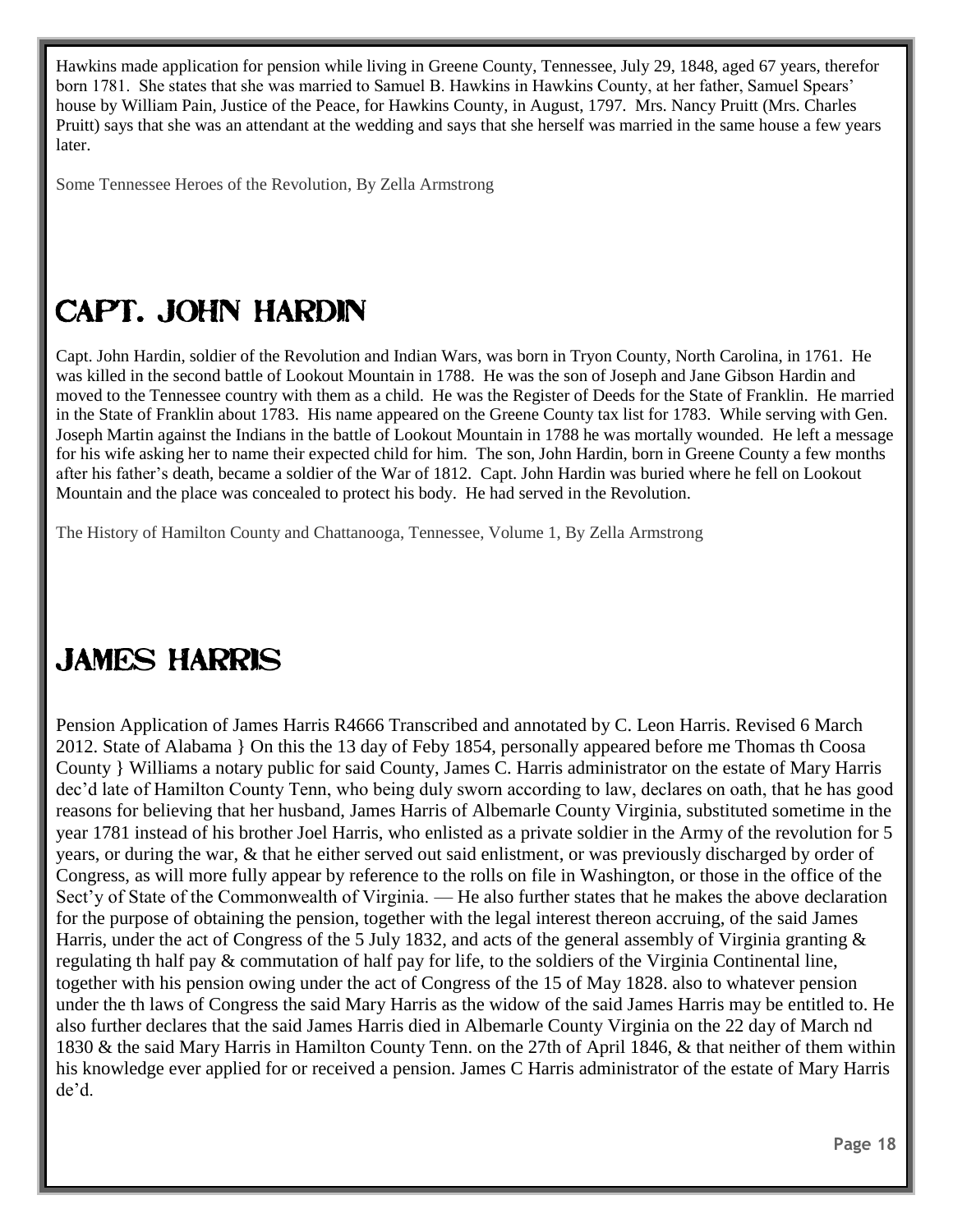[The file includes copies of several documents referring to soldiers named James Harris of Virginia, but with insufficient evidence to indicate whether the soldier was the one referred to in the present claim. The Pension Office found no record of service by Joel Harris. Many of the 160 pages in the file are letters by James C. Harris, Esq. of Wetumpka AL to the Pension Commissioner contesting the rejection of the claim on the following grounds: that James Harris would have been too young to serve, that there was no evidence to show how long he served, and no evidence that any soldier of that name in the records was his father. The Pension Office also rejected the argument that James Harris should be credited with service performed by his brother, Joel Harris, for whom he was a substitute for a short period. The following are excerpts from James C. Harris's letters:]

[Undated] "Sir. You will please submit the following points to the Commiss'r. of Pensions for his decission: "1 . the heirs of Mary Harris deced. widow of James Harris a revolutionary soldier of Albemarle County st Virginia, insist that the rolls of the Virginia Continental line on file in your office shew that Joel Harris of the aforesaid County & State enlisted as a private of Inftry in the year 1778 {perhaps December} into the Continental line, for 5 years, or during the war & that after having served some two years & eight or nine months was discharged by substituting his brother James Harris to fullfill & execute the remainder of his contract, shortly after the battle at Yorktown & some 3 or 4 months after the said substitution, at a reduction of the Continental line, under a resolution of Congress. the said James Harris was either honorably discharged, or furloughed & sent home. It is also alledged that Thomas Craig a private of Inftry in 1783 in Capt Springers Compy of the Continental line belonged on the 18 & 19 of Oct 1781, to th the same compy that the said James Harris did, & that as a matter of course the comp'y of the said James Harris at the time of his substitution was that of the said Joel.

"It is also further alledged that at the time of the discharge in June 1783 of Capt Springers Compy that the said Thomas Craig was a member thereof, & that if he did not belong at the reduction of the battalions after the surrender at York Town to this Compy, the old rosters of said Compy as a matter of course will shew from whence he came {or was transferred}. The above statement believed to be in strict accordance with the rolls on file in your office, together with the information therein contained it is continded, is amply sufficient to enable you to examine said rolls in verification of the foregoing statement. It is also further alledged that the state of Virginia did allow the 3 years joint service performed prior to the 1 of Jany 1782 by the said Joel & James Harris, & that the papers filed by the st administrator of Mary Harris, from the Secty of States Office at Richmond are those of the said James Harris & the same sent up on the Auditor of the State of Virginia's list,  $\&$ on file in your Office & by which list the Secty of the Treasury on the 28 of July 1832 decided, that the commission of pensioners th should be governed in the payment of said claims."

[20 Aug 1854] "I claim briefly that Joel Harris of Albemarle Co Va. enlisted as a Soldier of Inftry into the Continental line in the year 1778 for 5 years, or the War & that in the year 1781 my father James Harris of the same Co. & State took the place as his substitute & that after serving as well as now recollected some 3 or 4 months was honorably discharged – these facts it is believed, the rolls of the Continental show. To enable you to examine said rolls in confirmation of the truth of the above statement, I alledge that Thomas Craig entered the Service at the same time & in the same Company with the said Joel Harris, & that at the time of the substitution of the said James Harris for the said Joel, & afterwards, on the 17 , th 18 & 19 of Oct 1781 James Harris & Thomas Craig belonged to the same company mess. Craig at the th th time of his discharge in June 1783 belonged to Capt Springers compy of the Continental line. It is also further alledged that the heirs of Thomas Craig, Bazaleel Brown, & William Via {the two latter having entered the service with Craig & Joel Harris} in their declaration for pensions on file in your Office, in setting forth the company and Regt in which they entered the service, have set forth those of the said Joel Harris." [I could find no pension application by the Thomas Craig, Bazaleel Brown, and William Via named above.]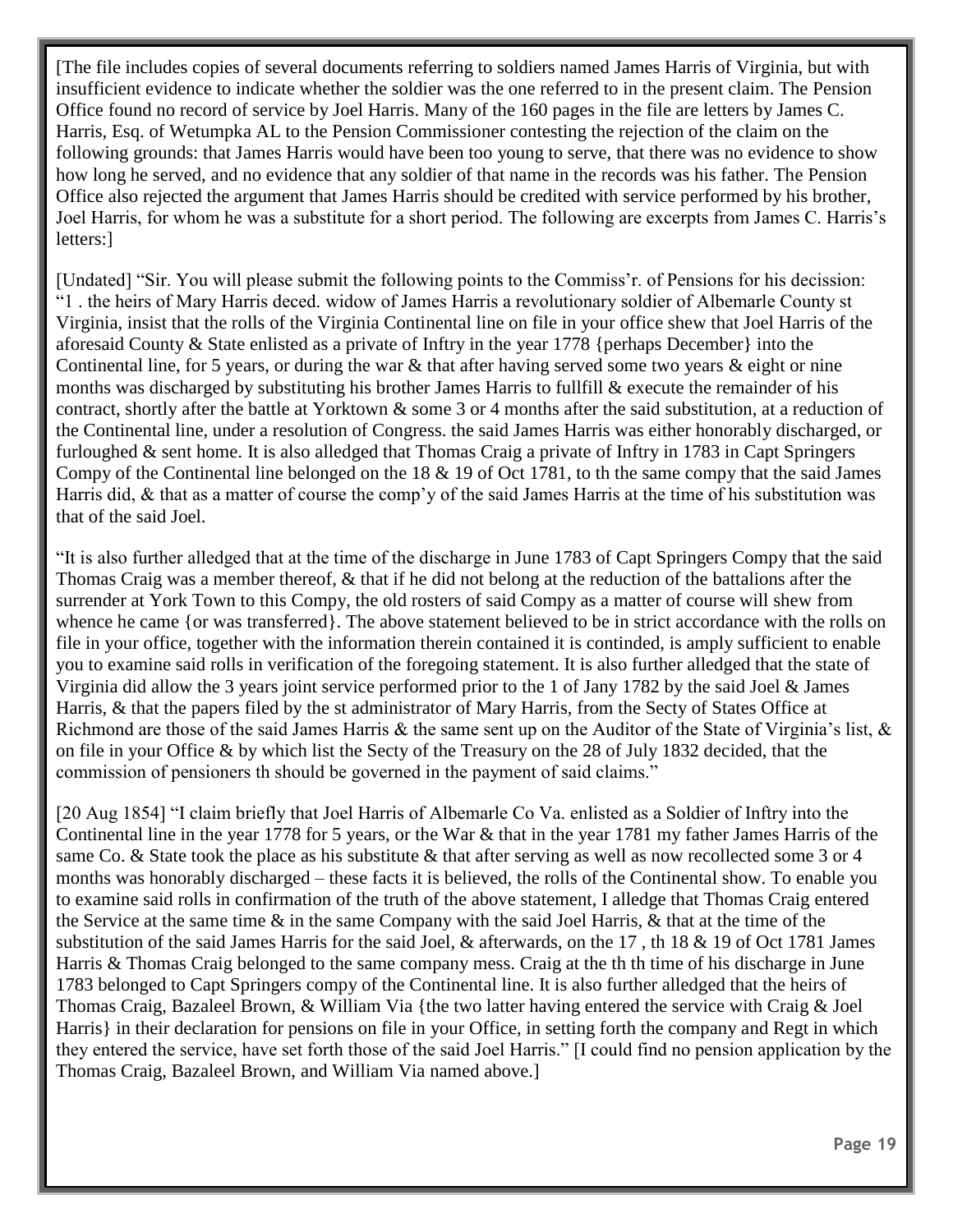[19 Sep 1855:] "The facts of the case are briefly as follows. My father James Harris substituted for his brother Joel in the month of August 1781, and when the Army was near Williamsburgh Va. at the date of this occurrence & for some time previous Joel Harris was & had been a non-commissioned officer of Infantry. Joel Harris & Thomas Craig at the time of this substitution belonged to the same Company. Thomas Craig was discharged in Apl. 1783 belonging to the Company of Capt Springer of the Con line."

[19 Nov 1855:] "As regards the service I have always endeavoured to state, 'that my uncle Joel Harris enlisted perhaps in the month of Nov. or Dec'r. 1788 [sic] as a Soldier of Infty into the Continental line for 5 years, or during the war; & that after serving 2 years 8 months & 20 day's or thereabouts; was discharged either in the months of Augst or Septr 1781 as a non Commissioned Officer in bad health; with the understanding that his brother James, then just entered his 16 year; should enter the Service & th become the beneficiary of his discharge. After the battle at Yorktown & between that time & the 1 of Jany st 1782 James was discharged by the breaking up of his Company  $\&$  sent home, having served about 3 months  $\&$  10 days.

"Subsequently the state of Va. in the settlement of the case transferred & allowed the time of Joel to James;  $\&$ which was 3 years service performed jointly by them prior to the 1 of Jany 1782 with an st allowance to James of service to the end of the War. She also placed him on her depreciation lists, & issued to him the land bounty of a Sergeant."

[14 Apr 1856:] "My uncle Joel Harris after having been engaged in the recruiting service as a Staff Officer of the Baron Steuben, returned to his Company as orderly Sergeant thereof, in which Capacity he was acting, when well enough at the time the arrangement took place that I claim transferred his service to; and kept alive his enlistment in the name of my father. In support of this statement, together with the process official by which he retired, or papers out of service; are cited the old muster rolls of the Continental Line, and order book of the aforesaid General."

#### NOTES:

On 18 May 1854 George Washington Kingsolving, aged about 70, certified: "… that in 1825 at the time of the visit of Genl Layafayette [sic: Marquis de Lafayette] to Charlottesville, that the aforesaid James Harris & his brother Joel Harris were introduced to & recognized by him as soldiers of the Revolutionary Army." On 25 May 1854 James C. Harris wrote: "Major Kingsolving was present in the saloon of the Central Hotel at Charlottesville, where the Old Marquis was in waiting to receive the soldiers of the Revolution,  $\&$  has frequently told me that he was most forcibly struck by the remarkable & instant recognition of my uncle Joel by that illustrious personage. my father he appeared to recognize more by family resemblance than any thing else – he having grown up to mans estate since he had last looked upon the hero of the 2 redoubt, as he was by a portion of the army at one time familiarly called."

The file contains a copy of a bond signed in Albemarle County on 11 Jan 1790 by James Harris and Robert McCulloch for the marriage of Harris to "Mary McCullock Spinster."

On 16 May 1854 in Bradley County TN Dr. Nathan Harris made the following statement from the family record of his father, James Harris: "James Harris was born July the 7 1766. My wife Mary th McCulloch was born October 28 1771. he then goes on to register the ages of their seven children in his th own hand writing Viz Robert McCulloch Harris Martha W. Nathan. Lucy. Adaline. Mary Ann, & James Crawford & on the right hand page of the same Bible & find the following record under the head of marriage but not in the had [sic] writing of the said James – James Harris & Mary McCulloch was married the 13th day of January 1790. He also further swears that the whole register in said Bible he has good cause to believe is strictly correct & that the bible containing the foregoing record has been in his keeping ever since the death of his Father the said James Harris."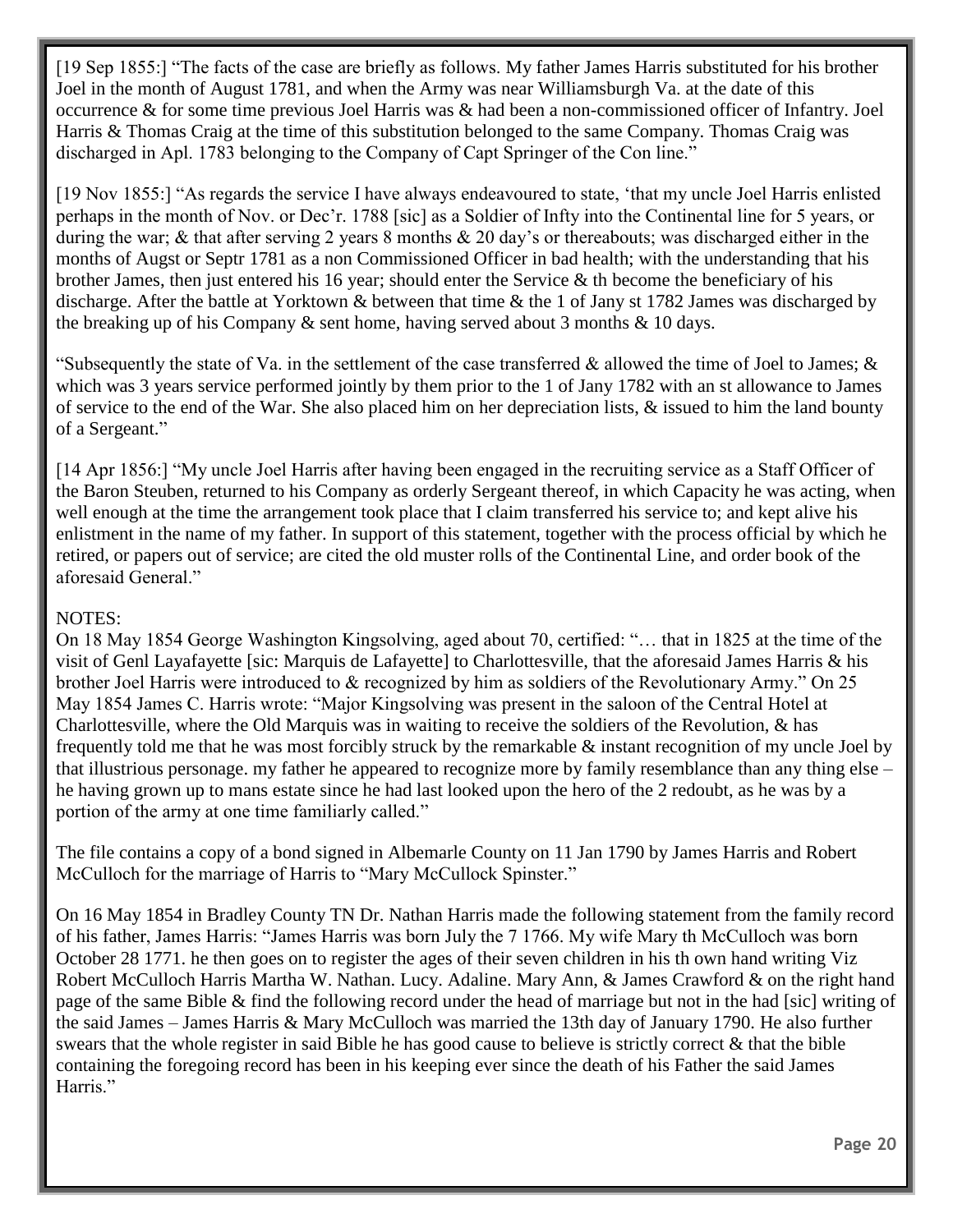On 14 April 1854 William Lowry, about 61, and Polly Lowry, about 60, of McMinn County TN, stated that they had been well acquainted with Mary Harris, who died near Chattanooga, and with her children: Nathan Harris, James C. Harris, Robert Harris, Martha W. Turk, Lucy Cobbs, Adeline Brown, and Mary Ann Sandlin.

On 18 April 1856 James C. Harris wrote to the Pension Commissioner as follows: "my father not long before his death failed broke and that myself as his youngest, and only child that had not to some extent been provided for, very naturally desired that I should jointly with my mother enjoy any little benefit that might be derived from his revolutionary claim. Not long before the death of my mother, I am informed that she repeated this wish, and expressed on her own part a similar desire; Both of my brothers, and one of my sisters are dead, of my 3 remaining sisters those residing in Missouri and Tennessee are in easy circumstances, the other is a member of my family where she will probably remain as long as I have the means of offering her a home. None of these know any thing, and care less, of the merits of the claim now pending a settlement before your office."

On 9 Sep 1854 Ira Harris of Albemarle County wrote to James C. Harris as follows: "I rec'd. your letter inquiring to know the length of my Father Joel Harris's enlistment in the army of the Revolution whether it was for 3 or 5 years or during the War or otherwise, also the time of his enlistment, the name of his Cap'n. the No. of his Regiment & the name of his Col. together with the the length of time that he served,  $\&$  the circumstances of his discharge; In answer to the above I can only say that I have herd my Father say that he was in the Revolution. How he got there who were his officers, how long he served I donot recollect ever to have herd, I have been acquainted with his papers for many years late his ex'or & I have never seen any paper giveing me any information on the subject, I further state that I donot recollect ever to of herd of my Father haveing a substitute or to of seen any thing giveing me any Information on the subject; Uncle Nathan Harris & his Wife both dead some time since, his son Doc'r. Clement K Harris in Augusta a member of our state senate, Jno. Harris Commonwealth's atty for Rockingham Cty Va, my Bro. Clifton Harris removed to St. Louis Mo. several years ago & died last Winter.

### Daniel Henson

Pension application of Daniel Henson (Hinson) W3991 Fariba Henson f54VA Transcribed by Will Graves 3/17/14

[p 52] State of North Carolina Haywood County: Superior Court of law October Term A.D. 1832

On this 5th day of October 1832 personally appeared in open Court before the Honorable David L Swain the Judge holding the Court aforesaid Daniel Henson aged 68 years a resident of the County of Haywood and State aforesaid and after being duly sworn according to law doth on his oath make the following declaration in order to obtain the provisions of an act of Congress passed on the 7 July June 1832 that he was born in the County of Culpeper in the State of Virginia on the 17th of August 1764, that he entered the service of the United States on the 10th day of March 1781 in the County of Culpeper in the State of Virginia in the infantry in the Company commanded by Captain Fields who marched them to Fredericksburg where he was placed under the command of another Captain whose name he does not recollect, under the command of Colonel Willis, he marched from there to boyeds hole [Boyd's Hole] on Potomac River where he remained a short time and was marched back to Fredericksburg, from there he marched to Powhatan Court house in Virginia where he was placed under the command of the Baron Steuben, was marched from there to Richmond where he remained one day and night and crossed the River to Manchester where he remained about a week, from there to point Fork where he remained until the British under Cornwallis drove them out, and they marched towards North Carolina over Staunton River, that he marched back and joined the main Army at a place called the White Oak Springs, from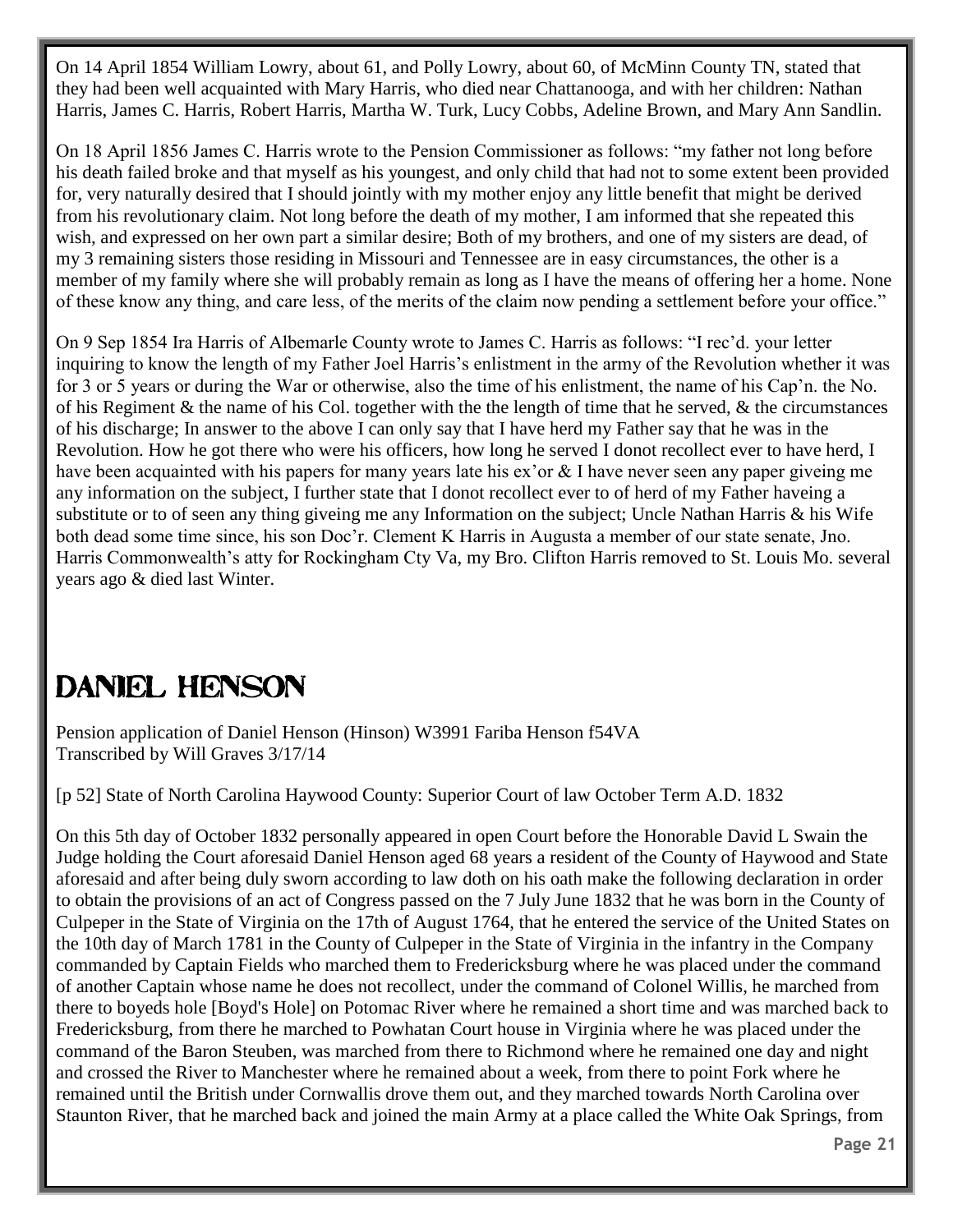there they marched to an old forge the name of which he has forgotten, where he was detached from the foot service in the latter part of July or first of August 1781 in the Horse in the company commanded by Captain Hughes [John Hughes] under the command of Colonel White [Anthony Walton White], that he remained Scouting about the month of October when he marched to York Town and was in the Siege against Cornwallis. After the surrender [October 19, 1781] of that place he returned to Petersburg in Virginia, from there he marched about the first of December under the command of General Wayne [Anthony Wayne] for Georgia, he was marched through North and South Carolina and to a place called Ebenezer where he remained until the cessation of hostilities he then marched to Savannah and from thence to Charleston in South Carolina where he was discharged or within 16 miles of their at a place called Bacons Bridge in the month of September 1782 having served 18 months, that he has no means of proving his service, except by his own oath, he hereby relinquishes his claim to any pension whatsoever except the present and declares his name is not on the Pension List or the agency of any State.

S/ Daniel Henson

[Jacob Smith and John Gooch gave the standard supporting affidavit.]

State of North Carolina Haywood County: Court of Pleas and Quarter Sessions October Sessions 1833

On this 3rd day of October 1833 personally appeared in open Court before the Justices holding the Court aforesaid, Daniel Henson aged 69 years a resident in the County of Haywood and State aforesaid, and after being duly sworn according to law, doth on his oath make the following declaration in order to obtain the provisions of an act of Congress passed on the 7th of June 1832, that he entered the service of the United States on the 10th day of March 1781 as a private soldier in the County of Culpeper in the State of Virginia in the Company of Infantry commanded by Captain Fields who marched him to Fredericksburg, where he was placed under the command of another Captain whose name he does not recollect in the Regiment commanded by Colonel Willis; He marched from there to Boyd's hole on Potomac River where he remained a short time and was marched back to Fredericksburg from there he marched to [word written over and illegible, might be Powhatan] Court house in Virginia where he was placed under the command of Baron Steuben, was marched from there to Richmond where he remained one day and night and crossed the River to Manchester where he remained about a week from there he marched to Point Fork where he remained until the British Army under Cornwallis approached them and they marched towards North Carolina over Staunton River, from there they marched back and joined the main Army under the command of General at a place called the White Oak Springs. From there they marched to an old forge, the name of which he has forgotten, where he was detached from the foot service in the latter part of July or first of August 1781, to the Horse in the company commanded by Captain Hughs [John Hughes] under the command of Colonel White [Anthony Walton White]: that he remained scouting about through the month of October, when he marched to York Town in Virginia and was in the siege against Cornwallis. After the surrender [October 19, 1781] of said place, he marched to Petersburg in Virginia from there he marched about the first of December under the command of General Wayne [Anthony Wayne] for Georgia. He marched through North and South Carolina and to a place called Ebenezer where he remained until the expiration of hostilities. He then marched to Savannah in Georgia and from there to Charleston in South Carolina within 16 miles of which place he was discharged in the month of September 1782 having served 18 months during all of which time he was entirely under the command of his officers and engaged in no other business whatsoever. That he has no documentary evidence or any other means of proving his said services but by his own oath, he hereby relinquishes his claim to any pension whatever except the present and declares his name is not on the Pension Roll of the agency of any State. Where and in what year were you born?

Answer in Culpeper County State of Virginia in the year 1764 on the 17th of August Have you any record of your age? Answer I took a copy of a record from my father's Bible about 41 or 42 years ago which is now in my own Bible.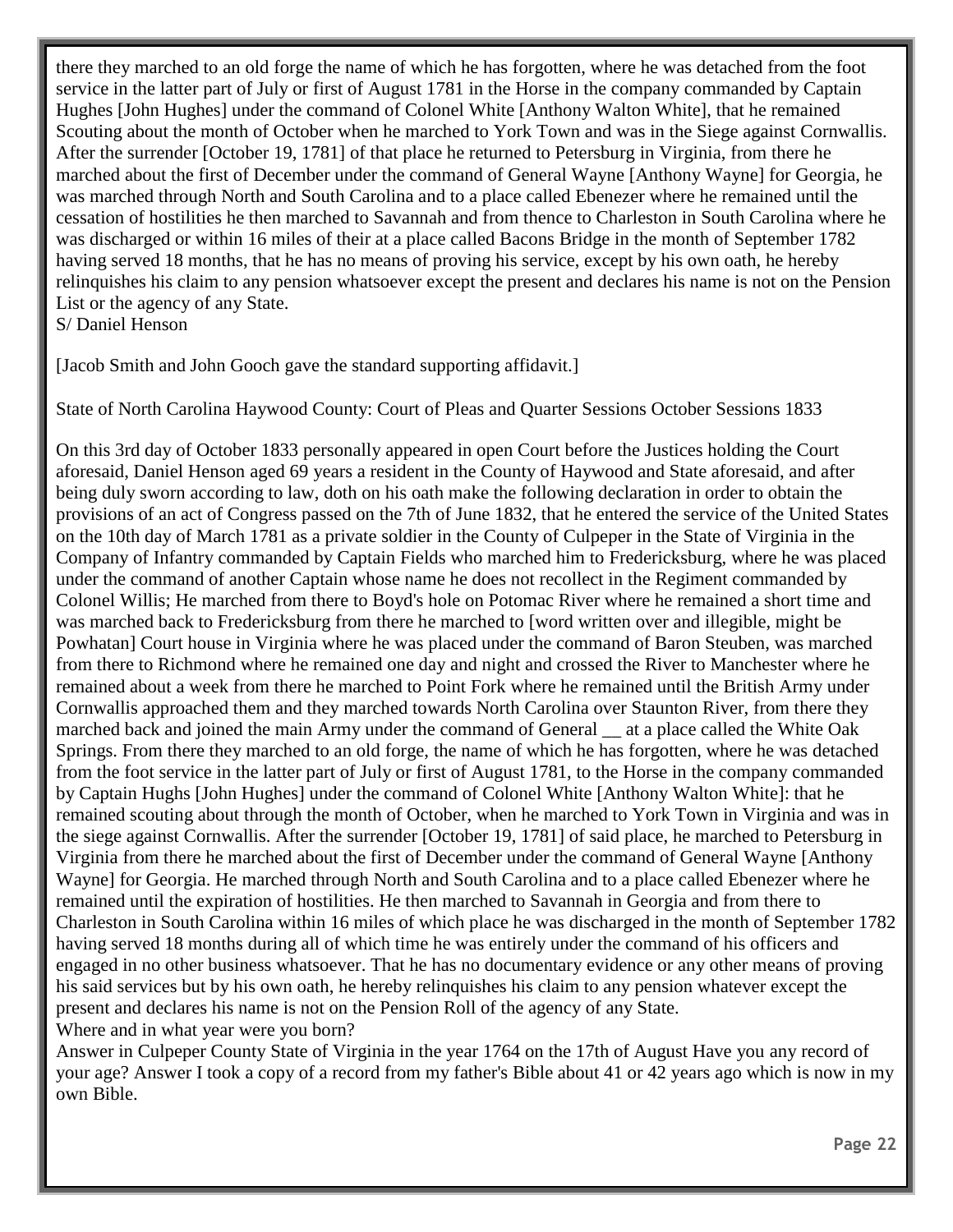Where were you living when called into the service; where have you lived since the Revolutionary War, and where do you now live?

Answer I lived in the County of Culpeper State of Virginia: After I was discharged in South Carolina I had the Ague and fever and did not get home to Culpeper County Virginia until February 1783 where I remained until April 1784 I then removed to Chatham County North Carolina, I remained in North Carolina until December of the same year when I returned to Virginia Culpeper County where I remained till the month of May 1786 when I returned to Chatham North Carolina where I made one crop and then removed to Anson County North Carolina until about the year 1810 when I removed to Haywood North Carolina where I have resided ever since and now reside.

How were you called into service; were you drafted, did you volunteer or were you a substitute? I was a substitute for my father, Charles Henson, who had been drafted State the names of some of the Regular Officers who were with the troops where you served, such Continental and Militia Regiments as you can recollect and the general circumstances of your service.

Answer. Anthony Wayne, Baron Steuben, Colonel Willis, Colonel White, General Green [presumably Nathanael Greene], the general circumstances of my services are stated in the foregoing declaration. The reason, as I understood it why I was detached from the foot service to the horse was that two hundred horseman were wanted to complete Colonel White's Regiment there had about 165 enlisted and the balance were drafted out of the 18 months militia.

Did you ever receive a discharge from the service, if so by whom was it given and what has become of it? Answer. I got a discharge signed by Colonel White. I put it in a small pocket book which I lost in the discharge in it before I got home. State the names of persons to whom you are known in your present neighborhood and who can testify as to your character for veracity and their belief of your services as a soldier of the Revolution.

Answer Banister Turner a clergyman, Niniam Edmonston, Mr. John Grash, Jacob Smith and Jacob Evans. Sworn to in open Court 3rd of August 1833 S/ Daniel Henson

[Banister Turner, a clergyman, and Niniam Edmonston gave the standard supporting affidavit.] [p 8: On March 18, 1844 in Haywood County North Carolina, Fariba Hinson, 75, made application for a widow's pension under the 1838 act stating that she is the widow of Daniel Hinson, a revolutionary war pensioner at the rate of \$60 per annum; that she married him in Anson County North Carolina in July 1788; that her husband died January 1, 1843 and that she remains his widow; that she has no family record showing either her marriage or the births of her children; that there was no license issued for her marriage to her knowledge but they were married by publication in the church by a minister of the gospel who married them. She signed her application with her mark.]

[p 49: On March 16, 1844 in Haywood County North Carolina Elijah Henson, 83, made oath that he was well acquainted with Daniel Hinson late a revolutionary war pensioner and his wife Fariba; that he, affiant, was present at their marriage in Anson County North Carolina sometime in the year 1788 or 9; that Daniel Hinson and Fariba Pool were married by minister of the gospel and lived together as man and wife thereafter until the death of Daniel Henson. The affiants relationship, if any, to the veteran and his wife is not stated. He signed his affidavit with his mark]

[p 28: Certificate of the clerk of Anson County court indicating that a search has been made in his office for record of the marriage of Daniel Hinson to Fareba Pool in 1788 and found no record of that marriage in his office.]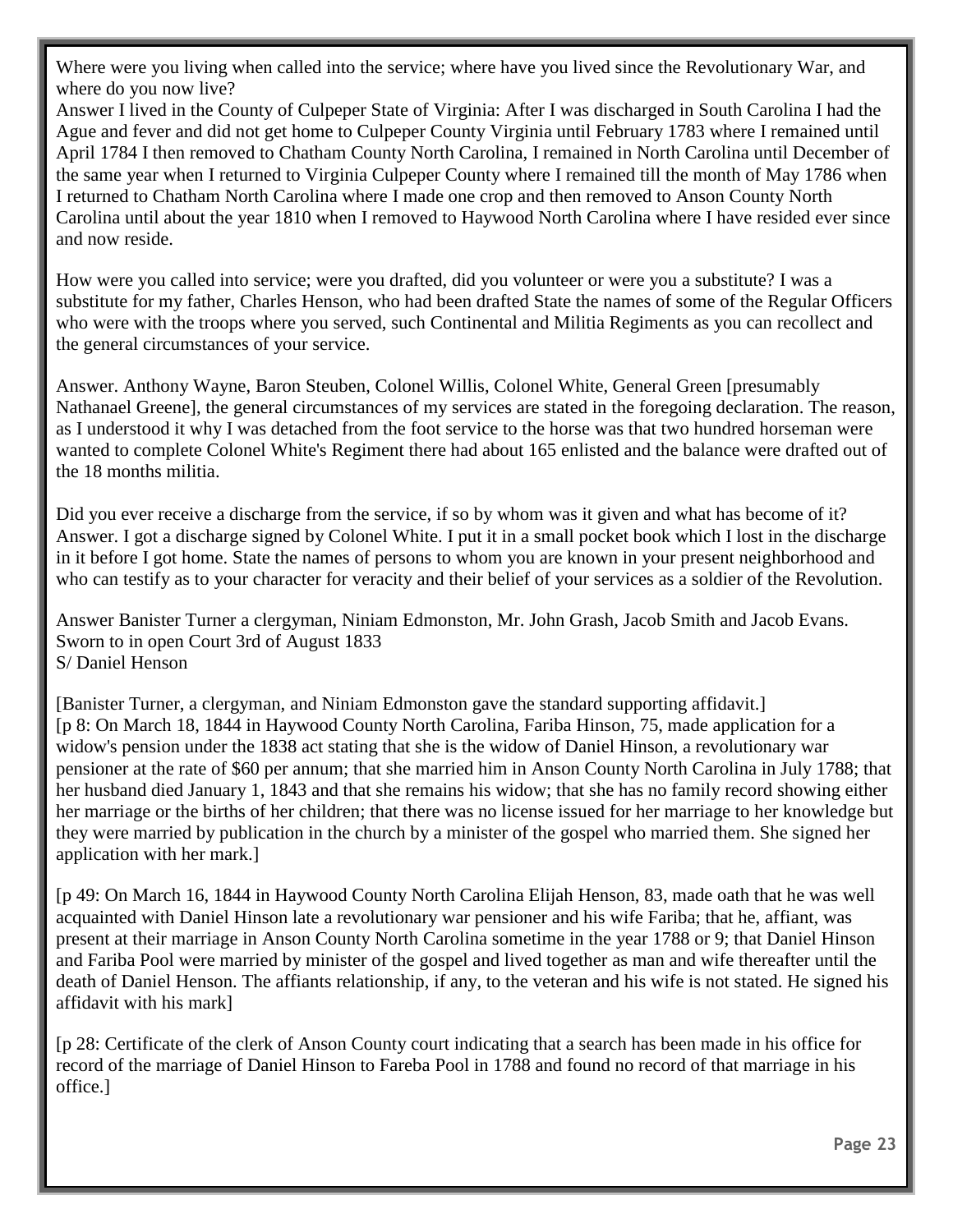[p 31: On May 30, 1845 in Haywood County North Carolina, the widow gave testimony that the record of the births of her children was destroyed 5 years ago by accident but that the following is a true statement of the birth of her children:

Lloyd Hinson their first child was born December 27th, 1789

Absolum Hinson their 2nd child was born October 17, 1791

Wiley Hinson their 3rd child was born August 20th, 1793

Allen Hinson 4th Child was born January 20th, 1795

Aaron Hinson 5th child was born December 28, 1798

she also testified that she had other younger children not set forth in her affidavit but that the 5 children named above or her oldest children. She signed this affidavit with her mark.]

[p 32: On May 30, 1845, J. F. B. Evans gave testimony in Haywood County North Carolina that he was a Captain of a militia company in Haywood County in which Absolum Henson was enrolled as a member; that Absolum's name was struck off the list in 1837 by reason of the fact that at that time he, Absolum, was 47 years old and entitled to be exempt from military service by virtue of being older than 45 years of age.]

[p 35: On May 30, 1845 in Haywood County North Carolina, Elijah Deaver gave testimony that he, affiant, was a Lieutenant in the United States service during the last war and that Lloyd Hinson was a private in that company under the affiant and that by his appearance, said Lloyd must have been from 20 to 25 years of age.]

[p 37: On July 15, 1851 in Union County Georgia, Charlotte Cobb, formerly Charlotte Henson daughter of Daniel and Fivaby [sic] Henson executed a power of attorney.

[Veteran was pensioned at the rate of \$60 per annum commencing March 4th, 1831, for service as a private for 18 months in the Virginia service. His widow was pensioned in a like amount.]

# Reuben Hernden / Herndon

Pension application of Reuben Hernden (Herndon) W11275 Frances Hernden f38VA Transcribed by Will Graves 3/19/14

State of Tennessee Hamilton County: SS On this 5th day of December 1843 personally appeared before me, Isaac C Rowden an acting justice of the peace and also one of the judges of our County Court which is a Court of record, in and for our said County of Hamilton, Frances Herndon, a resident of the County of Hamilton and State aforesaid aged seventy-eight years on the 6th of June 1843, who being first duly sworn according to law doth on her oath make the following declaration in order to obtain the benefit of the provision made by the Act of Congress passed July 7th, 1838 entitled "An act granting half pay and pensions to certain widows. –["]

That she is the widow of Reuben Herndon who was a private in the Army of the revolution, She had not a personal knowledge of his services, but shortly after the war, understood and verily believes that at about the age of nineteen years he entered the military service of the United States as an enlisted soldier, in the State of Virginia, and continued in service for the term of three years – and that he, being older, and having first entered the service, was most of his time in company with his brother, James Herndon, who she understands was a pensioner under the laws of the United States for revolutionary service. – She declares that from the oft repeated statements of her said husband and other information from the family, she feels confident in the belief that her said husband was an "Bluford's defeat" [Abraham Buford's Defeat or the Battle of Waxhaw, May 29, 1780] –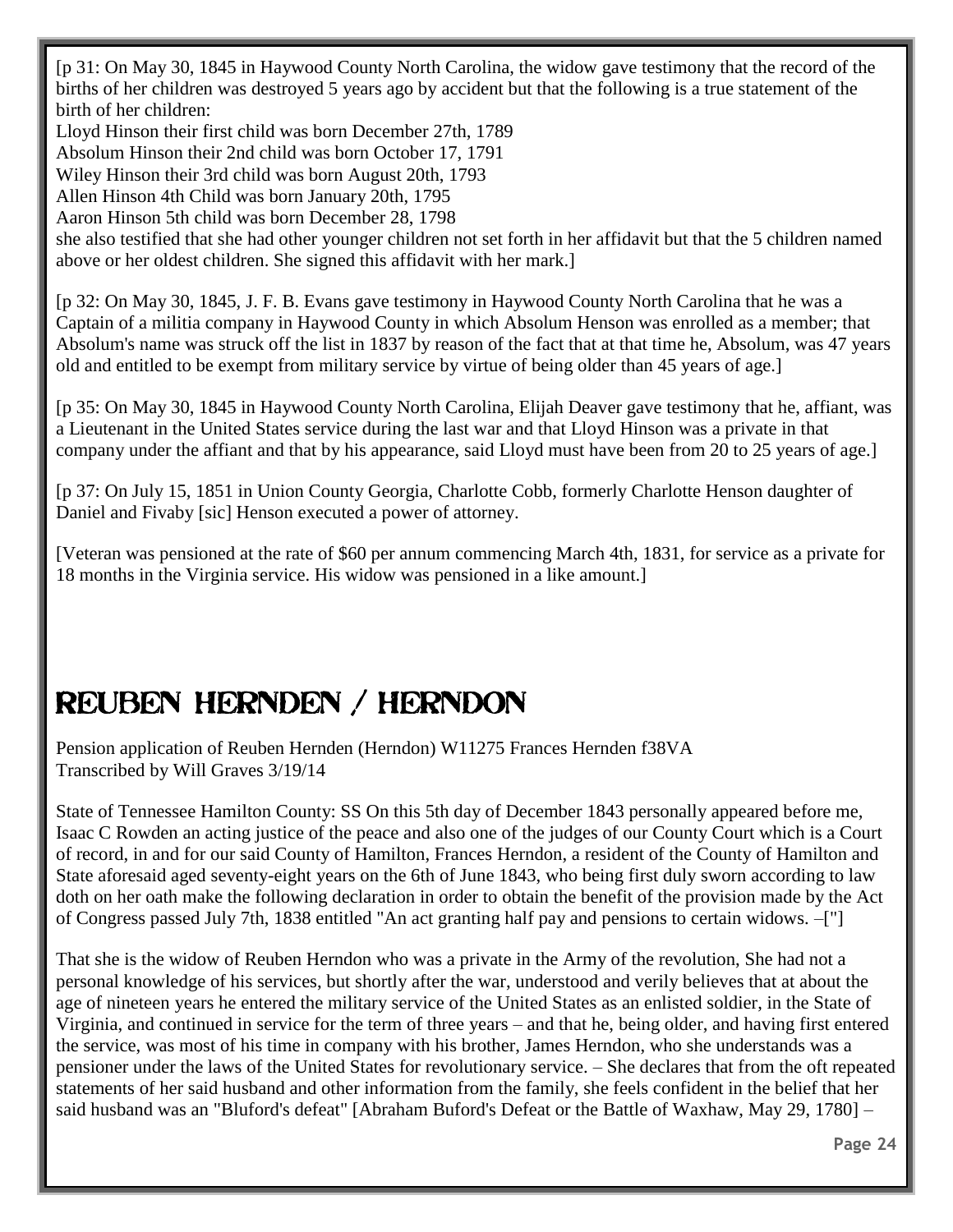was with his brother James, taken prisoner there, and confined as a prisoner of war at Lunenburg Courthouse, until released by Colonel Carrington an American officer. – She states further that she understood, her husband on leaving the service took a certificate which was of value to him, and which was sold by his father, Jacob Herndon. – Her said husband was a "one eyed man"; but whether the certificate had reference to this circumstance or not she is not now able to state, but the impression is upon her mind that it had.

She further declares that she was married to the said Reuben Herndon on the 11th day of November in the year 1787 in Charlotte County Virginia at Mossy Ford Meeting house on Twitty's Creek by John Williams a Baptist preacher – And further that her husband the aforesaid Reuben Herndon died on the 11th day of March 1813 – that she was not married to him prior to his leaving the service, but the marriage took place previous to the first of January 1794, viz., at the time above stated.

Declarant further states that the original records of the family marriages, births &c was destroyed by the burning of her house in the lifetime of her husband. That a second record upon the dispersion of the family fell into the hands of Enoch Herndon her youngest son, and the Bible containing it has long since been destroyed – that she caused a third one to be made and that the paper hereto attached headed "Family Record" is a true record of her marriage and the number and ages of her children.

She further states that she never intermarried with any man except the said Reuben Herndon, and that since his death she has remained, and still is a widow.

– S/ Frances Herndon, X her mark

[p 5: family record: Reuben Herndon and Francis Canada were married A.D. November 11, 1787 in Virginia Charlotte County at Mossy-ford Meeting house on Twitty's Creek by John Williams a Baptist Preacher – Children of Reuben and Francis Herndon were as follows first:

Sarah Herndon was born A.D. February 22, 1791 James Herndon was born A.D. October 12th, 1792 William Herndon was born A.D. April 12th, 1795 John Herndon was born A.D. October 19th, 1797 Elijah Herndon was born A.D. September 26, 1799 Jacob Herndon was born A.D. October 5th, 1801 Reuben Herndon was born A.D. February 9th, 1804 Enoch Herndon was born A.D. February 7th 1806 Jane Herndon was born A.D. November 25, 1809]

[p 4: Certified copy of the marriage records appearing in the clerk's office of Charlotte County Virginia showing "Married 6 November 1788, Reuben Herndon to Fanny Kennedy by Rev. John Williams –"]

[p 16: On December 5, 1843 in Hamilton County Tennessee, Jane George, aged about 34 gave testimony that she is a daughter of Reuben and Frances Herndon; that she always understood her parents were legally married and that their marriage lasted until her father died in March 1813; that affiant is the youngest child of her parents numerous family of children; that their oldest child, a daughter, was said to have died in infancy; that her mother is a member of the Baptist Church; that her father was a member of the Methodist Church. She signed her affidavit with her mark.]

[p 20: Affidavit dated November 9, 1843 given in Rutherford County Tennessee by Jacob Herndon, 55, who gives testimony that he is the son of James Herndon and nephew of Reuben Herndon; that his father James Herndon was a pensioner and revolutionary war soldier who died in Rutherford County Tennessee October 1, 1843; that affiant was well acquainted with Reuben Herndon who died some 30 years ago in Franklin (now Coffee) County Tennessee; that Reuben was reputed to have been a soldier of the revolution with his brother,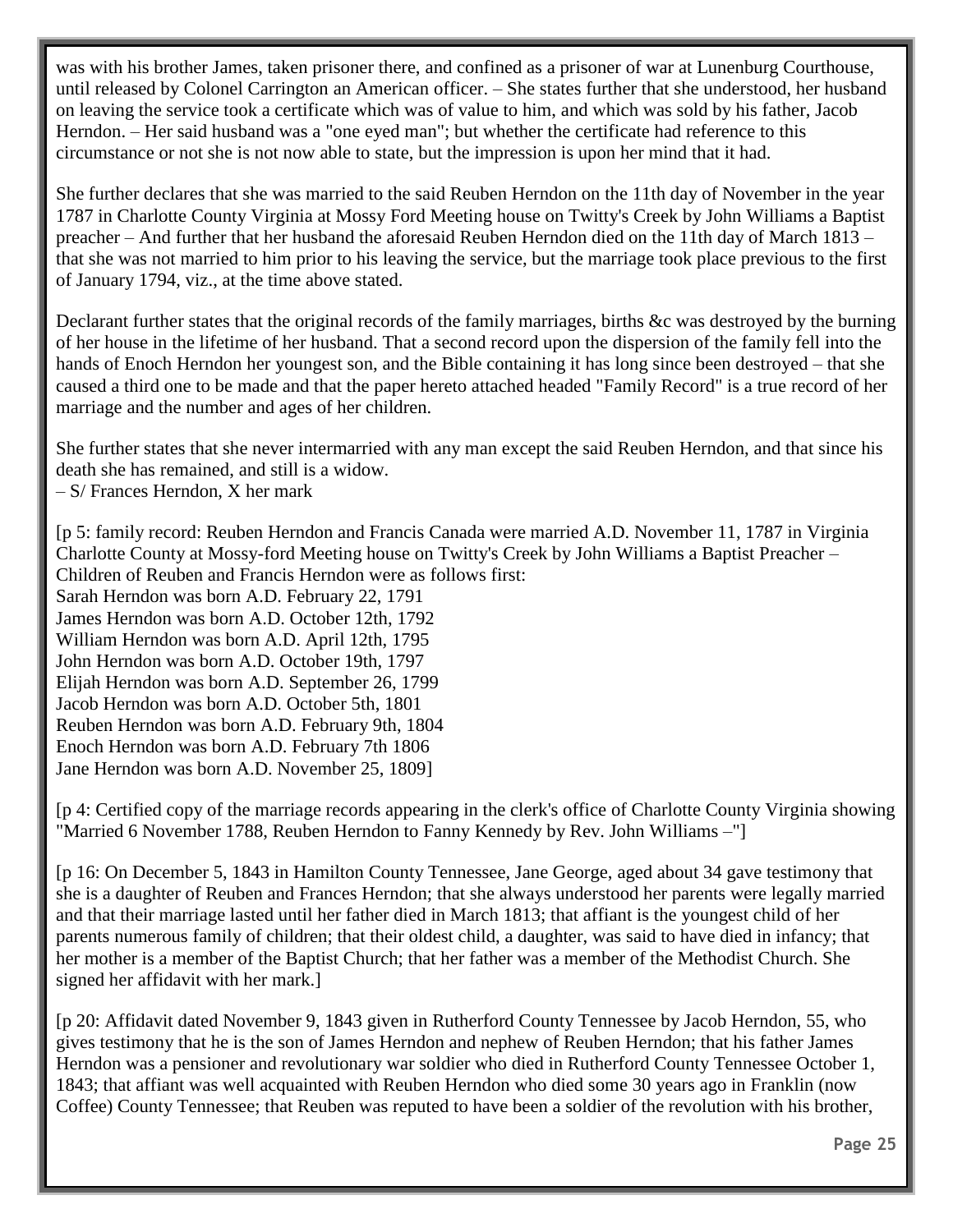the affiants father; that affiant has often heard his father speak with Reuben about being in the same company and Regiment under General Bluford [Abraham Buford]; that affiant is the 6th child of James Herndon; that Reuben and Frances Herndon's oldest child, Sarah, would be if living and little older than affiant.

At the same time, Robert L Herndon gave testimony that he agrees with the testimony given by his brother did Jacob as set forth above.

[Veteran's widow was pensioned at the rate of \$60 per annum commencing March 4th, 1843, for her husband service in the Virginia service.]

# Robert Hously / Housely / Ousley

Pension application of Robert Hously (Housley, Ousley) R5267 Lydia Ann Hously f22VA Transcribed by Will Graves 5/1/14

State of Tennessee Jefferson County: SS Declaration in order to obtain the benefit of the Act of Congress passed June 7th 1832. On this 11th day of June 1832 personally appeared in open court before

of said County and State aged about 74 years who being first duly sworn according to law doth on his oath make the following declaration in order to obtain the benefit of the Act of Congress



*Figure 4: Pleasant Point Cemetery, Claiborne County, Tennessee*

That he entered the service of the United States under the following named officers & served as herein stated: That he was drafted as a militia man in Loudon [Loudoun] County Virginia in the year 1776 under Colonel Triplett, Captain Jo. Combs and Lieutenant Hously for the term of six months, that he was marched to Alexandria & kept until his term of service expired when he was discharged.

He states he is known to John Ousy and John Vance in his present neighborhood who can testify to his veracity & their belief in his services as a Soldier of the revolution – that he was born in Loudoun County Virginia. He has no documentary evidence of his discharge, and here with transmits the affidavit of John Ousy who knows of his service & served with him. He hereby relinquishes every claim whatever to a pension or annuity except the present and declares that his name is not on the pension roll of the agency of any State. Declarant states he is not acquainted with any clergyman who can make the affidavit required by the Act of Congress. Sworn to & subscribed the day & year aforesaid

S/ Joseph Hamilton, Clerk of Jefferson County S/ Robert Hously, X his mark [John Vance and John Ousy gave the standard supporting affidavit.]

#### [p 19]

passed June 7th 1832.

State of Tennessee Claiborne County:

Be it remembered that this being the 5th day of June 1833 personally appeared

before me Benjamin Sewell one of the Justices of the peace who hold the court of Pleas and Quarter Sessions for said County the same being a court of record John Ously1 aged 76 years who being first duly sworn on the holy Evangelists of Almighty God doth on his oath make the following statements as Follows to wit that he is well acquainted with Robert Ously who is making an application for a pension in the County of Jefferson and

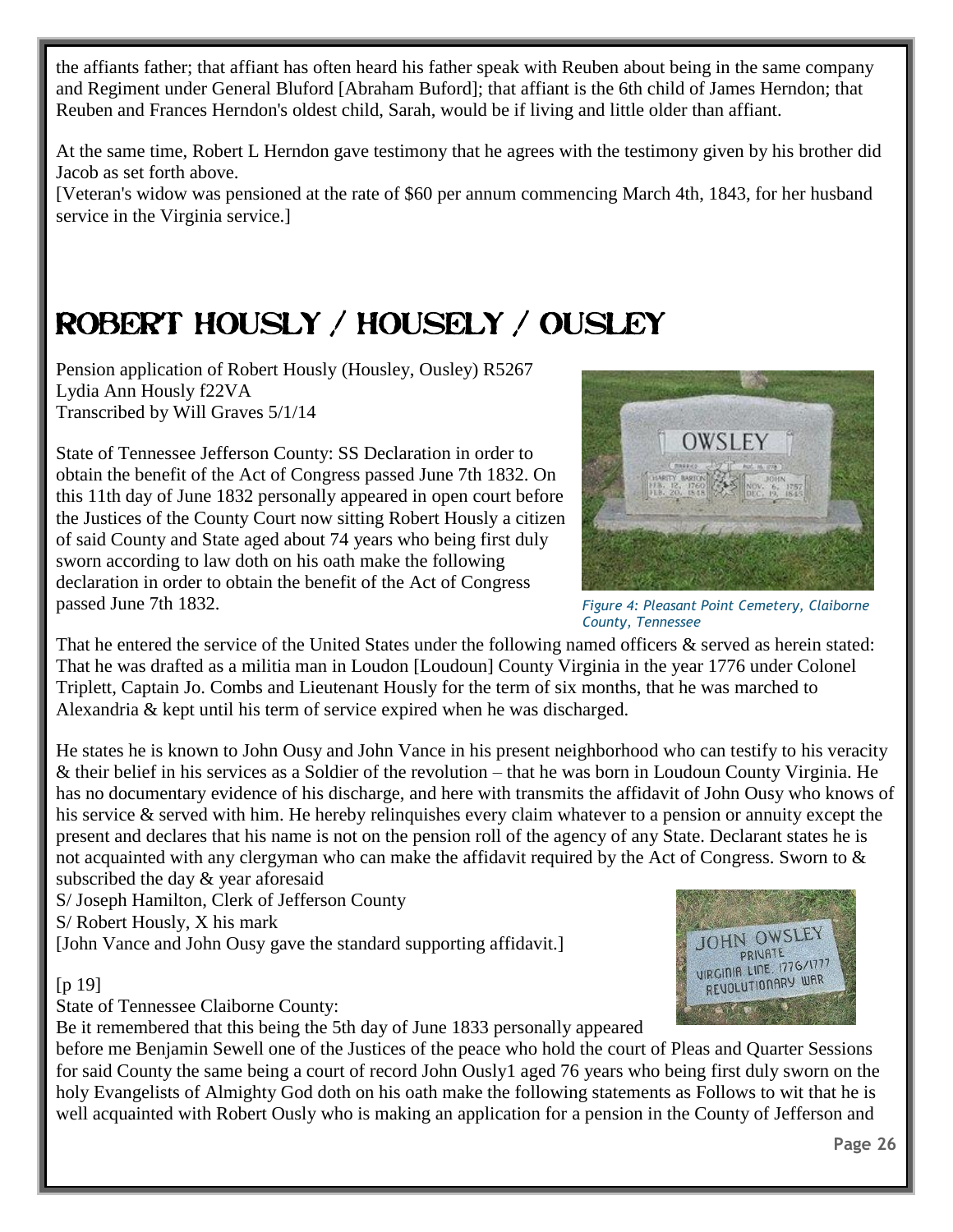State aforesaid for he is now present and I know him to be the same man with whom I served in the Army of the United States in the Revolutionary War in the Virginia line in the year 1776 and affiant knows 1 John Owsley (Ousley, Hously) R16894 that the said Robert Housely [sic] did enlist in the service of the United States under Lieutenant Hously for the term of six months and that he was attached to the company commanded by Captain Joseph Combs and affiant states that he does not recollect with precision the length of time which he served with applicant but thinks that it was about 6 months if not more and affiant further saith not. Sworn to and subscribed before me this the 5th of June 1833 S/ John Owsly, X his mark

S/ Benjamin Sewell, JP

[p 8: On May 6, 1843 in Hamilton County Tennessee, Lydia Ann Housley, 80, filed for a widow's pension under the 1838 act stating that she is the widow of Robert Hously a private in the Army of the revolution under Captain Cole as well as she recollects; that she remains his widow. She signed her application with her mark. Her application does not contain the required statement as to the date of her marriage and the date of the death of her husband.] [Veteran was pensioned at the rate of \$20 per annum commencing March 4th, 1831, for service as a private for 6 months in the Virginia militia. His widow was denied a pension.]

#### Benjamin Jones

Benjamin Jones, soldier of the Revolution, was born in Wales March 8, 1763; died in Hamilton County in 1857. He is buried in the Coulterville Cemetery. He was the son of Henry and Nancy Anderson Jones, who emigrated from Wales to Baltimore, Maryland, when Benjamin was a boy. He served in the Revolution in the Maryland Militia. December 21, 1786, he married Providence Odell, born January 2, 1767, died in Hamilton County, Tennessee. They moved from Maryland to Rhea County, Tennessee, in 1814. When Hamilton County was erected there property was included in the new county. They lived near Graysville, almost on the county line. There children were: Henry born December 28, 1787 Nancy born May 18, 1789 Polly born February 2, 1791 John born November 26, 1792 Thomas Anderson born July 26, 1797 Benjamin Franklin born February 2, 1798, died 1873 in Hamilton County, married Jane Lauderdale Kitty (Katurah) born March 9, 1801 Sally born January 5, 1804 Betsy born November 7, 1805, died November 24, 1904, married November 8, 1832 to Robert L. Gamble who died June 16, 1874. Anderson born September 12, 1808, married twice, first in 1833 to Martha Shelton, second in 1843 to Martha K. Johnson

The History of Hamilton County and Chattanooga, Tennessee, Volume 1, By Zella Armstrong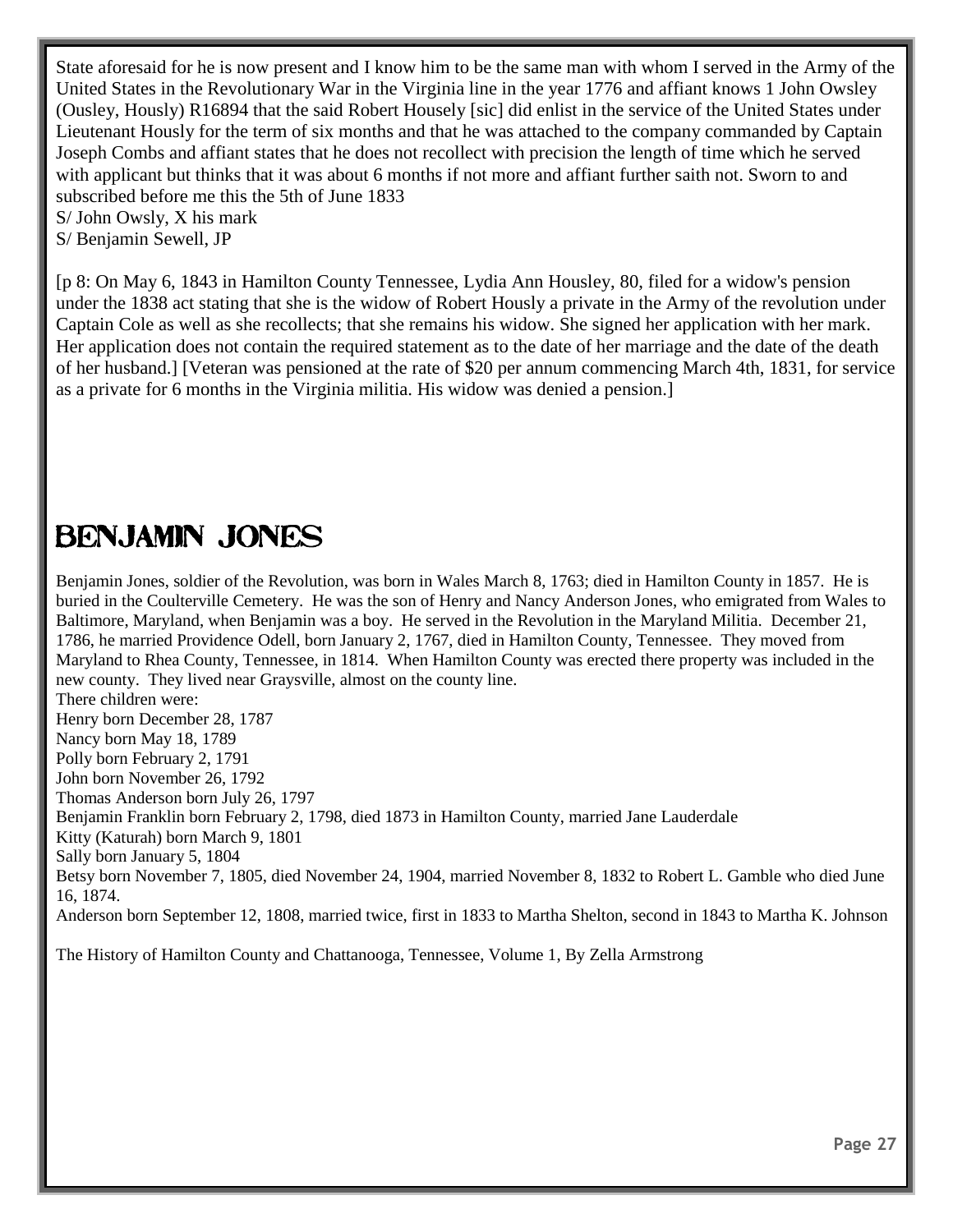# **JOHN LAYMAN**

Pension application of John Layman R144874-55 Nancy fn16NC Transcribed by Will Graves 4/8/10

State of Tennessee Hamilton County: On this 2nd day of May A.D. 1855 personally appeared before me a Justice of the peace within and for the County and State aforesaid Nancy Layman aged about ninety-four years a resident of Hamilton County in the State of Tennessee who being duly sworn according to law declares that she is the widow of John Layman deceased who was a private in the company commanded by Saml Henley [Samuel Henley] in the Regiment of Tennessee Militia commanded by Colonel Galaspey [Gillespie?] in the revolutionary war that her said husband was drafted in Washington County Tennessee on or about the 10 of April 1776 for the term of three months and continued in actual service in the said revolutionary war for three months and was honorably Discharged at Jonesborough Tennessee on or about July the 10th 1776. She further states that she was married to the said Laban on the 4 of March A.D. 1776 by one John Doke a minister of the Gospel and that her name before her said marriage was Nancy Gann, that her said husband died at his mansion house in Hamilton County Tennessee on the 10th of April 1849 and that she is now a widow. She makes this Declaration for the purpose of obtaining the bounty land to which she may be entitled under the act approved March 3rd 1855 never having received bounty land, and that she hereby constitutes and appoints Charles C. Tucker of Washington DC her attorney to prosecute her claim and procure her warrant hereby authorizing and in the firing her said attorney to obtain from the proper authorities at Washington City or elsewhere certified copies of any army record or Documents on which her husband service may be recorded, and to demand performed any and all other legal acts and things that may be necessary to establish her claim and revoke and countermanding all other authorities that may have been given for the above specified purpose. S/ Mary Layman, X her mark

[fn p. 10: in a letter dated June 29, 1858, Mrs. Layman's attorney asserts: "We have to state that John Layman was in the same Company with Thomas Gann, 1 a U S pensioner under act of 7th of June 1832, and recorded on the Hamilton Co. Tennessee roll -- service in the N. C. militia, Revolutionary War -- John Layman was also in the Indian war of 1777 & 1793, he was stationed a part of his time at Gillespie's station on Little River."] [fn p. p. 14: in another letter dated April 18 1859, Mrs. Layman's attorney asserts: "This claimant's husband (John Layman) served in the North Carolina militia, Revolutionary War and was attached to the Regiment commanded either by Colonel Sevier or Shelby N. C. Mil. and he was engaged in the battle of King's Mountain."]

### Robert Martin

Pension application of Robert Martin S2732 f26NC Transcribed by Will Graves 4/12/09: rev'd 6/20/16

State of Tennessee Marion County: County Court August Session 1832 On this 22nd day of August 1832 personally appeared in open Court before the worshipful Justices of the Court of Pleas and Quarter Sessions for Marion County and State of Tennessee now sitting being a court of record, Robert Martin a resident of Marion County in the State of Tennessee aged 77 years who being first duly sworn according to law, doth make the following declaration in order to obtain the benefit of the act of Congress passed June 7th 1832.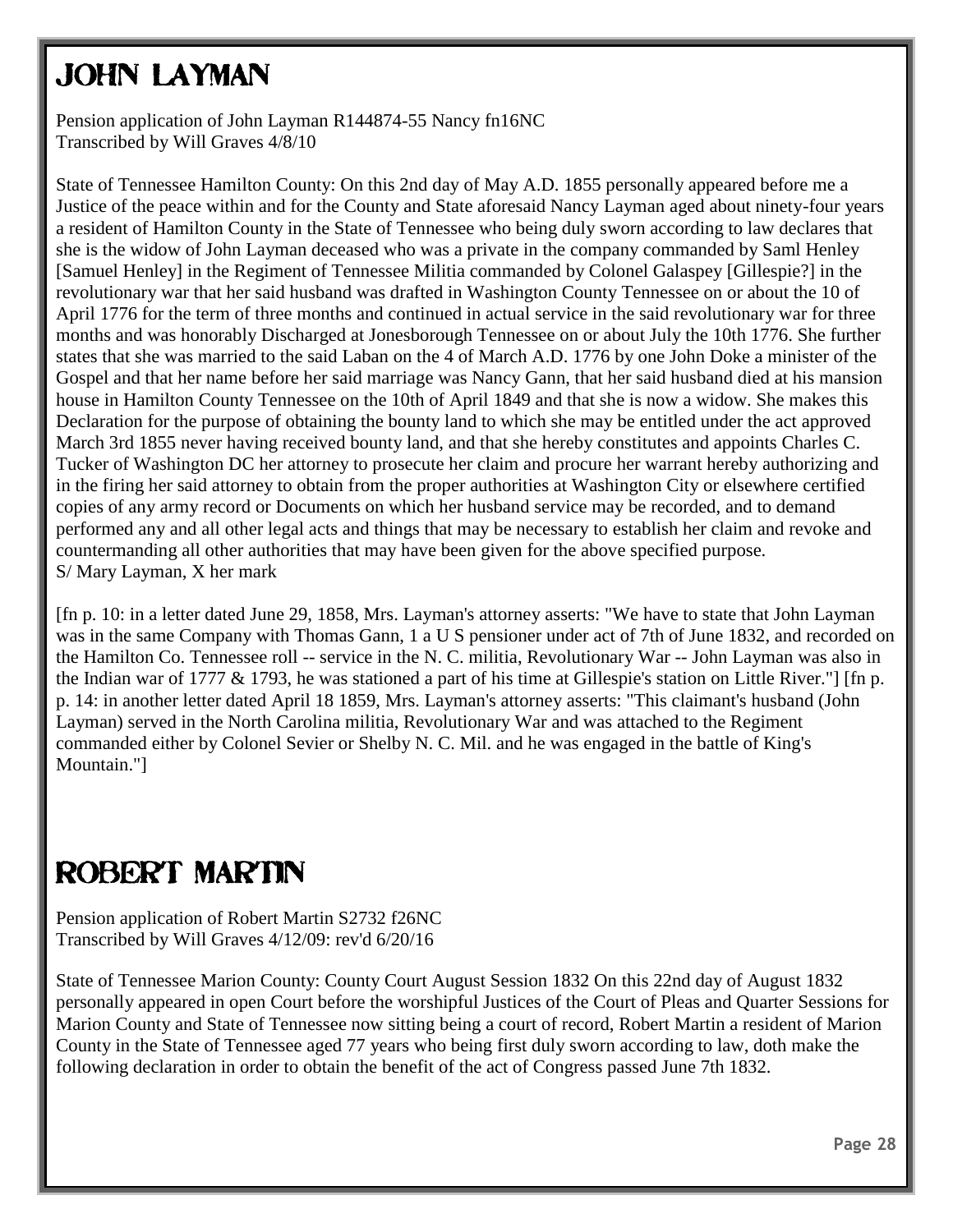That he entered the service of the United States under the following named officers and served as herein after stated to wit. That he entered the Service of the United States as a volunteer some time as well as he recollects in the summer of the year 1775 in Mecklenburg County in the State of North Carolina under the following named officers to wit Capt. Caleb Fifer [sic, Caleb Phifer] and Col. John Fifer [sic, John Phifer], he marched to the head of the Catawby [sic, Catawba] River and there joined the troops from Roan [sic, Rowan] County North Carolina and then marched into the Cherokee Nation1 to a place called the Near Towns and from there returned to Mecklenburg County and was dismissed by Col. John Fifer -- Some time in the fall of 1775 after having served three months he got no discharge.

Sometime in February he believes in the year 1776 he volunteered in the County of Mecklenburg North Carolina and was Lieut. of a company but got no commission his officers were Col. John Fifer and General Rutherford [Griffith Rutherford] who had the Command of the troops from Mecklenburg and Rowan counties, he marched to Cross Creek which is since he believes called Fayetteville in North Carolina. The troops under General Rutherford marched to Cross Creek for the purpose of joining Gov. Caswell [Richard Caswell] but he had left there before that they arrived he remained at Cross Creek some time and then marched back to Mecklenburg County and was dismissed by Col. John Fifer some time in May 1776 after having been in service 3 months but got no discharge.

About the 25th of December 1779 he was drafted in Mecklenburg County North Carolina and belonged to the North Carolina militia his officer was Capt. William Alexander, marched under him to Charleston South Carolina and joined the troops under General Lincoln [Benjamin Lincoln] while at Charleston he recollects a skirmish that took place between the American and British shipping about the rebuilding of Fort Johnson he was discharged by his Capt. William Alexander by the order of General Lincoln at Charleston on the 27th day of March 1780 after having served three months his discharge he has lost or mislaid not knowing that it would be of any advantage to him.

In either June or July 1780 he volunteered in Mecklenburg County North Carolina his Capt.'s name he does not recollect his other officers were Major James White Col. Caleb Fifer and Gen. Rutherford marched to join General Gates [Horatio Gates], but before they arrived at General Gates camp he together with about 100 men under Col. Fifer were sent down below Pedee River after the Tories and to get horses and saddles and guns to furnish the Army when he joined General Davis and ranged back up through the Country he was in a skirmish with the Tories at the mouth of little Pedee [River] was dismissed by his officers after having been in the service three weeks he got no discharge.

In the winter of 1781 he was drafted in Mecklenburg County North Carolina belonged to the North Carolina Militia his officers were Lieut. William Ross and Col. Caleb Fifer he was ordered by Col. Fifer to remain in Mecklenburg County and make cartridge boxes for the use of the Army he remained accordingly and performed the services as ordered and was dismissed by Col. Martin Fifer [Martin Phifer] in the spring of 1781 after having served three months he got no discharge. Sometime in the year 1781 was drafted in Mecklenburg County his officers were Capt. James Rease [sic, James Reese] And Col. Francis Lock [sic, Francis Locke] he marched to the Shallow Ford on the Yadkin River and from there to Salem in North Carolina returned from and was dismissed by Col. Locke some time before Lord Cornwallis was taken [Yorktown, October 19, 1781] after having been in service three months he got no discharge. He knows of no person living by whom he can prove his services. He was acquainted with Generals Rutherford, Lincoln and Davis besides other officers whose names he does not recollect. He was born within 14 miles of Lancaster in the State of Pennsylvania on the 10th day of April 1755 and lived there until he was three years old as he was informed by his Father from whom he removed to Rowan County in the State of North Carolina remained there two years and removed to Mecklenburg County in the State of North Carolina where he remained about forty years and was his place of residence during the revolutionary war from there he removed to Washington County in the State of Tennessee remained there six years and removed to Buncombe County in the State of North Carolina remained about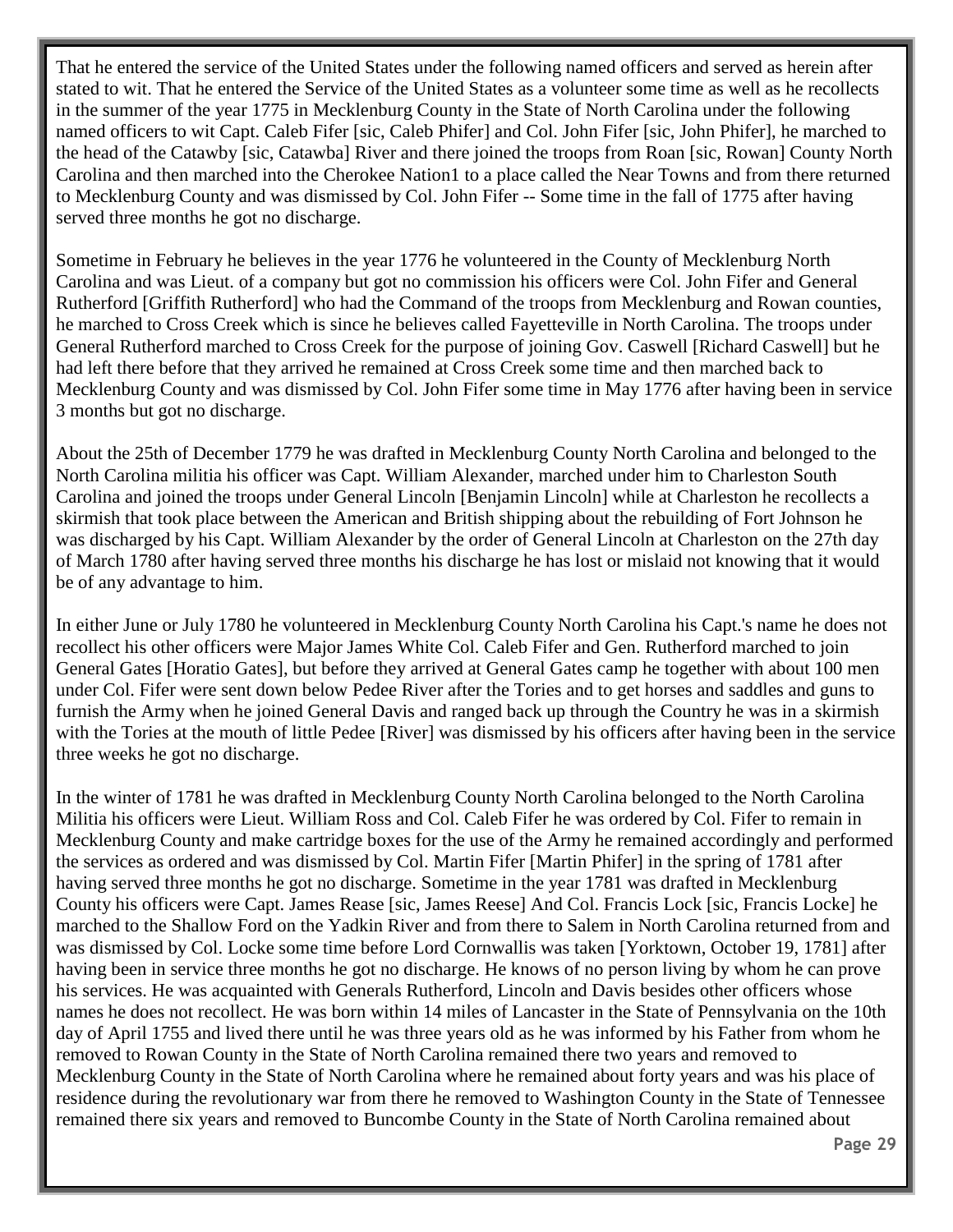fifteen years and from there he removed to Marion County in the State of Tennessee where he now lives and has lived about eleven years. He has no record of his age he recollects seeing a record in his Father's Bible but that is lost. Declarant also states that he is known to Amanual Rogers a clergyman and John S. Martin & Samuel Gott Esquire Jos. M. Rogers residence of the County of Marion and State of Tennessee who can testify as to his character for veracity and their belief of his services as a soldier of the revolution. He hereby relinquishes any claim whatever to a pension or annuity except the present and declares that his name is not on the pension roll of the Agency of any State. Sworn to and subscribed the day and year aforesaid. S/ Robert Martin

[Amanual Rogers, a clergyman and John S. Martin gave the standard supporting affidavit.] [Facts in file: veteran died July 20, 1840.]

[Veteran was pensioned at the rate of \$41.77 per annum commencing March 4th, 1831, for service as a private for 12 months and 21 days in the North Carolina militia.]

# Andrew I. Massengale

Andrew I. Massengale, soldier of the Revolution, was buried on Lookout Mountain where he died in 1837. The stone which was above his grave has been moved, but the inscription was copied in part. It reads, "Andrew I. Massengale, born \_\_ighisboro, VA, died August 16, 1837." (It is possible the date is 1857). The tombstone is now a doorstep and nothing else is decipherable, but originally there were other words cut into it, saying that he was a soldier of the Revolution. Among those recalling seeing this inscription are Mr. and Mrs. Filmore Gibson. He was probably a kinsman of Henry White Massengale, who lived on Lookout Mountain.

The History of Hamilton County and Chattanooga, Tennessee, Volume 1, By Zella Armstrong

### John Medearis

John Medearis, soldier of the Revolution, had a grant for 1020 acres on the North Chickamauga Creek. His grant was dated 1784, but he did not apply for his land until 1822, when the State of Tennessee issued the patent. John Medearis and John Medearis, Jr., served in the Third North Carolina Regiment. It is probable that John Medearis, Jr. took up the land in Hamilton County, Tennessee.

The History of Hamilton County and Chattanooga, Tennessee, Volume 1, By Zella Armstrong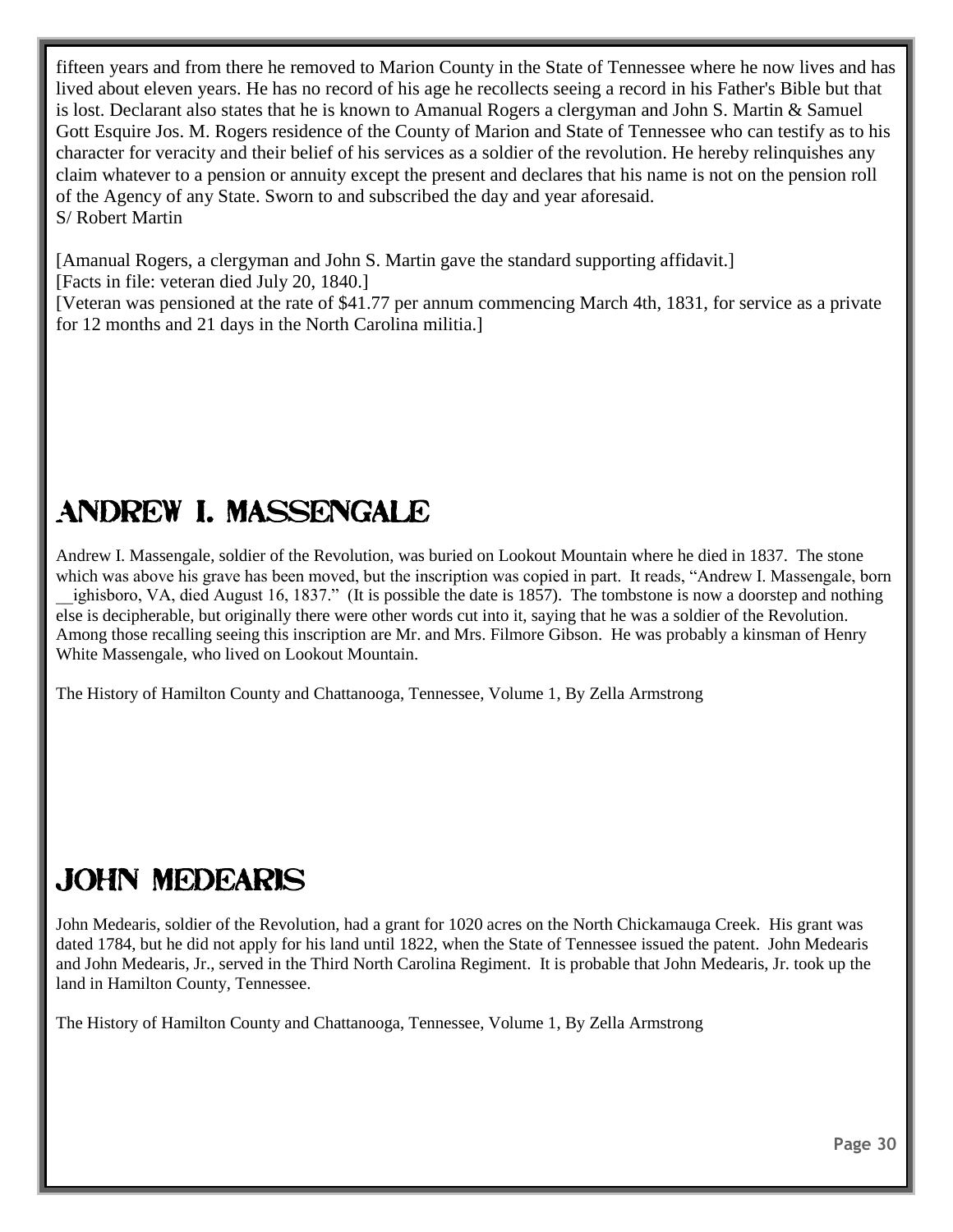### Philip Meroney / Maroney

Pension Application of Philip Meroney (Maroney) R6911 Martha Meroney MD Transcribed and annotated by C. Leon Harris. Revised 14 Sep 2015.

#### State of Georgia }

S. S. Walker County }

On this seventh day of Jany in the year of our Lord one thousand eight hundred forty four (1844) personally appeared before the undersigned justices of the Inferior Court for said County of Walker (the said Court being a court of record) Martha Maroney a resident of said county & in the [undeciphered word] of LaFayette aged about seventy six years, Who being first duly sworn, according to law, doth on her oath make the following declaration, in order to obtain the benefit of the provisions made by the act of Congress passed July 7th 1838 entitled "An act granting half pay & pensions to certain widdows." That she is the Widow of Philip Maroney, who according to the best of her knowledge



*Figure 5: New Liberty Baptist Church Cemetery, Travelers Rest, Greenville County, South Carolina*

and belief was a Captain in the Army of the United States in the Revolutionary War, and that he served during the war, that he entered the service on the (date not known) in the state of Maryland and resided there at the time, does not know or recollect the time he entered the service or when he left it – only knows that it was in Washingtons Army. Believes that her husband was in several ingagements – and especially at "Brandywine [11] Sep 1777] & White planes [sic: White Plains, 28 Oct 1776] and the capture of "Corn Wallace" [sic: Cornwallis at Yorktown VA, 19 Oct 1781] believes her husband was a Volunteer – her husband was employed in the north but cant state the particular country through which he was marched. She further states that she has no documentary evidence in relation to said service – But knows that her husband had for many years in his possession his "Commission" and other papers relating to his service – such as his "discharge" & furroughs &c

That her husband died the third day of December 1830. – that she was married to Philip Maroney about the year seventeen hundred  $\&$  eighty five (1785) after he had left the service – but previous to the first day of January seventeen hundred and ninety four viz about the time above stated. That her husband had never been a pensioner and would not apply for it stating that he had "fought for Libirty" and not "pay" She further states that she has not been married since the death of her said Husband, the said Philip Maroney. Sworn to & subscribed before us (a majority of the Justices of the Inferior Court of said County this 7th day of June 1844 Martha herXmark Maroney

A. M. Sloan J.I.C./ S. Marrss[?] JIC/ John Wicken JIC

#### Tennessee }

S.S. County of Hamilton }

On this 3 day of May A.D. 1854 personaly apeard befour me E. G. Boyd an acting Justice of the peas in and four said Countey and State Philip D. Maroney to me personaly known as a creditable and respectable witness and made oath in due form of law and says that he was well and personaly acquainted with Philip Moroney who was a Soldier in the Service of the untied colones in the Revolutionary ware. Said Philip Moroney enderd the Service the early part of the Revolutionary war as a Captian of a Company of the Marilan line was a Sittze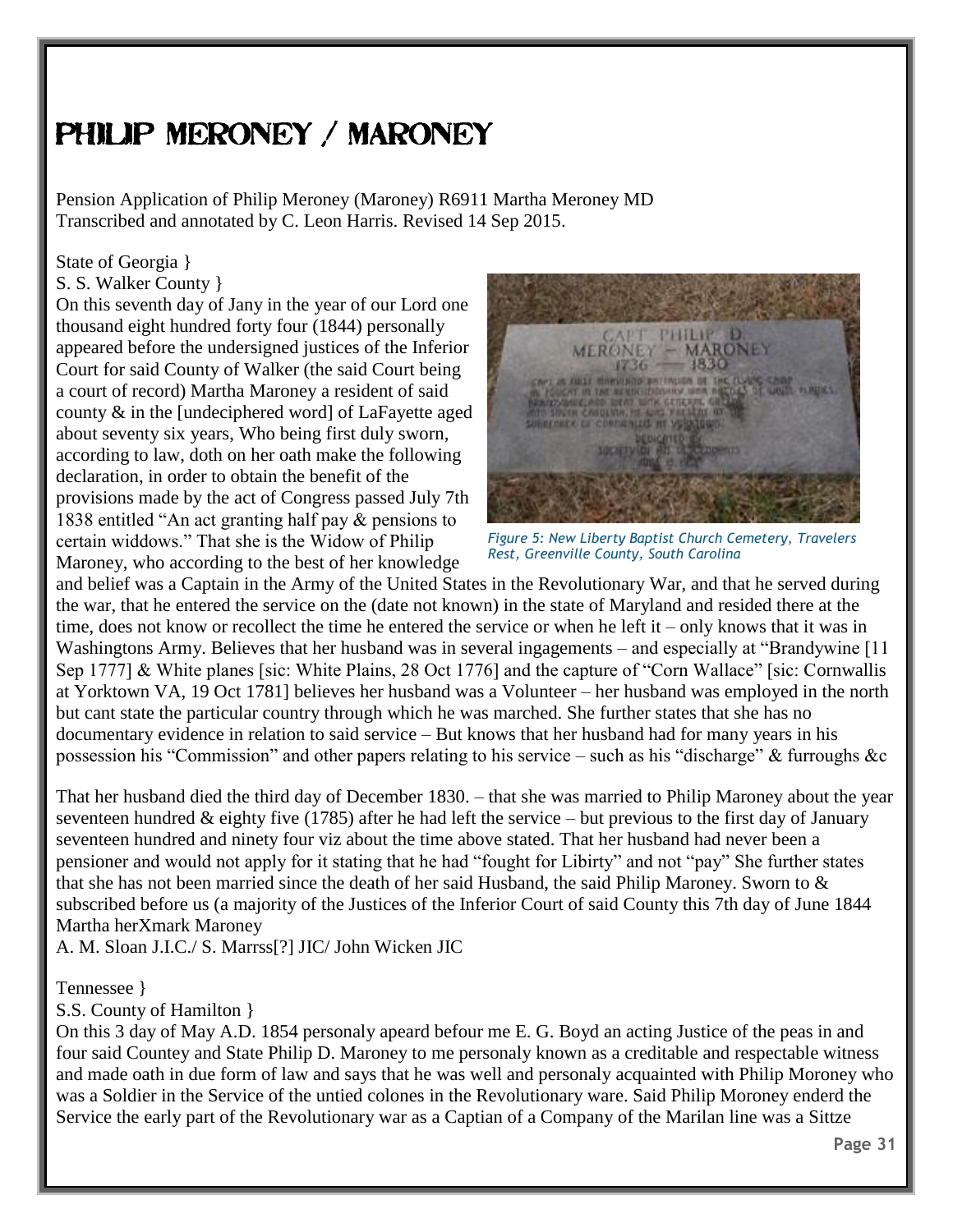[citizen?] of the citty of Anapolis [sic: Annapolis] in the State of Marilin he then Marched to the State of New york wheare he joined the regular armey under Jeneral Washington and was their at the avacuation of New york [21 Nov 1776] and remained with the armey untill after the takin of Jeneral Burgoine [sic: Burgoyne at Saratoga, 17 Oct 1777] then in consiquence of the ilness of his wife with the consumption who had to be removed to fredric [sic: Frederick] County in Mariland in consiquence of the Brichish fireing on the city of Anapolis wheare she lived then he was permitted to retearn home where he remained untill after her deth Some time after that he in company with seven other Jentlemen went on and Joined the army again at York Town in Virginne and remained in service untill after the Surrender of Cornwallis then he returned home at the Close of the ware he removed to Frankling Countey [sic: Franklin County] North Carolina wheare he was maried to Mis Martha Massey with whome he lived as his reputed and acknolledged wife, and raised a large famaly of Children and was always so reputed as man and wife, untill his death December 3rd 1830 Deponent ferther says he was a witness of his deth and was with him for weaks previous to his deth during which time he would frecountley talkes fits of derangement after his deth an inquirey was maid for his papers the famaly informed me that during one of his deranged fits he Philip Maroney Burned up his papers which prevented their being any aid to his ferlous or discharges Deponent States that he is now the rise of 80 years of age and is the Son of Philip Maroney and learned the above facts by freunt conversing with his father on the subject and hering others talk who searved under him and his now surviving widow Martha Maroney formaly Martha Massey who is yet a widow was Deponents Step Mother

[signed] Phil D Meroney

#### NOTES:

Martha Maroney's application was rejected because of insufficient proof of the marriage and at least six months of service.

A letter in the file dated 9 July 1844 refers to "Col. Phillip Maroney" – the rank of Colonel presumably having been attained after the Revolutionary War.

On 4 June 1853 in Talladega County AL Martha Meroney gave her maiden name as Martha Massy and stated that her marriage occurred on 3 Jan 1785 at the house of Col. Thomas Sherrod in Franklin County NC.

On 8 March 1855 H. C. Young of Marshall County MS, a grandson of Philip D. Meroney, wrote that Martha Meroney was still living but "in declining health, and unfortunately reduced from former affluence to indigence and want." The letter referred to the "affidavit of my grand Fathers eldest son (now living) stating 'that pryor to his Fathers death he (the Father) was partially deranged, so much so, that he destroyed all his papers, among them his Commissions as an Officer, and his discharges from the army.'"

On 26 March 1858 Philip D Meroney (as he appears to have signed) of Polk County TN, only surviving son and heir of Philip Meroney, assigned power of attorney to pursue a claim for any pension due for his father's service. A letter to the Pension Office from Mrs. William James Morphy of Germantown PA, dated 20 May 1922, states that Philip Meroney had two children by his first wife: Philip DeLancey Meroney and William Briton Meroney. The letter states that William Briton Meroney lived for a time with his father in Greenville District SC, became a Presbyterian minister, and was buried at Bethesda Church near Yanceyville NC. The letter states that his tomb gives his date of birth as 19 Oct 1769, but the present tombstone of Rev. William B. Meroney gives the date of birth simply as 1760. The date of death is given as 1 Aug 1816.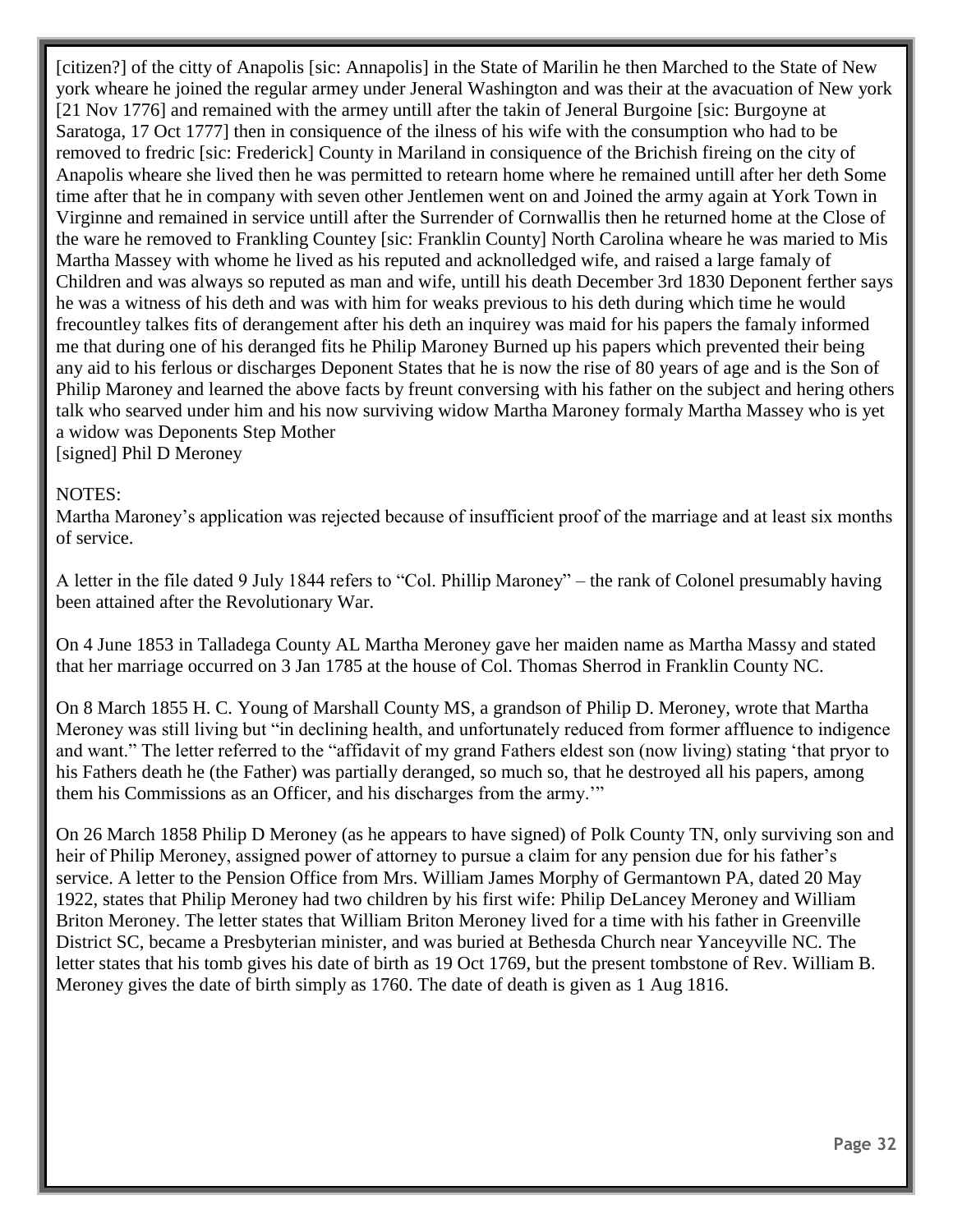# William Metcalf

Pension application of William Metcalf S2820 f23NC Transcribed by Will Graves 4/30/09: rev'd 4/9/17

State of Tennessee Marion County} SS On this Twenty first day of November 1832 personally appeared in open Court, before the Worshipful Justices of the Court of Pleas and Quarter Sessions for said County of Marion now sitting William Metcalf a resident of said County and State of Tennessee aged sixty-seven years, who being first duly sworn according to law, doth on his oath make the following declaration, in order to obtain the benefit of the act of Congress passed June 7th 1832.

That he entered the service of the United States under the following named officers and served as herein stated, that is to say, under Col. Jack who commanded a Regiment of what was called Minute men in North Carolina and under the immediate command of Capt. James Taylor and Lieutenants Grier and Anthony Metcalf who was the father of the Declarant, That he enlisted under Capt. James Taylor in Rutherford County North Carolina and marched from there to Augusta Georgia where he joined the Regiment commanded by Col. Jack where this declarant was stationed between two and three months. The Regiment commanded by Col. Jack and two other regiments one of Regular troops and the other militia as well as this Declarant recollects was then marched on an expedition into Florida1 with the intention of attacking St. Augustine, but did not reach that place, the Army retreated under Gov. Howston [sic, John Houston of Georgia] who conducted the expedition as well as this Declarant recollects, being then about fifteen years old, only, This applicant has but an indistinct recollection of the occurrences of the above mentioned expedition and does not remember the names of any of the Regular Officers, except Gov. or General Houston aforesaid on the retreat at Midway Meeting house in Georgia before the Army reached Augusta, this applicant was discharged by the aforesaid Capt. James Taylor and this applicant believes that the Regiment under Col. Jack was discharged at said meeting house, from whence they returned home. This Declarant further states that his enlistment was for two years, that he was to have a bounty of 250 acres of land but never obtained it, he does not know by what authority he was enlisted but knows that he served as above stated and knows that his father Anthony Metcalf Lieut. as before stated and three of this applicant's brothers belonged to the aforesaid Regiment of Minute men and served at the time this applicant served. The evidence of none of them can easily be obtained the Father and oldest Brother being dead, the other brothers living in North Carolina, Rutherford County. This declarant also states that he held himself in readiness at all times for the said term of two years for which he was enlisted as a minute man, and during which he was in actual service about ten months, being stationed in Georgia (the then frontiers) at Augusta and in the said expedition to Florida, that afterwards he was in several expeditions against the Tories and British as a volunteer, in the State of North Carolina till the termination of the Revolutionary War, but does not recollect the number of months in actual service, in the last mentioned expeditions this applicant was under the command of Capt. James Gray, who belonged to Col. James Miller's Regiment of Rutherford County North Carolina.

This Declarant states that he was born in Virginia (but do not recollect in what County) in the year 1764. He has no record of his age, he derived his information from his father many years since and believes he is correct.

He was living in Rutherford County North Carolina when he enlisted and entered the service, and after the Revolution moved from there to Jefferson County Tennessee from there to Knox County Tennessee, from Knox to Claiborne, from Claiborne to White County, and from White to Marion County where he has resided for the last 7 or 8 years, and where he still resides.

He was enlisted as he has already stated, and always served as a volunteer.

He has forgotten the names of the Regular officers except those embodied in this Declaration, and has stated the general circumstances of his services.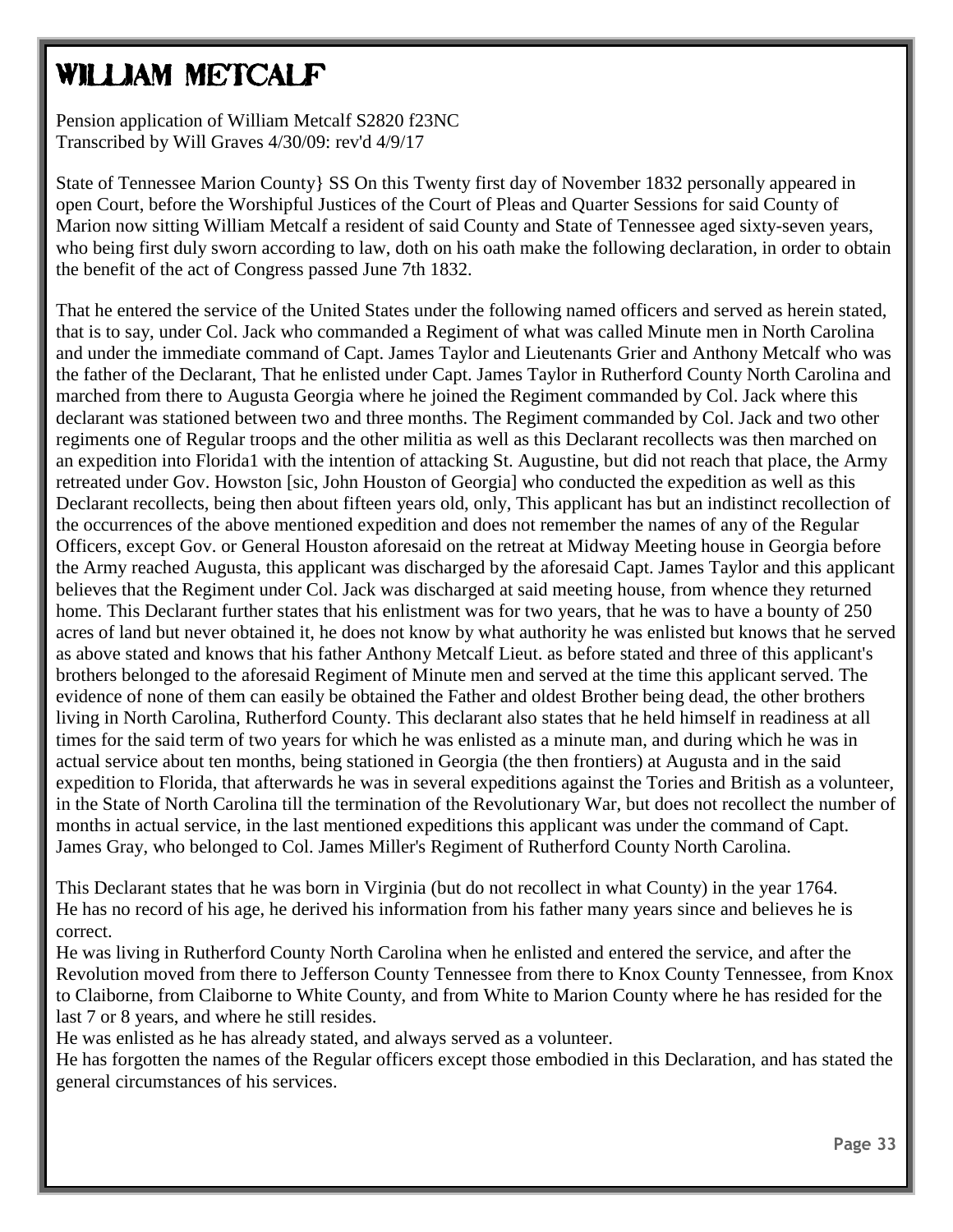He received a discharge from the service given by Capt. Taylor and thinks his father retained it amongst his papers. This applicant being then under age, and under the control of his father.

He also states that he is known to Matthew Pryor an acting justice of the peace for Marion County (for a number of years) and Michael Burkhalter a clergyman and John Jones whose names are annexed to the following certificate in his present neighborhood who can testify as to his character for veracity and their belief of his services as a soldier of the Revolution and also to Col. James Standifer of Bledsoe County a member in Congress, but do not know whether he can testify or not.

He has no documentary evidence of his services nor can he produce a living witness of his services without a great deal of trouble and expense if at all, he thinks by going to North Carolina he could, if his brothers there are alive.

He hereby relinquishes every claim whatever to a pension or annuity except the present and declares that his name is not on the Pension roll of the Agency of any State in the United States.

Sworn to and subscribed the day & year aforesaid.

S/ William J. Standifer, Deputy Clerk

S/ William Metcalf

[Michael Burkhalter, a clergyman, Eprhaim Branom and John Jones gave the standard supporting affidavit.] "I John Jones certify that I believe the statements in the foregoing declaration to be true from my own personal acquaintance with the applicant before & after his services.

Sworn to in open court

S/ Wm J. Standifer, DC

S/ John Jones, X his mark

State of Tennessee Hamilton County Personally appeared before me the undersigned a Justice of the peace &c, William Metcalf a resident of Marion County and State aforesaid who being duly sworn deposeth and saith that by reason of old age and the consequent loss of memory he cannot swear positively as to the precise length of his service, but according to the best of his recollection he served not less than the periods mentioned below and in the following grades, For ten months as stated in the foregoing Declaration in his first expedition and after his return home was immediately called out under the same officers under whom he enlisted as stated also, and was constantly engaged in scouting expeditions against the Tories in the front tears of North and South Carolina for two years he recollects of serving as a volunteer against the Tories and Indians after his term of enlistment expired, but do not recollect how long, but knows that in all he served more than two years for which two years service he claims a pension. Sworn to and subscribed before me the 28th day of May 1833 S/ Stephen Thurman, JP

S/ William Metcalf

[Veteran was pensioned at the rate of \$33.33 per annum commencing March 4th, 1831, for service as a private for 10 months in the North Carolina militia.]

### Samuel Miller

Samuel Miller, a soldier of the Revolution, died in Hamilton County, and is buried in the National Cemetery with the words: "S. Miller, Soldier of the Revolution," on his tombstone. He was put on the pension roll July 9, 1814. He served in the 39<sup>th</sup> United States Infantry Regiment.

The History of Hamilton County and Chattanooga, Tennessee, Volume 1, By Zella Armstrong



*Figure 6: Chattanooga National Cemetery*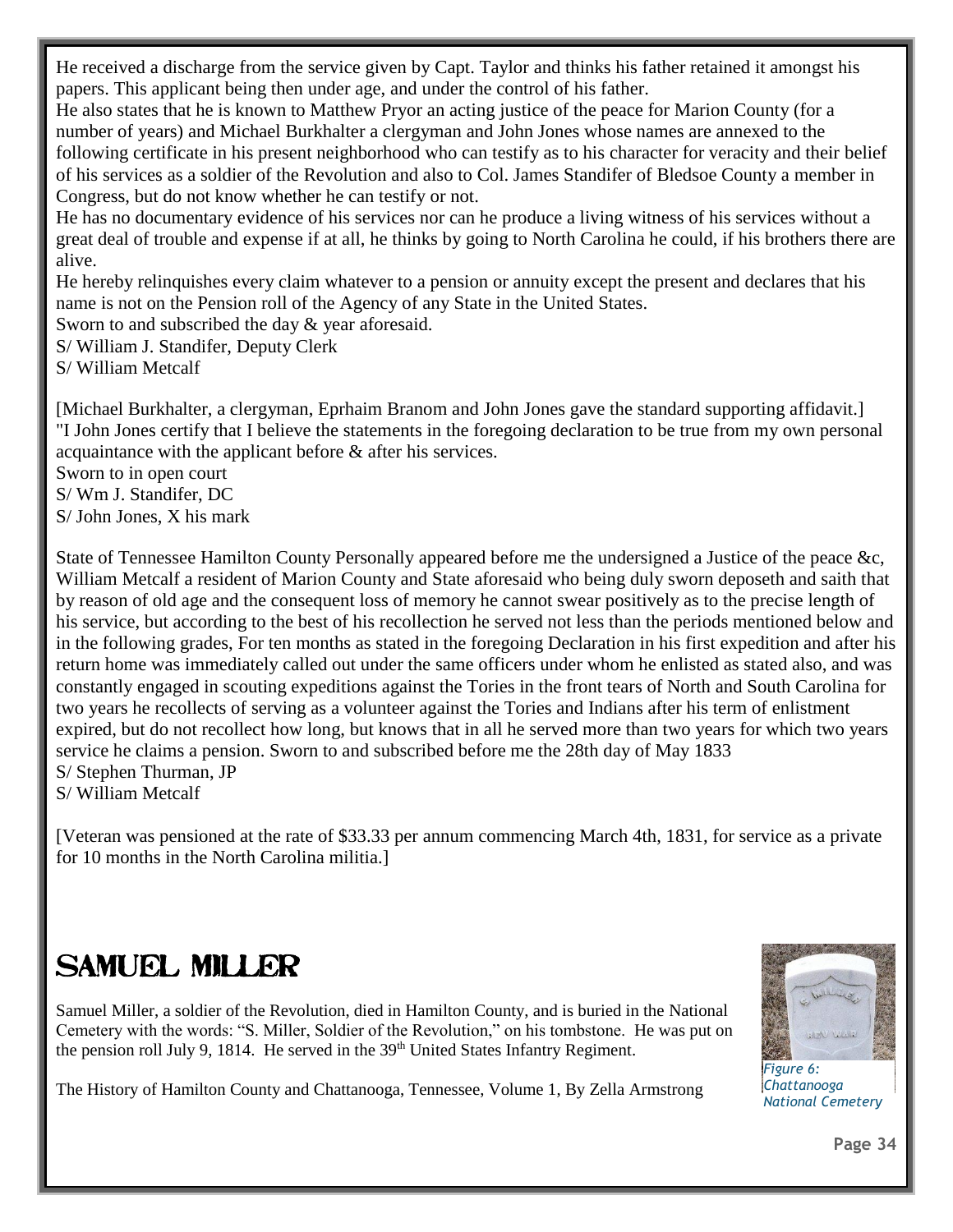### Thomas Palmer



*Figure 7: Conner Private Cemetery, Birchwood, Hamilton County, TN*

Thomas Palmer, applied for a Revolutionary pension while living in Cocke County, Tennessee, November 28, 1832. He was born in 1760 in Loudon County, Virginia, and resided in that county when he enlisted in the Virginia troops. He served at Valley Forge and in the battles of Cowpens and Yorktown. After the Revolution he moved to Bedford County, Virginia, then to Greene County, Tennessee, then to Cocke County, Tennessee, and then to Hamilton County, Tennessee. He had a brother named John Palmer.

Note: Thomas Palmer is interred at Birchwood, near Chattanooga, Tennessee. He married Emily Atkins in Winchester, Virginia. There children were: Thomas Palmer, Jr., who married Lydia Doughty William Palmer John Palmer Maria Palmer

It is said that he told his children he stood very near Gen. Washington when Cornwallis surrendered.

### Robert Patterson

Robert Patterson was born March 5, 1757, in Pennsylvania and moved to South Carolina when he was a child. He enlisted while living in York County, South Carolina, and served about nineteen months in all. His officers were Capt. McMullen, Capt. Moffit, Col. William Hill, Col. Neal, and Col. Sumpter. He was in the battles of Reedy River, Hill's Iron Works, William's Lane, Rocky Mount, and Blackstock. After the war, he moved to North Carolina and after a number of years he moved to Rutherford County, Tennessee. He applied for a Revolutionary pension in 1832 while living in Giles County, Tennessee, having moved there in 1830. He was still living in 1843 and at that time his wife and two single daughters were living.

Some Tennessee Heroes of the Revolution, By Zella Armstrong



*Figure 8: Patterson Cemetery, Sale Creek, Hamilton County, TN*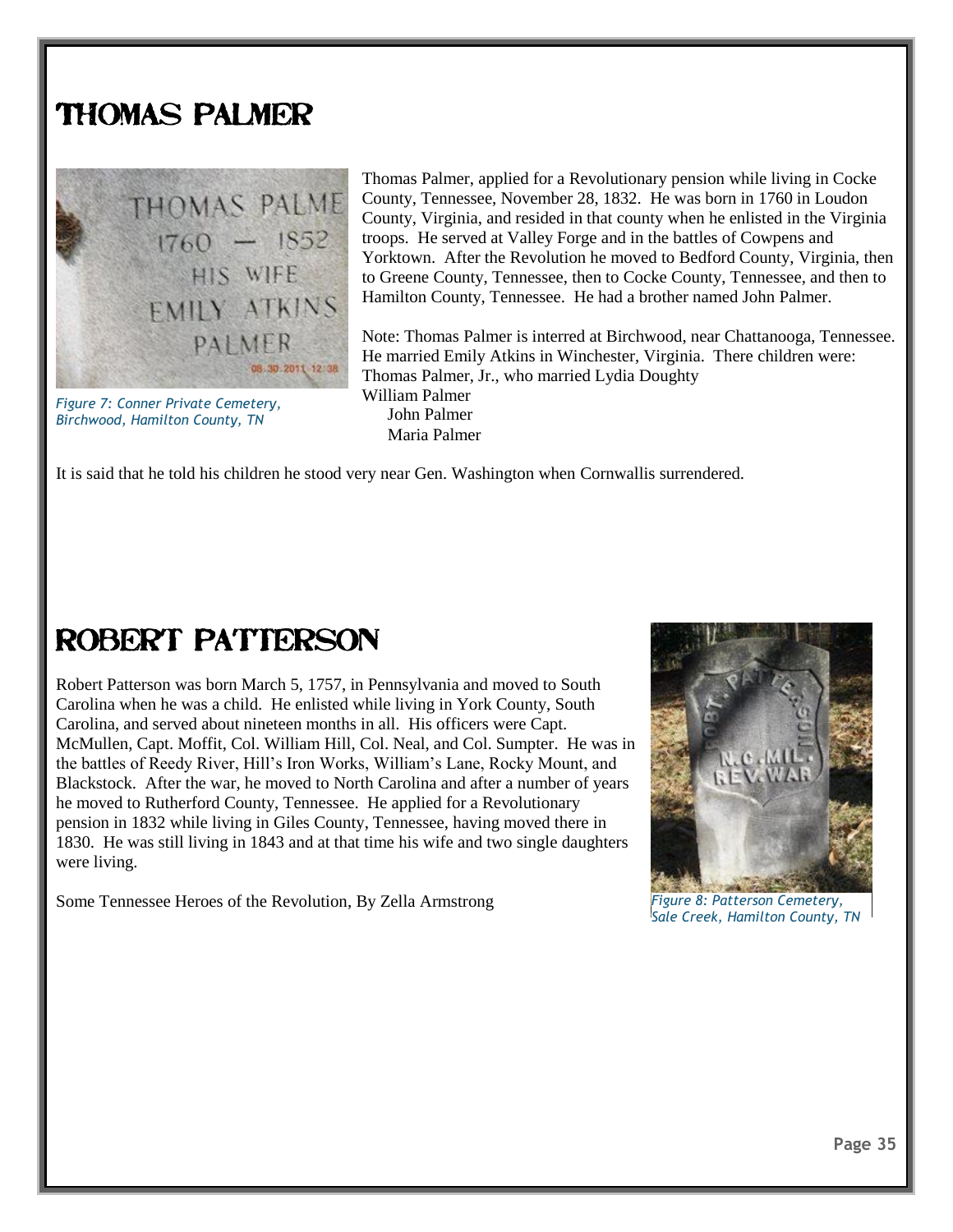# William Reed

Pension application of William Reed 1 W5673 Violett Reed f89NC Transcribed by Will Graves 3/6/09: rev'd 9/17/17

#### $[p 4]$

State of Georgia Hall County}

SS On this the 22nd day of September 1835 personally appeared in open Court before Justices of the Inferior Court of said County William Reed a Resident of Hamilton County State of Tennessee aged Seventy-Two years, the 10th of December last, who being first duly sworn according to law doth on his oath make the following declaration in order to obtain the benefit of the Act of Congress passed June 7th 1832.

That he entered the Service of the United States under the following named officers and served as herein Stated To Wit on the first day of January 1777 he volunteered into the company of Capt. Waddy Tate under Lieutenants Davis [John Davis] & Poston [Jeremiah Poston] as a private militia man for 3 months and marched through Salisbury in North Carolina to Camden in South Carolina to a Regiment under the command of Col. Shepherd where he remained until his term of service expired when he was discharged by Col. Shepherd and returned home to Caswell County, North Carolina.

About the first of May 1780 he volunteered again but his father being unwilling for him to leave home hired a Substitute by the name of Thomas Thaxton who served a tour of 3 months after crossing the South Carolina line.

And about the middle of August in the same year there being another call or draft for men he volunteered again for a 3 months tour as a private militia man (but was appointed Sgt. in about 10 days) into the company of Capt. John Graves [John Herndon Graves] and Lieut. Harrold and marched to Lynches Creek crossing Pedee River at the mouth of Rocky River, at Lynches Creek he joined the Army under General Gates [Horatio Gates] and was appointed Sgt. (as before stated) of the Pioneers to cut a road from Lynches Creek to Rugeley's Mills and from the Mills he was marched in the night to the battle & place known as Gates defeat a distance of about 7 miles from the Mills[Battle of Camden, August 15-16, 1780] ; he recollects to have seen Capt. Porterfield who was badly wounded in the engagement: from thence he returned to Hillsboro North Carolina and was marched from thence to a place called Lands ford on the Catawba River near the Waxhaw Meeting house, and from thence to a place called New Providence where he was discharged having been in Service 4 months though only called out for 3.

He immediately volunteered again for 6 weeks as a private Militiaman in Capt. James Wilson's Company which company belonged to a Battalion under the Command of Major Elijah Moore in the Regiment was commanded by Col. William Moore, General Smallwood [William Smallwood] having the command of the whole at this place, about this time Col. Rugeley and Major Cook with the Tories under their Command were taken [Rugeley's Mill, December 4, 1780] by Col. Washington [William Washington] and he deponent was appointed one of the Guard and marched with them to Salisbury North Carolina at which place he was discharged and returned to Caswell County his place of residence.

In about 3 weeks he volunteered again under Capt. John Oldham as a private militia man for a tour of 2 months was attached to Col. William Moore's Regiment and marched to a place called Powels Race Paths2 joined the Army under General Pickens [Andrew Pickens] and defeated a body of Tories, his term of service having expired he was discharged and returned home.

1. He was born in Caswell County North Carolina the 10th day of December 1762 [sic, at that time the County would have been part of Orange County -- Caswell County was not formed until 1777.]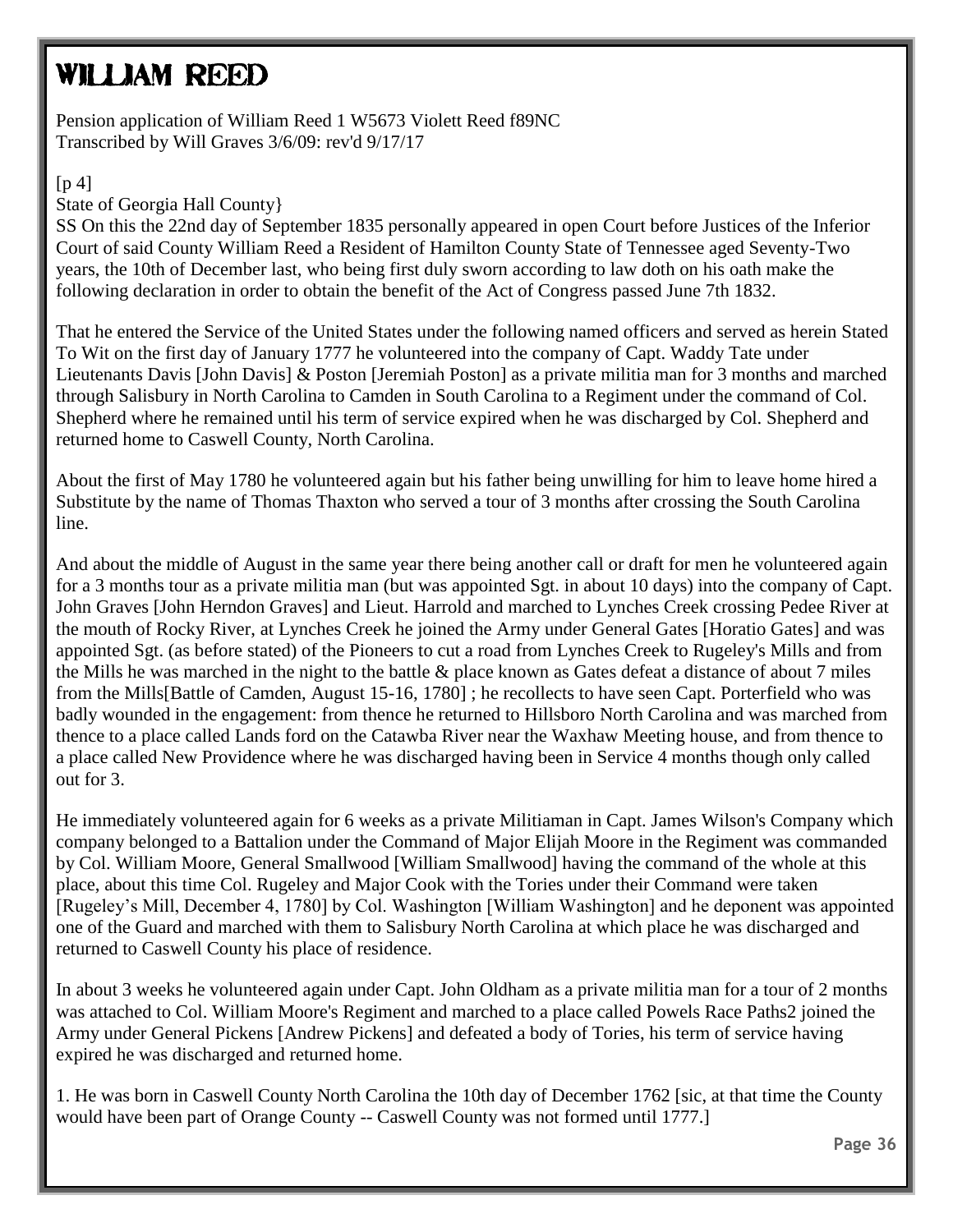2nd. I have a record of my age at my place of residence.

3. He lived in Caswell County North Carolina when called into service. He has resided the most of his time since the Revolutionary War in Pendleton District South Carolina or until the year 1800 when he removed to Jackson County State of Georgia and from Jackson he removed to Hall the adjoining County and from thence into the Cherokee County & from thence to the State of Tennessee where he now resides.

4th. He volunteered into every tour rather than stand a draft. He received but one written discharge which was from Col. Shepherd for his first tour of Service which is lost or destroyed.

5th He has no documentary evidence and knows of no person whose testimony he can procure to prove his service.

6. He recollects the following General officers viz. Generals Sheppard, Smallwood & Pickens Col. Williams & Col. Moore

7. General Bates, Col. Byrd, Andrew Thompson & Edward Cowen Esquire our intimately acquainted with him who can testify to his character for veracity and their opinion of him as a Soldier of the Revolution.

He hereby relinquishes all claim to a pension or annuity except the present & declares that his name is not on the Pension Roll of any state.

S/ N. Garrison, JIC S/ Wm Reed

[James Whitten, a clergyman, and Hardy Strickland gave the standard supporting affidavit.]

#### [p 85]

Georgia Habersham County} Before me Curtis Ledford a Justice of the Peace personally appeared Nancy Adams (Widow) who being duly sworn, deposeth and saith that to the best of her knowledge she is seventy-one years of age next October and that William Reed who is present is her older brother and that him and her was born and raised in Caswell County North Carolina and that she well remembers her Brother that is now present (when young) in the old revolutionary war; Going into service with his schoolmaster by the name of Poston who was an officer as she understood and that some time after there was a man employed as a substitute in his place by the name of Thomas Thaxton as well as she recollects her Brother's return from General Gates Defeat. Likewise of his after which going into the service and that not long after he returned home the British Army coming through the settlement and his entering the service and coming home sick and telling of the defeat of the Tories at the Alamance (Powels race paths) and of the Indians shooting the Tories with other Passages also of the Battle of Guilford Courthouse and of her Brother being out in the service about said time and further saith not. Sworn to and subscribed this August 19th A.D. 1836 S/ Curtis Ledford, JP

S/ Nancy Adams, X her mark

#### [p 70]

Amendment to the Declaration of William Reed State of Georgia Hall County}

SS On the 28th day of May 1837 personally appeared before me an acting Justice of the Inferior Court of said County William Reed aged Seventy-four years the 10th day of last December -- who being duly Sworn according to law doth on his Oath make the following declaration in order to obtain the benefit of the act of Congress passed June 7th 1832.

That he entered the service of the United States under the following named officers and served as herein stated. On the first day of January 1777 I entered the Service as a volunteer for 3 months as a private under the command of Capt. Waddy Tate Lieut. Jeremiah Poston & Ensign John Oldham and was marched from Caswell County North Carolina where I then lived by way of Guilford Court house & Salisbury to the neighborhood of Camden in South Carolina and placed under the command of Col. Shepherd where I remained until the first of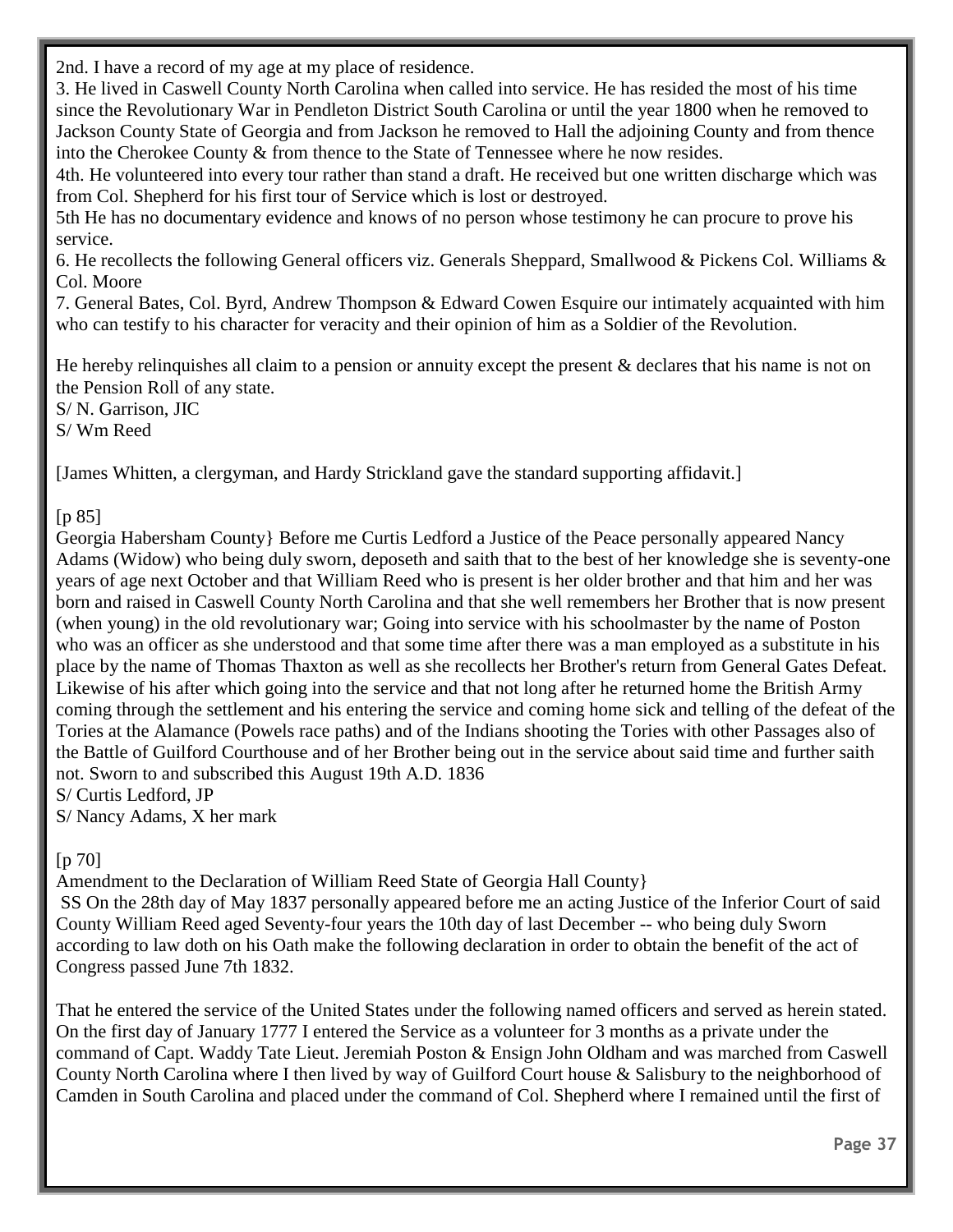April when I was marched back to Caswell County & discharged Col. Lock's [sic, Frances Locke's] Regiment was stationed within about 2 miles of us in the neighborhood of Camden.

Being at a distance from home and not able to see my memorandum of Services cannot say positively in what year my 2nd tour of Service commenced but believes it was in the year 1780, and I think in the month of May when the Militia was classed into 3 classes and myself & father both having fallen into the 3rd class, it was agreed on by the officers that we should not both be taken from home at the same time upon which I volunteered under Capt. George Oldham and John Oldham Lieut. for 3 months as a private. We were required to serve 3 months from the time we entered the State of South Carolina. I hired a Substitute to perform this tour by the name of Thackston.

I think sometime in the month of July in the same year I again volunteered as a private for 3 months after getting into South Carolina; under Capt. John Graves Lieut. A. Parks & Ensign Harrell and marched to Big Lynches Creek where we joined the Army under the command of General Gates the day after my arrival I was ordered with 4 other lads to join the Pioneers in cutting a Road from that place to Rugeley's Mill 13 miles from Camden, in which Service I continued until the defeat of General Gates. I then strayed back with many others back to Hillsboro North Carolina & from that place I marched in Capt. James Wilson's Company to a place called New Providence below Charlotte where General Smallwood lay with his Army. I was then ordered under a Lieut. to Land's Ford on the Catawba River near the Waxhaw meeting house where my term of Service ended and I was then marched back to New Providence and discharged.

I then Substituted in the place of a man (whose name I don't recollect) for one month and a half as a private in Capt. James Wilson's company and was attached to Col. William Moore's Regiment and Major Elijah Moore's Battalion and remained at New Providence until General Morgan & Col. Washington arrived on their way to Rugeley's Mills. We joined them but Col. Washington with his Regiment being in advance of us took Col. Rugeley & Major Cook with about one hundred  $\&$  ten prisoners or Tories, this was accomplished by a Stratagem of Col. Washington on a foggy morning by causing the Enemy to believe that a parcel of pine logs were Cannon. General Morgan placed the prisoners under the care of Col. Moore who took them to Salisbury where I remained until my term of Service ended. I was then marched back to Caswell County and discharged. I omitted to name that on our march from the place where the prisoners were taken we met the Maryland Continentals at Charlotte at which place General Green [sic, Nathanael Greene] took command of them.

After being at home about 2 months Lord Cornwallis passed through our County in pursuit of General Greene. I then volunteered as a private under Capt. John Oldham and Major E. Moore's Battalion & Col. William Moore's Regiment and marched down on the waters of Hyco Creek where we joined General Pickens and Col. Lee. We then crossed Haw River at General Butler's plantation and went on to Powels Race paths where we found and defeated a party of Tories. We had with us at this place a party of the Catawba Indians. The next morning we chased Col. Tarleton across Haw River at the same Ford we crossed at the previous evening, this was a 2 months tour from first to last at the end of which time I was discharged.

He hereby relinquishes every claim whatever to a pension or annuity except the present and declares that his name is not on the pension roll of the agency of any State. Sworn to and subscribed the day and year aforesaid. S/ John Barrett, JIC S/ Wm Reed

[p 10: On April 2nd, 1844, in Hall County Georgia, Mrs. Violett Reed, 76, filed for a widow's pension stating that she is the widow of William Reed; that she married him on January 4 1789 in Pendleton District South Carolina; that he died January 15th 1843 in Hamilton County Tennessee. She annexed the record of the births of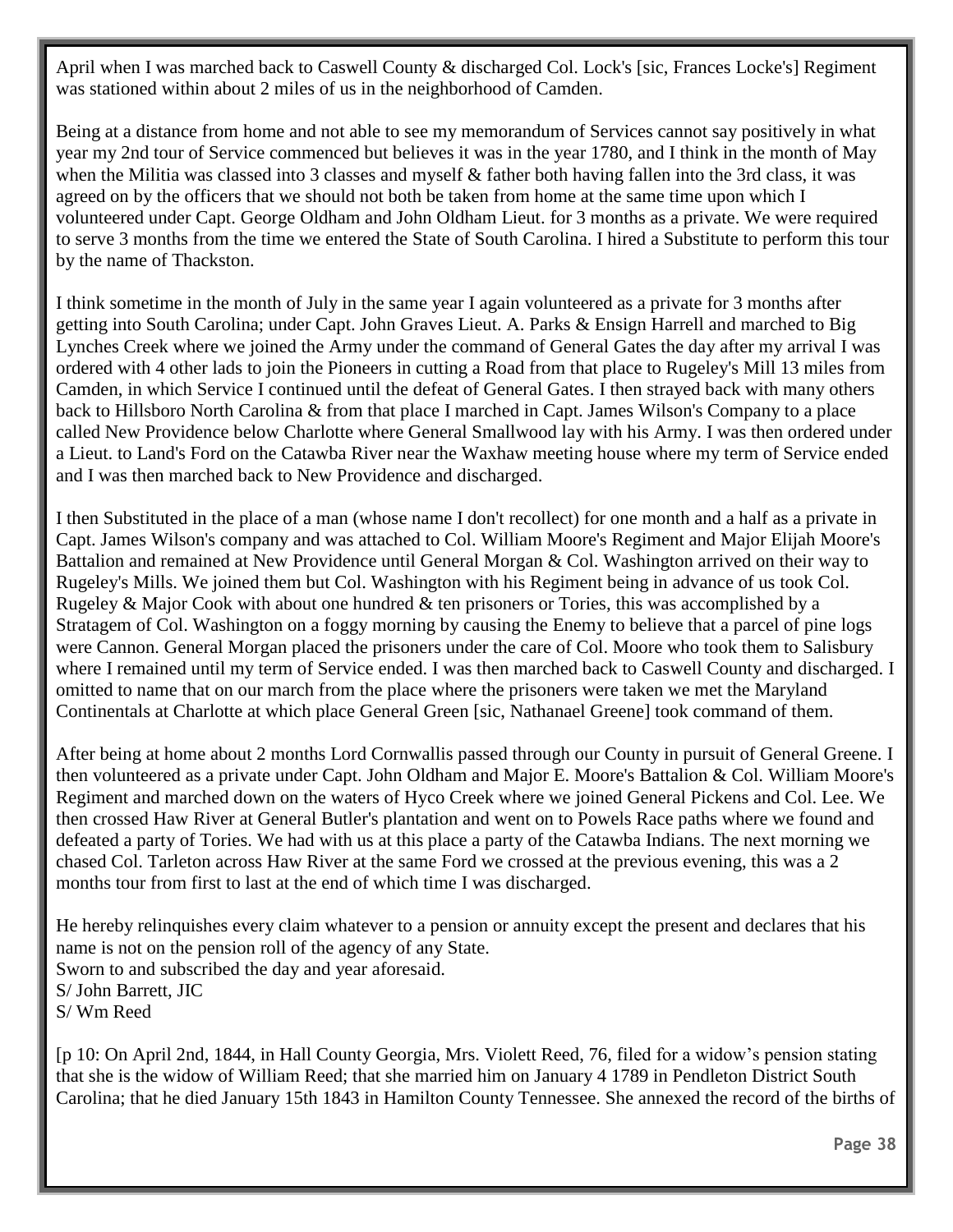her children in the handwriting of her husband's brother (not named) to the 6th name. She signed her application with her mark.]

[p 12: William P. Reed, age and relationship, if any, not stated gave a supporting affidavit as to the date of death of William Reed. W. P. Reed was a resident of Lumpkin County, Ga. he states he was granted letters of administration of the estate of William Reed.

[p 19: On March 30, 1855, in Hall County Georgia, Violett Reed, 87, filed for her bounty land entitlement; in this document she states that her maiden name was Violett Brown.]

[p 16: The following data is contained in the file regarding the births of the veteran's children by his wife, Violett: Clayton born October 25, 1789 Cyntha born March 9, 1791 Alfred born May 24, 1794 Elizabeth Brown born January 22, 1796 Jane Brown born May 16, 1799 William, Junior born May 14, 1801 Edey Shotwell born September 25, 1804

[Veteran was pensioned at the rate of \$31.66 per annum commencing March 4, 1831, for service as a private for 9 months and 15 days in the North Carolina militia.]

### WILLIAM ROBERTS

Pension application of William Roberts S17054 fn20NC Transcribed by Will Graves rev'd 1/11/10

State of Tennessee, Hamilton County

On this 28th day of August 1832, personally appeared in the Open Court before the Worshipful Justices of the Court of Pleas and Quarter Sessions for Hamilton County, now sitting, William Roberts a resident of said County and State aforesaid aged seventy... [blank in original] years, who being first duly sworn according to law doth on his oath make the following declaration in order to obtain the benefit of the Act of Congress passed June 7th 1832. That he entered the service of the United States under the following named officers and served as herein stated, that is to say, as a volunteer under Col. Cleiveland [sic, Benjamin Cleveland] and was immediately under Captain Robert Cleiveland [sic, Cleveland] and Lieutenant William Jackson, and was marched from Wilkes Court house North Carolina to Burke County from there to Lincoln County, N.C. from there to Rutherford County from where so returned to Wilkes C. H. and was discharged by Robert Cleveland our Captain, he served about six weeks or more this expedition, he entered this service again soon after as a volunteer in Rowan County, N.C. under Captain John Cleveland and Major Benjamin Herne [sic, Benjamin Herndon] and was marched to the old Trading Ford on the Adkin River [sic, Yadkin River] where we were stationed about two weeks being stationed before about two months at Major Lewis in Wilkes County we returned to Wilkes C. H. and was discharged by Captain John Cleveland having served two months this tour. This applicant then volunteered under Major Lewis as a horseman on Deep River in Rowan County and was stationed at several places in Rowan, and was dismissed in Rowan County by Major Lewis having served about ten weeks this tour. This applicant then entered the service in Wilkes County under Capt. Roberts and Col.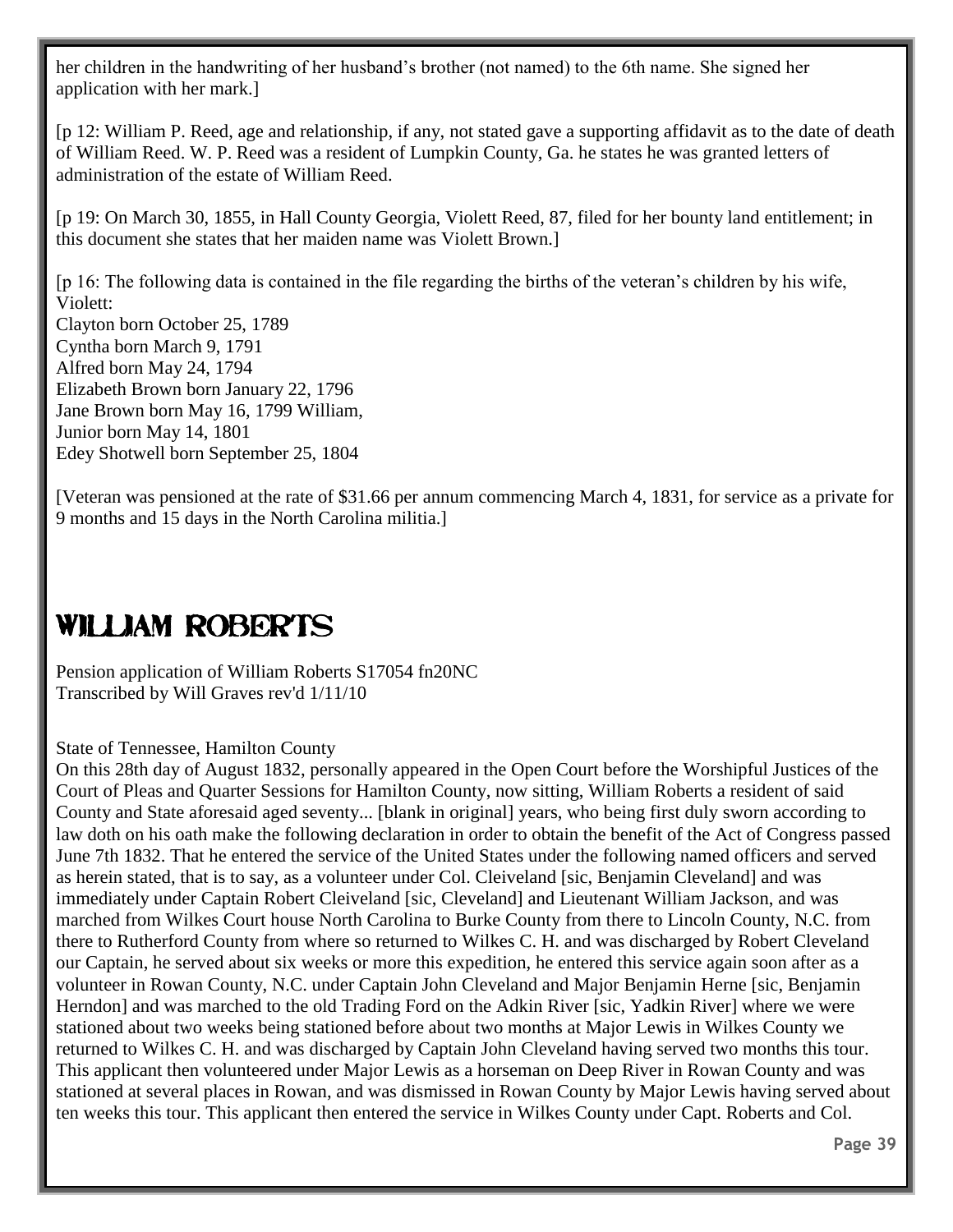Benjamin Cleveland and was marched to Burke County N.C. from Burke into Rutherford Co. from there through Lincoln to Wilkes C. H. and was dismissed by Col. Cleveland, having served about four weeks this tour. This applicant volunteered shortly after under the same officers in Wilkes and marched for Guilford C. H. but on our march heard the battle that Guilford C. H. was fought, being below Salem on Abbeds Creek [sic, Abbott's Creek] when we heard it, we were marched back and dismissed in Wilkes Co. by Col. Cleveland, having served about five weeks this tour. This applicant was then drafted for three months as he understood and entered the service under Capt. Alexander Gordon and was marched by him to Waxaw Creek, [sic, Waxhaw Creek] South Carolina where Colonel Malbury [sic, Francis Malmedy, a French officer in the North Carolina line] took command and who was a Colonel in the Regular Service, Colonel Locke [Francis Locke] who was expected to take the command being sick and at home in Rowan County, N.C. we were marched to the Eutaw Springs where this applicant was in a battle since called the battle at the Eutaw Springs and where General Greene [Nathanael Greene] commanded the American Forces and as well as this applicant recollects Gen. Stewart commanded the British and Tories, we were then marched back to Salisbury, N.C. guarding the prisoners taken at this battle and was dismissed at Salisbury by Capt. Alex. Gordon, having served about four months this tour. This applicant then volunteered under Capt. Robt. Cleveland to serve one year as a minute man and Col. Benj. Cleveland ordered that this service should be equivalent to a six months tour this applicant was in service off and on during the year, in scouting against the Tories and believes he was in readiness at all times during the year to obey the call of his officers with the expectation of soldiers pay for six months but never got anything for this or any of his services. This applicant believes he served in all as stated before about eighteen months.

This applicant was born on Nuse River [sic, Neuse River] in Johnson County [sic, Johnston County], North Carolina as his parents informed him, but has no record of his age the record having been lost by accident about ten years ago he is not able to State the year when he was born but from reference to the past transactions of his life he believes himself to be seventy or seventy one years of age the 25th day of next month (September).

He has stated where he lived when he entered the service. Since the Revolutionary war he first lived about two years in Wilkes County, N.C. he then removed to Washington County, Tennessee and resided their fifteen years he removed from there to Granger County, Tennessee and resided their eight years, he then removed and lived in Knox County one-year from their two Anderson County and lived there about twenty years and from Anderson to this County where he is still residing and has resided the last eighteen months.

He has stated how he was discharged and now states that his discharges have been long since lost he did not know that they would ever benefit him.

He has stated the names of the Regular officers whom he knew and the general circumstances of his service. He hereby relinquishes every claim whatsoever to pension or monetary except the present, and declares that his name is not on the pension role of the Agency of any State in the United States. his Sworn and subscribed the day and year aforesaid.

S/ William Roberts, X his mark

We Gilbert Vandegriff and John Howeth residing in the County and State aforesaid hereby certify that we are well acquainted with William Roberts who has subscribed and sworn to the above declaration that we believe him to be seventy years of age and that he is reputed and believed in the neighborhood where he resides to have been a soldier of the revolution and that we concur in that opinion.

S/ Gilbert Vandegriff, X his mark

S/ John Howeth

[fn p. 10] This applicant states that he is acquainted with Gilbert Vandegriff who knew him when he returned from the battle at Eutaw Springs, and who will certify to what he knows of this applicant – he also is acquainted with John Howeth a Captain in this County, who can testify as to his character for veracity and their belief of his services as a soldier of the Revolution. He is also known to Colonel James Keeny of this County and several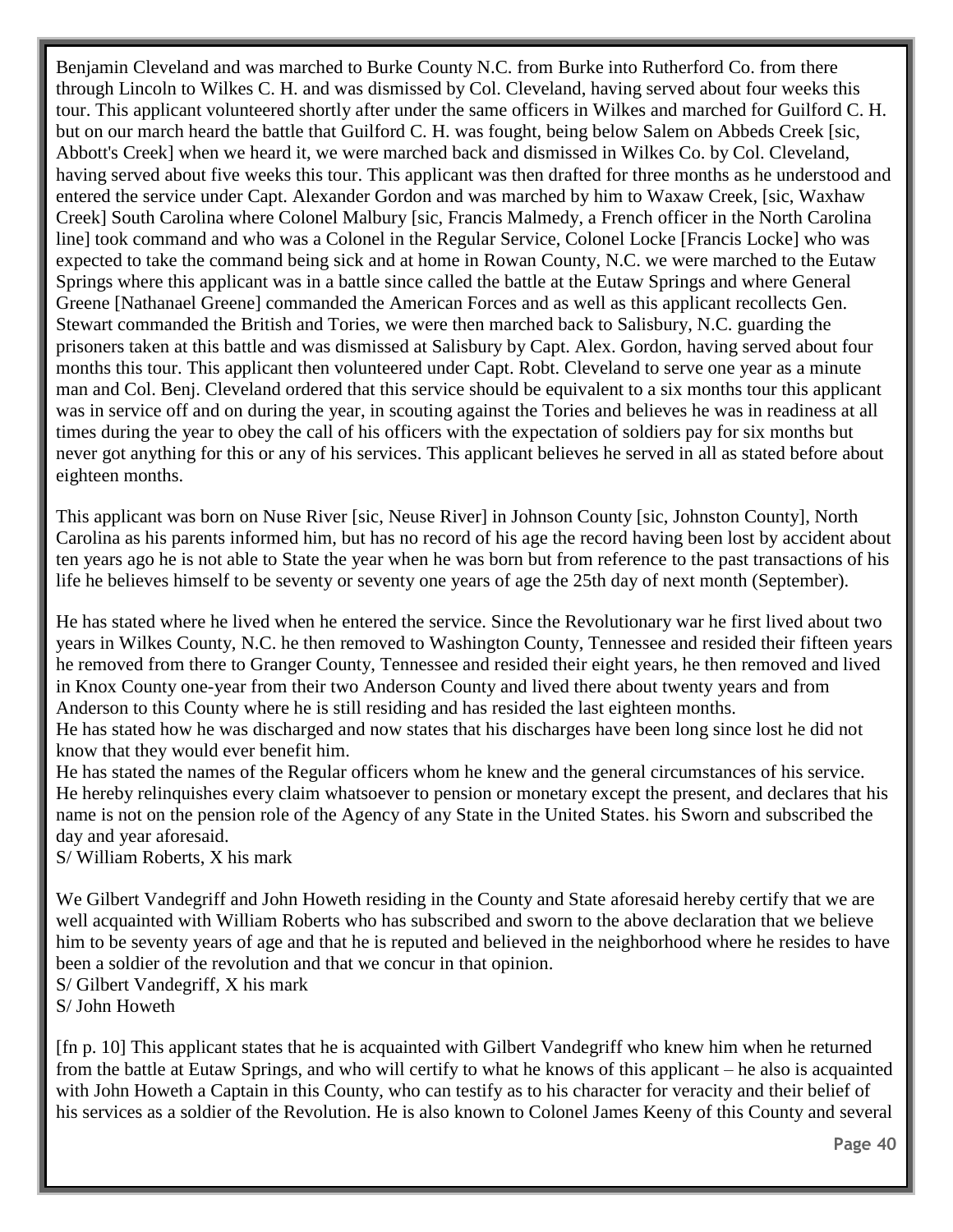others, but does not know whether they can certify not having conversed with them – he is not acquainted with any Clergyman in this County who can testify having but a limited acquaintance and there being no Clergyman living in his neighborhood, nor has he any documentary evidence of his services; nor can he obtained the testimony of a living witness or witnesses and in this Country to his said services.

Application for Transfer

#### County of Greene

On this 17 day of August 1842 before me the subscriber, a justice of the Peace for the said County of Greene, personally appeared William Roberts when on his oath, declares that he is the same person who formerly belonged to the Company commanded by Captain Alexander Gordon the regiment commanded by Colonel Locke, he (Locke) being sick his company was attached to a regiment commanded by the Colonel Malmedy an officer in the Regular Army, in the service of the United States and that his name was placed on the pension roll of the State of Tennessee where he has lately removed; that he now resides in the State of Missouri where he intends to remain, and wishes his pension to be there payable in future. The following is his reason for removing from Tennessee to the State Missouri that his Son with whom he lives and through personally supported him moved, as he came with him.

S/ William Roberts, X his mark

Sworn and subscribed to before me this day near aforesaid

S/ Thos Shannon, JP

### WILLIAM ROGERS

Pension application of William Rogers S2017 f16VA Transcribed by Will Graves 7/18/12

State of Tennessee Hamilton County: SS On this 27th day of November 1832 personally appeared in open Court before the Worshipful Justices of the Court of Pleas and Quarter Sessions for said County now sitting William Rogers a resident of said County of Hamilton and State of Tennessee aged ninety-two years last March who being first duly sworn according to law, doth on his oath make the following declaration in order to obtain the benefit of the Act of Congress passed June 7th 1832.

That he entered the service of the United States under the following named Officers and served as herein stated, that is to say – he entered the service in Bedford County Virginia under Captain John Arwin [?]– and Colonel Callaway [James or William Callaway] – under whom this applicant served a 3 months tour through the lower parts of Virginia, and was at Williamsburg, and several places that this applicant has forgotten, he has no recollection at all of the date but remembers that it was during the Revolutionary War, and remembers that he and the troops with whom he served came near being in an engagement with the British this tour – but the British took a different route from the one expected by the Americans – he also remembers that it was about 4 months from the time he entered the service till he was discharged and returned home – he received no written discharge but was dismissed, Colonel Callaway did not serve this tour, but was the applicant's Militia Colonel at home in Bedford County –

Sometime afterwards perhaps a year or two this applicant's turn came again he remembers that he drew the tenth number and was drafted to serve three months at a time he went out this time under Captain Moses Fuqua and he thinks General Losson [Robert Lawson?], and was marched by them to Charleston on the seaboard but don't remember whether it was Charleston South Carolina or not, he thinks it was – he served three months this tour,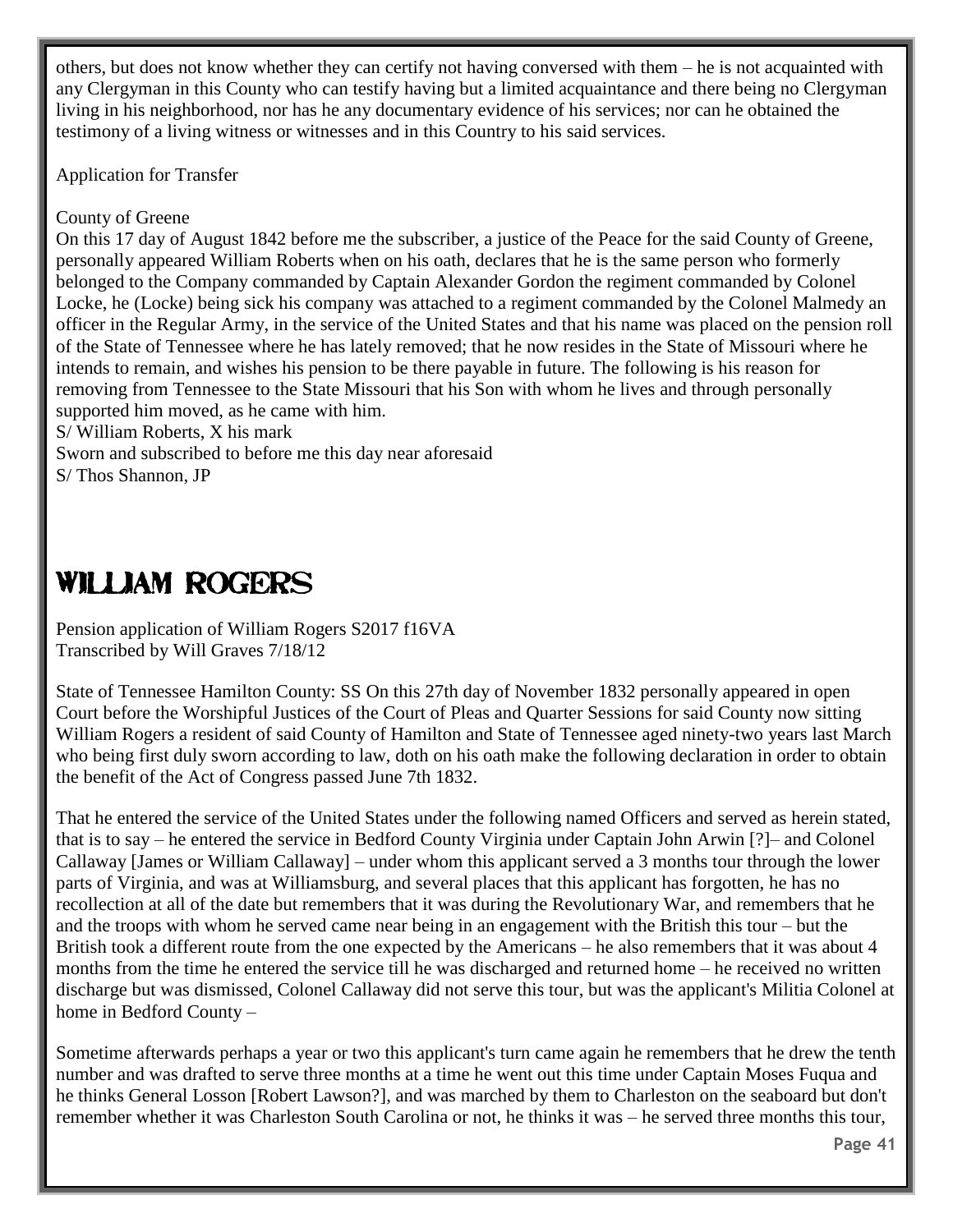and returned home and was dismissed – he never actually served but the two above mentioned tours, himself, but hired a substitute to serve two or three tours for him during the Revolution – he remembers that whenever his turn came he either went himself or hired a substitute to go in his place – This applicant never was discharged in writing and has no documentary evidence of his services in the Revolution and knows of no person whose testimony he can procure as to his said services –

He was born in Bedford County Virginia as related to him by his mother, and from the best reckoning he is able to make he is ninety-two years old last March – he has no record of his age and never had; he has stated all he remembers about his services in the Revolution – he lived in Virginia Bedford County about two years after the Revolutionary War ended and removed to the State of Georgia, Washington County – and lived there sixteen years – removed from there to Buncombe County North Carolina and lived there three years, from there he removed to Kentucky Perry County – and lived there about ten years, from there he removed to this County Hamilton and State of Tennessee and has lived here about three years and still resides here, He states that he is known in his present neighborhood to George McGuier, Esq., and James Russell who can testify as to his character for veracity and good behavior and as to their belief of his services as a soldier of the Revolution but not to any Clergyman that he knows of who can –

He hereby relinquishes every claim whatever to a pension or annuity except the present and declares that his name is not on the pension Roll of the Agency of any State – Sworn to and subscribed the day & year aforesaid in open Court

- S/ Asahel Rawlings, Clk.
- S/ William Rogers, X his mark

[George McGuer and James Russell gave the standard supporting affidavit.] [Veteran was pensioned at the rate of \$20 per annum commencing March 4th, 1831, for service as a private for 6 months in the Virginia militia.]

### Benjamin Standifer / Standerford

Pension application of Benjamin Standifer (Standerford) W822 Nancy fn58NC Transcribed by Will Graves rev'd 3/6/11

#### State of Tennessee, Bledsoe County

On this fifteenth day of August in the year 1832 personally appeared in open court before the worshipful jurors of the County Court of Bledsoe County aforesaid now sitting Benjamin Standifer a resident of said County and State, aged sixty eight years, who being first duly sworn according to law doth on his oath make this following declaration in order to obtain the benefit of the Act of Congress passed June 7, 1802---That he entered the service of the United States under the following named officers, and served as herein stated, that at the age of sixteen years and in the month of May, (the precise year he does not recollect, but by adding sixteen years the time he entered the service to 1764, the year in which he was born, will make 1780), he entered the service as a volunteer under Captain Douglass [probably John Douglass of Caswell County] who was under Colonel Dudley [Guilford Dudley1 ] in Orange County in the State of North Carolina, for three months, that he marched from Orange County through the counties of Caswell, Rowan, Chatham and Guilford in the same State and was then discharged after serving three months as an orderly Sergeant---in a few days after the expiration of the aforesaid time he volunteered again and entered the service for three months under Captain Abraham Allen who was commanded by Colonel Maybin [sic, Robert Mebane], under the command of Brigadier General Butler [John Butler]. He was marched through Hillsborough North Carolina, then across Haw River to Lindley's Mill where he was in an engagement2 with the Tories under the command of Colonel O'Neal [sic, Col. Hector McNeill]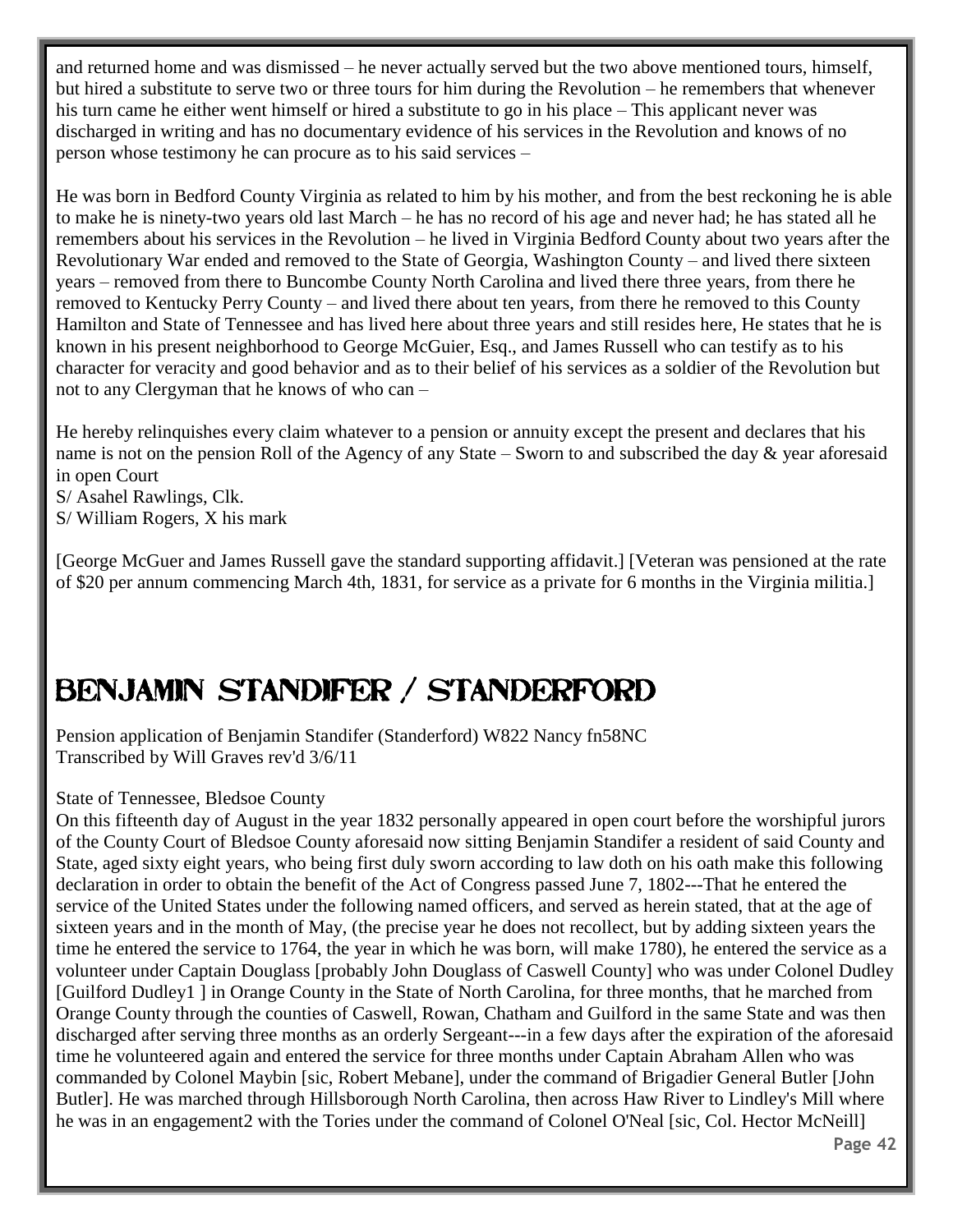who was killed. This engagement he thinks was in the month of August after he first entered the service from Lindley's Mill he marched down to a place called Cross Creek where the Tories had taken refuge in the swamps, where he was again discharged after serving three months as orderly sergeant---Shortly after the last aforesaid time, he again volunteered and entered the service under Capt. Davis Grisham for the term of twelve months that during this time he performed— divers short tours of service, not being required by his Capt. to be out long at any one time, but to be always, in readiness to march on a moment's warning to oppose the outrages of the Tories upon the Whigs and their families. He has no doubt but that he was in actual service under Captain Grisham six months---During the whole of his service he served as a mounted rifleman and was an orderly Sergeant the first six months of his service.

He has no documentation evidence of his service, nor does he know of any person whose testimony he can procure who can testify to his service. He further states that he was born in the State of Maryland on the 17th day of May 1764. He lived in Orange County in the State of North Carolina where he entered the service from which he moved to the State of Georgia where he resided about twenty five years when he moved to Bledsoe County Tennessee where he has lived something over five years---He has stated the names of his officers as far as he can recollect and the general circumstances of his service---He never received a discharge, not believing it would be of any benefit to him. He states that he is known in his present neighborhood by John Patton, and George Walker clergyman, Jesse Walker a justice of the peace for Bledsoe County, and William Walker a respectable farmer of said County, and others but he thinks it unnecessary to extend the list, He hereby relinquishing his every claim whatsoever to a pension or annuity except the present and declares that his name is not on the pension roll of the Agency of any State----

Sworn to and subscribed the day and year aforesaid---

This claimant further states that in the engagement at Lindley's Mill, Col. Litrell [sic, John Luttrell] and Major Nolls [sic, John Nall] were killed by the Tories---That he has no record of his age but from the statement of his parents he believes he is as old as he has states. S/ Benjamin Standifer, X his mark

[John Dalton, a clergyman, Jesse Walker and William Walker gave the standard supporting affidavit.]

[fn p. 13: On May 5, 1853, Nancy Standifer, resident of Hamilton County, Tenn., aged 73, made application for a widow's pension stating they were married December 29, 1802 in Oglethorpe County, Ga.; that her maiden name was Nancy Echols; and that her husband died in Beldsoe County, Tenn., March 18, 1839.][She died in Hamilton County, Tenn on February 28, 1864, at age 86, him survived by the following children: Joshua, Sarah Howard, Milly Chipman, Leroy.]

[fn p. 17: Their marriage entry in Oglethorpe lists his name as "Benjamin Standerford" and hers as "Nancy Echols." The license was issued December 29, 1802.]

[A grandson, William Standefer was living in Hamilton County, Tennesssee in 1870 at which time he was 33.]

[Veteran was pensioned at the rate of \$55 per annum commencing March 4th, 1831, for oneyear service as a private and Sergeant in the North Carolina militia.]

# John Thomas

John Thomas who was buried in Sequatchie County, Tennessee, was a soldier of the Revolution, according to Goodspeed. The History of Hamilton County and Chattanooga, Tennessee, Volume 1, By Zella Armstrong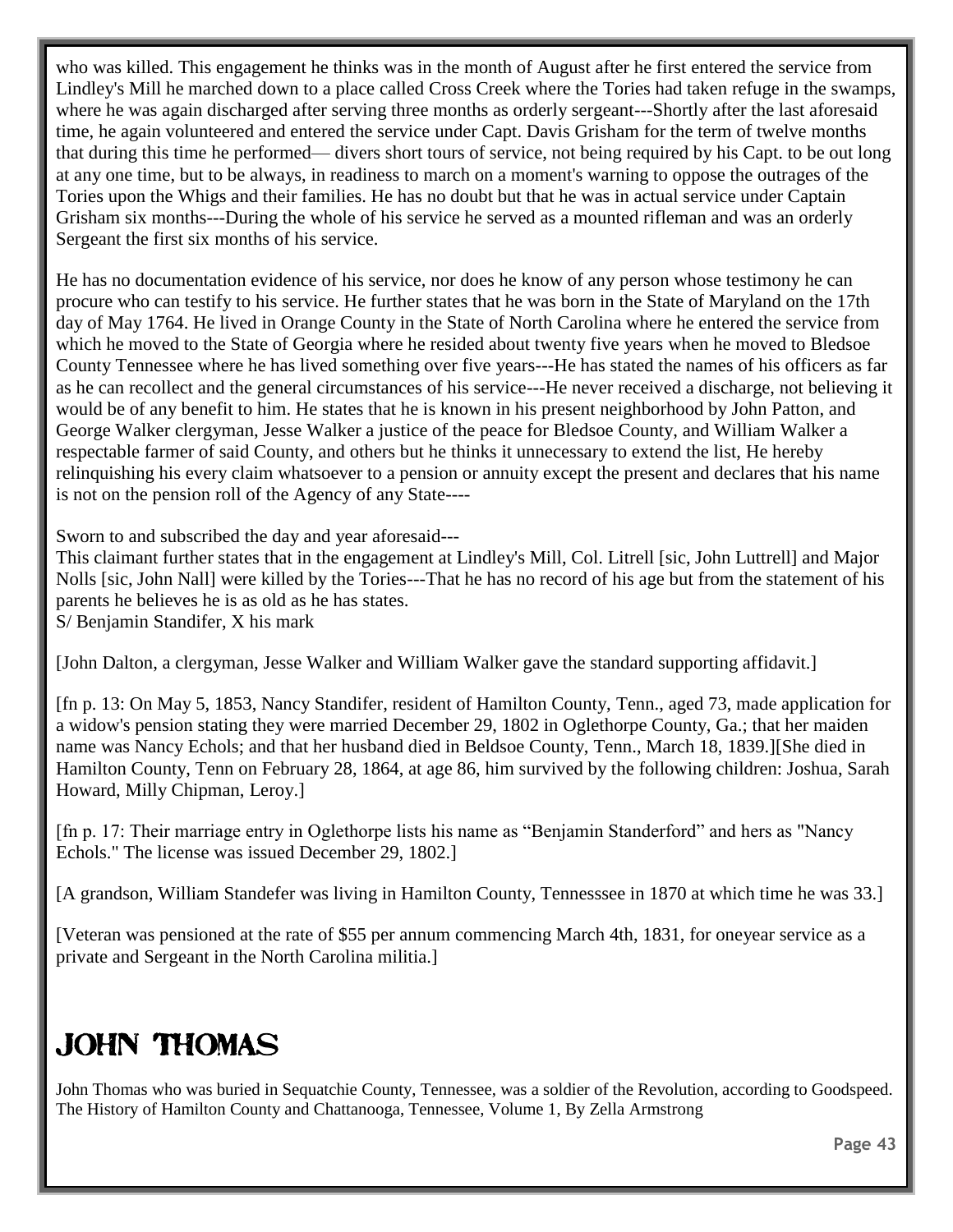# Demsay Tinor / Dempsey Tynor / Tiner

Pension application of Demsay Tinor [Dempsey Tyner, Tiner] S1599 f28SC Transcribed by Will Graves rev'd 10/15/09 & rev'd 3/6/17

State of Tennessee, Hamilton County:

SS On this 27th day of November 1832 personally appeared in this court before the Worshipful Justices of the Court of Pleas and Quarter Sessions for Hamilton County aforesaid now sitting, Demsey Tyner resident of the County and State aforesaid aged Seventy seven years and who being first duly sworn according to law doth on his oath make the following declaration in order to obtain the benefit of the Act of Congress passed June 7th 1832.

That he entered the service of the United States under the following named officers and served as herein stated that is to say that he volunteered under Captain Thomas Keelin Smith in Abbeville County South Carolina who was attached to the command of General Andrew Williamson and Colonel Robert Anderson. This applicant was marched by the above named officers against the Cherokee Indians to Brass Town on the Tugaloo River, now in South Carolina but then in possession of the Cherokees, where he saw some skirmishing; from there we were marched to Tomassee another Indian Town where he



*Figure 9: Greenville City Cemetery, Meriweather County, Georgia*

had an engagement with the Indians in which seventeen of our party were killed and wounded among which was Captain Hargrove killed. This applicant returned with the wounded from the last mentioned place to Seneca where some of our troops were forted at what was called Seneca Fort.1 This applicant was sent for by Captain Andrew Miller [3rd SC Regiment] who commanded a Company of Rangers on the frontier of South Carolina under whom this applicant served as a spy—three months—being about six weeks under Capt Smith as before stated this tour about four months and a half. This tour was served in the year 1776 in the latter part of the summer and fall as well as he recollects. This applicant immediately after serving as a spy was called on to go to Snow Camps2 under Captain Miller against the Tories and served better than two months against them and returned without effecting anything except taking a number of Tories as prisoners.

This applicant in the spring of '77 volunteered under Captain Miller, Col Anderson and Genl Williamson in the County of Abbeville and State of South Carolina and left home the 7th day of April and was marched by the before named officers on what was called the Florida Expedition3 to St. Mary's River to a place called Fort Tonen [sic, Fort Tonyn] where the Army remained two or three weeks and was marched back by the same officers to South Carolina and was dismissed at Cherokee Hills in Georgia and was five days getting from there home; got home the 15th of August having served about four months this tour.

Some time in the fall after this applicant returned home he again volunteered and was marched by Lieutenant Norrid, a Lieutenant of Captain Miller's Company under Genl Williamson and Major Middleton (who was an acting Major in the Florida Campaign) to the siege of Savannah4 and was at the siege about two weeks. The Company to which this applicant belonged was marched from there to Parker's Ferry on Stono River to oppose the Tories who were collecting there. Genl Marion [Francis Marion] had dispersed them before our company reached there. Our Company was dismissed at said Ferry to return home and did return; having served this tour ten weeks or more.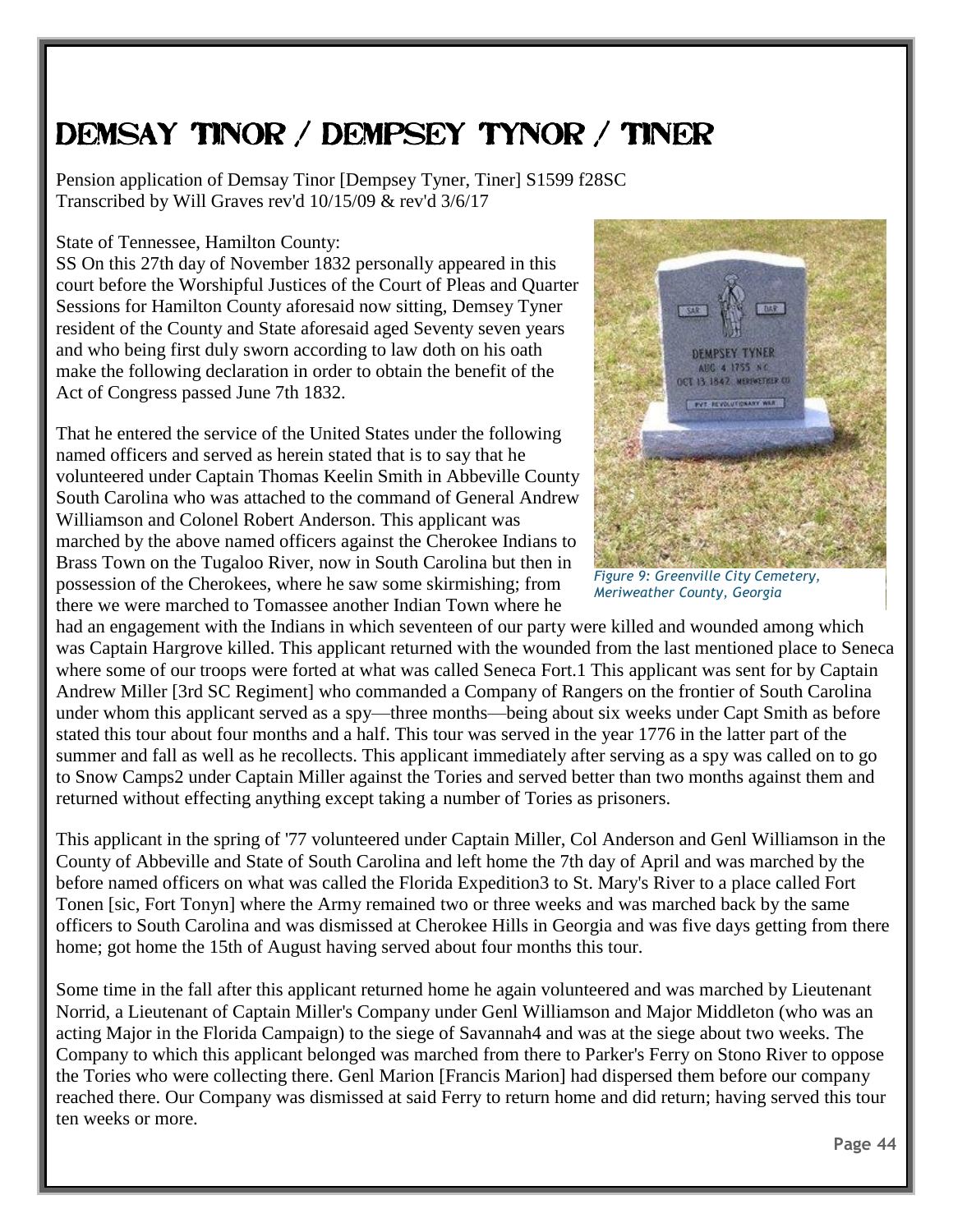Soon after this applicant returned from the siege at Savannah he was again called on by his Captain (Miller) and marched to McGowen's blockhouse [February 14, 1779]5 against the Tories where Capt Miller's and Captain Baskin's Companies had an engagement with the Tories, and Capt Miller was shot through the knee and he and Capt Baskins taken prisoners by the Tories. This applicant and several others who were in the engagement made their escape without being taken and joined Major Pickens [Andrew Pickens] at the Cherokee Ford and marched against the Tories to Kittle Creek [ sic, Kettle Creek]6 under him where we had another engagement with them and defeated them and took three hundred prisoners. This applicant was ordered on the guard to guard the prisoners to Ninety Six. After guarding them to Ninety Six this applicant was frequently engaged as a scout against the Tories for a considerable length of time and was much embarrassed by them until Genl Greene [sic, Nathanael Greene] sent word to South Carolina that he would relieve the country and General Clark [sic, Elijah Clarke],then Col Clarke, from the State of Georgia came into South Carolina and took command of about three hundred troops; among the number this applicant entered the service again as a volunteer and was marched to Reedy branch of Long Cane Creek and had several engagements with the British and Tories under Kruger [sic, John Harris Cruger] and Allen in which engagement this applicant was wounded in the arm and was taken prisoner until after the Eutaw battle [September 8, 1781] when this applicant was exchanged at Orangeburg or Sullivan's Island, and returned home having been in service and a prisoner upwards of nine months this tour.

This applicant then removed to Edgefield County S. Carolina and volunteered under Captain Thomas Jones who was commanded by Col LeRoy Hammond and was marched to Dorchester twenty five miles from Charleston but was in no engagement this expedition. After lying there some time this applicant was discharged which discharge has long since been lost. This applicant not knowing that it would ever benefit him he knows not what has become of it. The applicant considered himself at all times ready to obey the calls of his officers and has given the best account of his actual services he is able to give from his recollection. He knows he served more than he can recall the particulars about. This applicant don't recollect the names of any regular officers of the American Troops with whom he served except the Count De Estaing; General Sumpter [sic, Thomas Sumter], Genl Marion [Francis Marion] and Gen. Pulaski—with all of whom this applicant served at different times. He states that he has no documentary evidence of the services. That if he received more than one written discharge he has forgotten it. He does not know of any living witness he can procure as to his services during the Revolution. He states that he was born in the year 1755 in North Carolina Chowan County on the 4th day of August. He has no record of his age; his father left a Bible to him that had a record of his age in it with the ages of three of his children which Bible among other property was taken or destroyed by the Tories in the Revolution.

He was living in Abbeville County South Carolina when he first entered the service and removed as he has stated before the revolution ended. After the revolution he removed from Edgefield S. C. to Jackson County State of Georgia where he lived about seven years he does not recollect how long he lived in Edgefield S.C. before he moved to Georgia. He removed from Georgia to the State of Tennessee, Roane County, where he resided about five years from where he removed to Hamilton County where he has resided about eighteen years; being a resident here before the county was organized and still resides there. He has stated how he was called into service and the several circumstances of his service as well as he can recollect. He has stated all he recollects about his discharges.

He states that he is known in his present neighborhood to David Henderson, Esq and James Russell who can testify as to his character for veracity and good behavior and their belief of his services as a soldier of the revolution but not to any clergyman whom he can obtain.

He hereby relinquishes every claim whatever to a pension or annuity except the present and he declares that his name is not on the pension role of the agency of any state. S/ Demsay Tinor